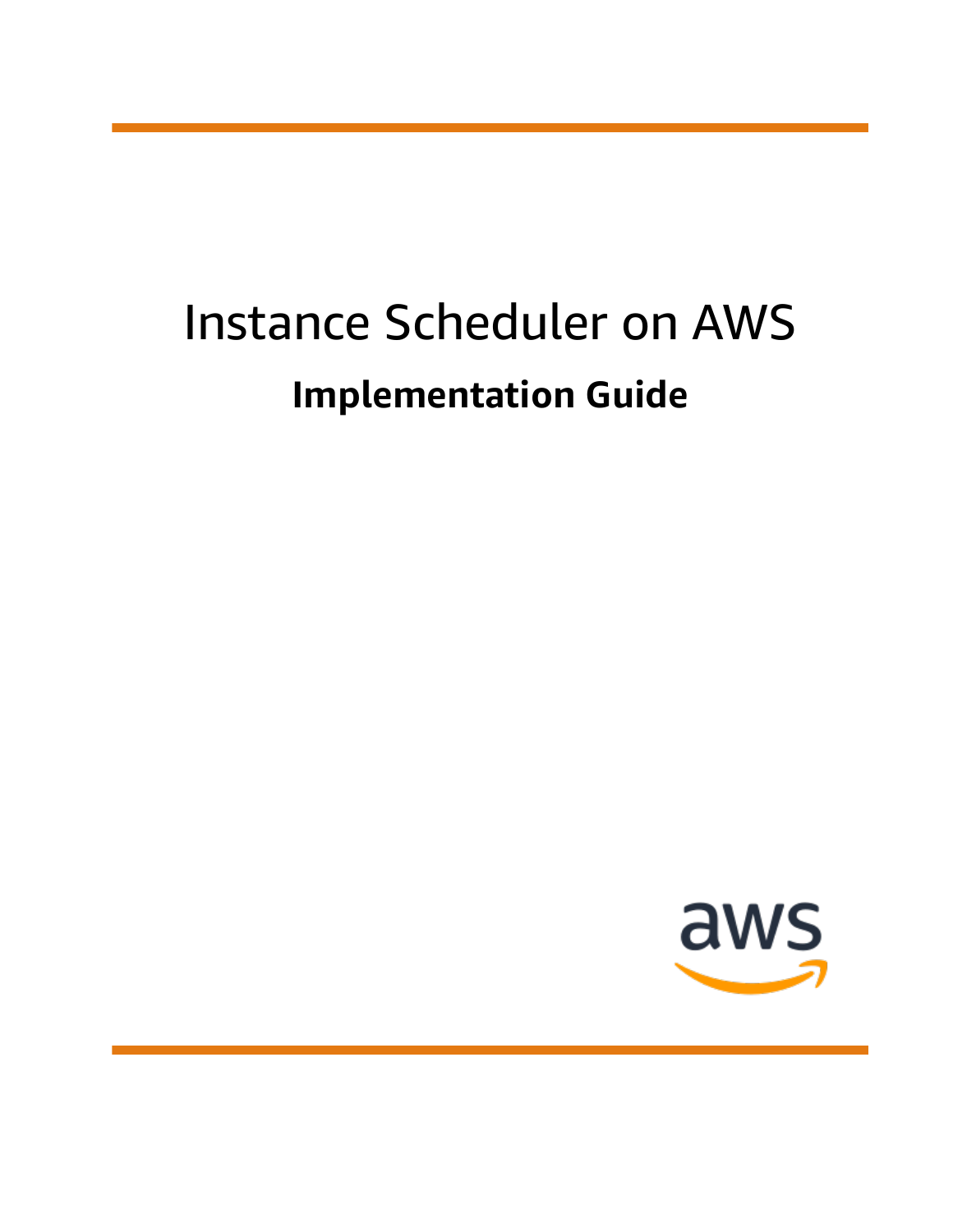#### **Instance Scheduler on AWS: Implementation Guide**

Copyright © Amazon Web Services, Inc. and/or its affiliates. All rights reserved.

Amazon's trademarks and trade dress may not be used in connection with any product or service that is not Amazon's, in any manner that is likely to cause confusion among customers, or in any manner that disparages or discredits Amazon. All other trademarks not owned by Amazon are the property of their respective owners, who may or may not be affiliated with, connected to, or sponsored by Amazon.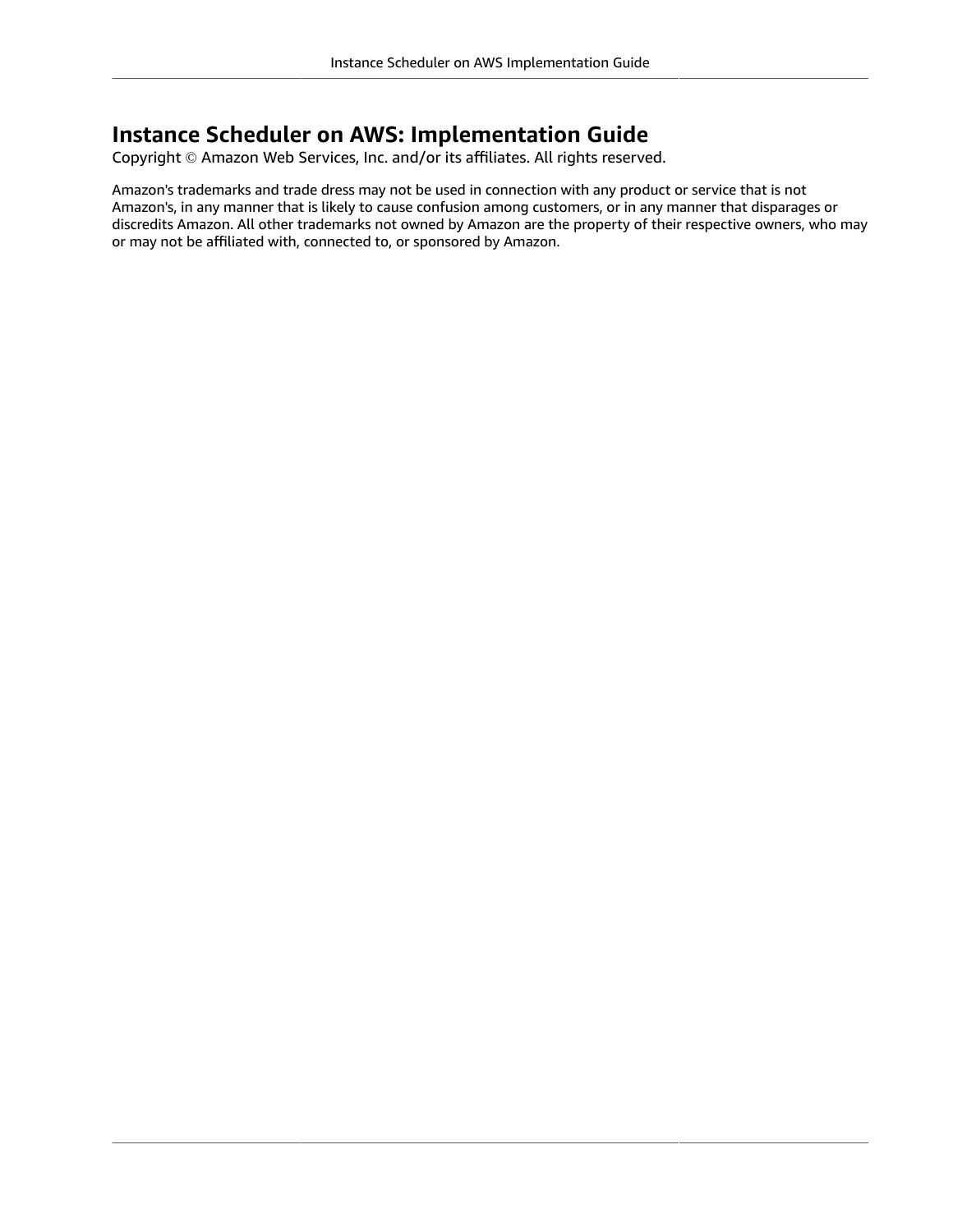## **Table of Contents**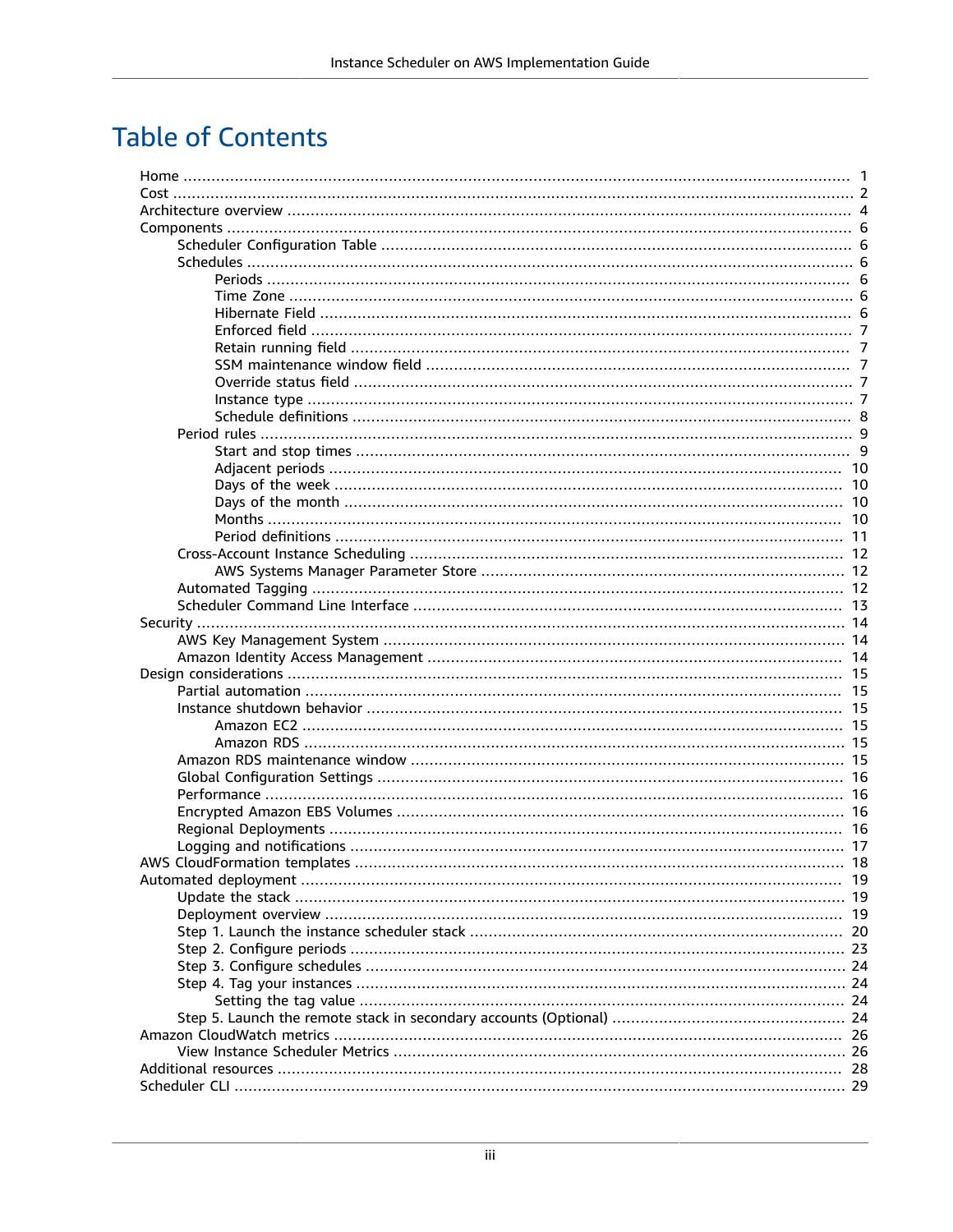|             | 30 |
|-------------|----|
|             | 30 |
|             | 30 |
|             |    |
|             |    |
|             |    |
|             |    |
|             | 32 |
|             |    |
|             |    |
|             |    |
|             |    |
|             |    |
|             | 34 |
|             | 35 |
|             |    |
|             |    |
|             |    |
|             |    |
|             |    |
|             |    |
|             |    |
|             |    |
|             | 36 |
|             |    |
|             | 36 |
|             |    |
|             |    |
|             |    |
|             |    |
|             |    |
|             |    |
|             |    |
|             |    |
|             |    |
|             |    |
|             |    |
| Description | 39 |
|             |    |
|             |    |
|             |    |
|             |    |
|             | 43 |
|             |    |
|             |    |
|             | 45 |
|             |    |
|             |    |
|             | 47 |
|             | 47 |
|             |    |
|             |    |
|             | 49 |
|             |    |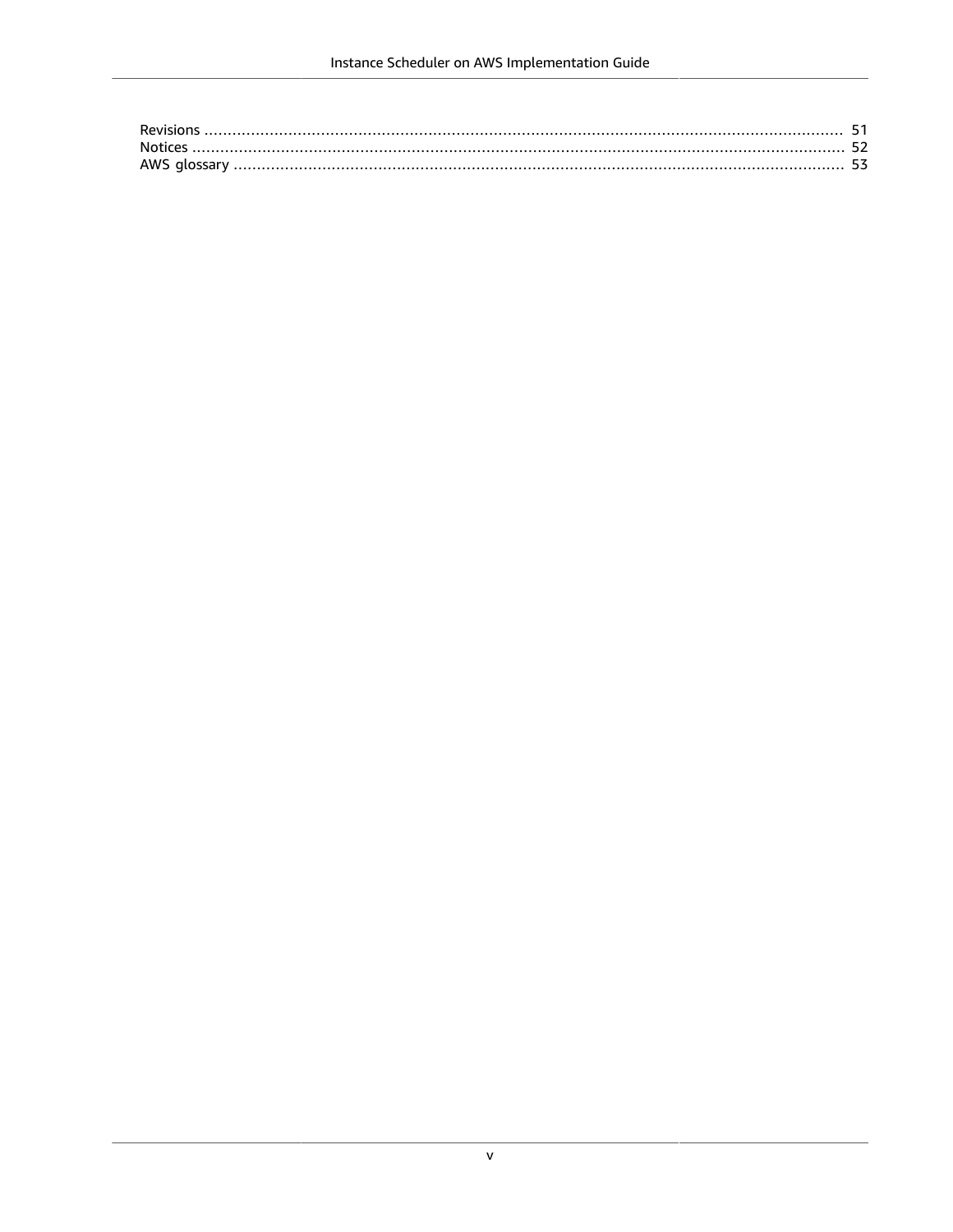# <span id="page-5-0"></span>Automate starting and stopping AWS instances

Publication date: *October 2020 [\(last update](#page-55-0) (p. [51\)](#page-55-0): May 2022)*

The Instance Scheduler on AWS solution automates the starting and stopping of Amazon Elastic Compute Cloud (Amazon EC2) and Amazon Relational Database Service (Amazon RDS) instances.

This solution helps reduce operational costs by stopping resources that are not in use and starting resources when their capacity is needed. For example, a company can use Instance Scheduler on AWS in a production environment to automatically stop instances outside of business hours every day. If you leave all of your instances running at full utilization, this solution can result in up to 70% cost savings for those instances that are only necessary during regular business hours (weekly utilization reduced from 168 hours to 50 hours).

Instance Scheduler on AWS leverages AWS resource tags and AWS Lambda to automatically stop and restart instances across multiple AWS Regions and accounts on a customer-defined schedule. This solution also allows you to use hibernation for stopped Amazon EC2 instances.

This implementation guide discusses architectural considerations and configuration steps for deploying the Amazon Web Services (AWS) Instance Scheduler in the AWS Cloud. It includes links to [AWS](https://aws.amazon.com/cloudformation/) [CloudFormation](https://aws.amazon.com/cloudformation/) templates that launch, configure, and run the AWS services required to deploy this solution using AWS best practices for security and availability.

The guide is intended for IT infrastructure architects, administrators, and DevOps professionals who have practical experience architecting in the AWS Cloud.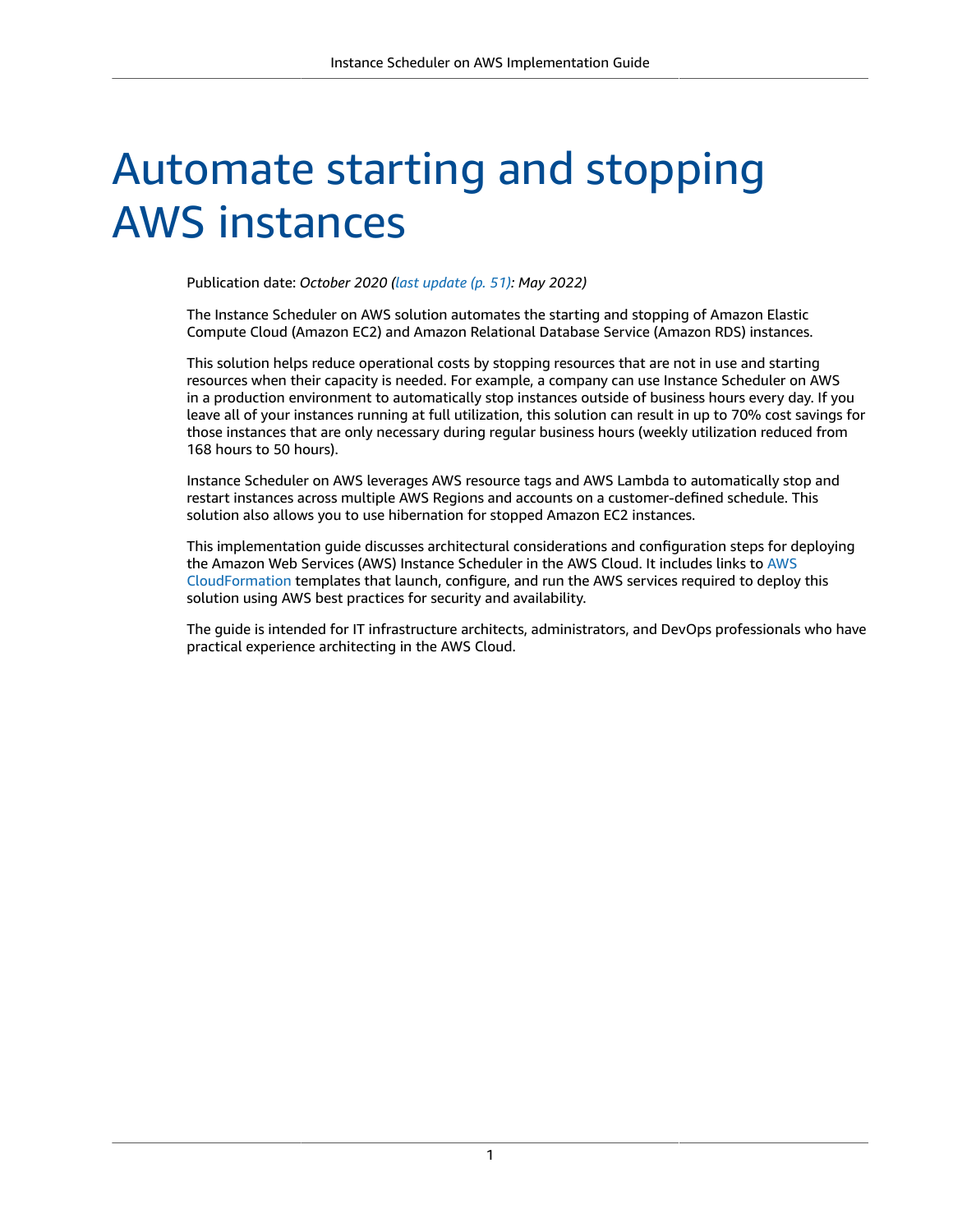# <span id="page-6-0"></span>Cost

You are responsible for the cost of the AWS services used while running Instance Scheduler on AWS. As of April 2021, the cost for running this solution with default settings in the US East (N. Virginia) Region is approximately **\$9.90 per month** in AWS Lambda charges, or less if you have [Lambda](https://aws.amazon.com/lambda/pricing/) free tier monthly usage credit. This is independent of the number of Amazon EC2 instances you are running. The optional custom Amazon [CloudWatch](#page-30-0) metri[c \(p. 26\)](#page-30-0) will cost an additional **\$0.90 per month per schedule or scheduled service**. By default, this solution uses Auto Scaling for its Amazon DynamoDB tables to provide sufficient read and write capacity.

Instance Scheduler on AWS is designed to run different numbers of AWS Lambda functions per run cycle. For example, if the solution is being used to manage both EC2 and RDS instances in one Region for two accounts (one account where the solution is deployed and the other account is a cross account), the solution will run five Lambda functions. One for the initial start of the process to handle CloudWatch Events, which is invoked based on the selected frequency (default: five minutes), and each service, account, and Region will be handled by an individual Lambda run (2 accounts x 2 services x 1 Region). The cost of the solution per run will depend on the number of instances being tagged and managed by the solution. As the number of EC2 and RDS instances increases, the Lambda run time also increases proportionately.

The costs in the following table are based on the following assumptions:

- 1. The solution is deployed in US East (N. Virginia) Region.
- 2. The solution is managing both EC2 and RDS instances.
- 3. The solution is managing instances in an additional account.
- 4. The total number of executions per day is 1,440 runs (Lambda is scheduled to run every five minutes).
- 5. The average run time for each Lambda is assumed as eight seconds (this depends upon the number of instances being scheduled).
- 6. The memory selected for the AWS Lambda 128 MB.

| <b>AWS service</b>                         | <b>Dimensions</b>                                 | Cost (per month) |
|--------------------------------------------|---------------------------------------------------|------------------|
| AWS Lambda                                 | 1,440 runs/24 hours                               | \$7.25           |
|                                            | 40 seconds per run (8 seconds<br>for each Lambda) |                  |
|                                            | (\$0.0000021/second/run)                          |                  |
| <b>AWS CloudWatch Metrics</b><br>(enabled) | 1 month per schedule or                           | \$0.90           |
|                                            | scheduled service                                 |                  |
| AWS DynamoDB                               | 1,080,000 (Write/ month)                          | \$1.25           |
|                                            | (\$1.25 per million requests)                     |                  |
| AWS DynamoDB                               | 1,080,000 (Read/ month)                           | \$0.50           |
|                                            | (\$0.5 per million requests)                      |                  |
| <b>AWS DynamoDB</b>                        | $1GB$                                             | \$0.0\$          |
|                                            | (First 25 GB is free)                             |                  |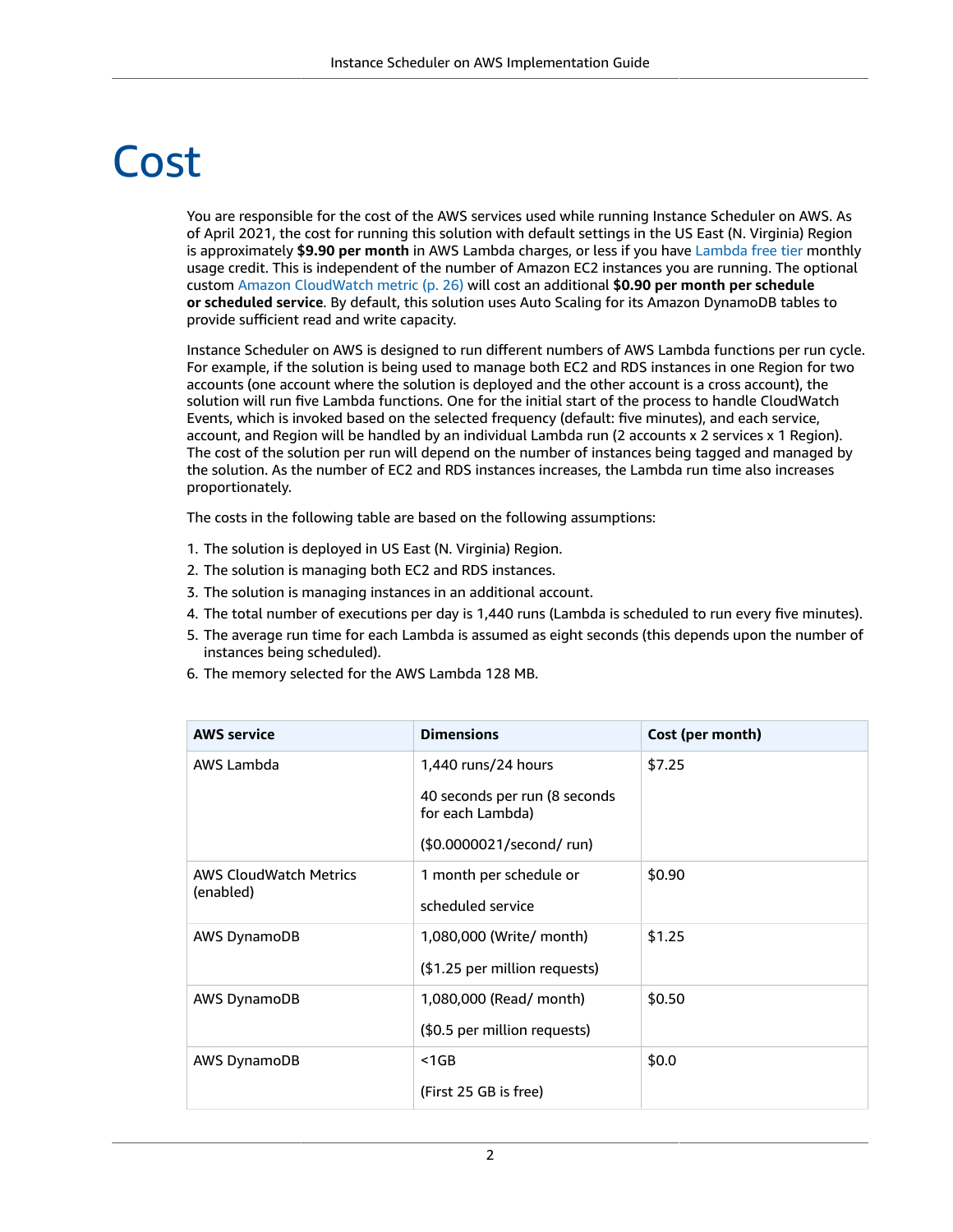| <b>AWS service</b> | <b>Dimensions</b> | Cost (per month) |
|--------------------|-------------------|------------------|
|                    | Total             | \$9.90           |

The cost is independent of the number of Amazon EC2 and RDS instances you are running. By default, this solution uses on-demand scaling for its Amazon DynamoDB tables to provide sufficient read and write capacity. The AWS services for this solution are listed under [Additional](#page-32-0) Resources [\(p. 28\).](#page-32-0)

Prices are subject to change. For full details, refer to the pricing webpage for each AWS service you will be using in this solution.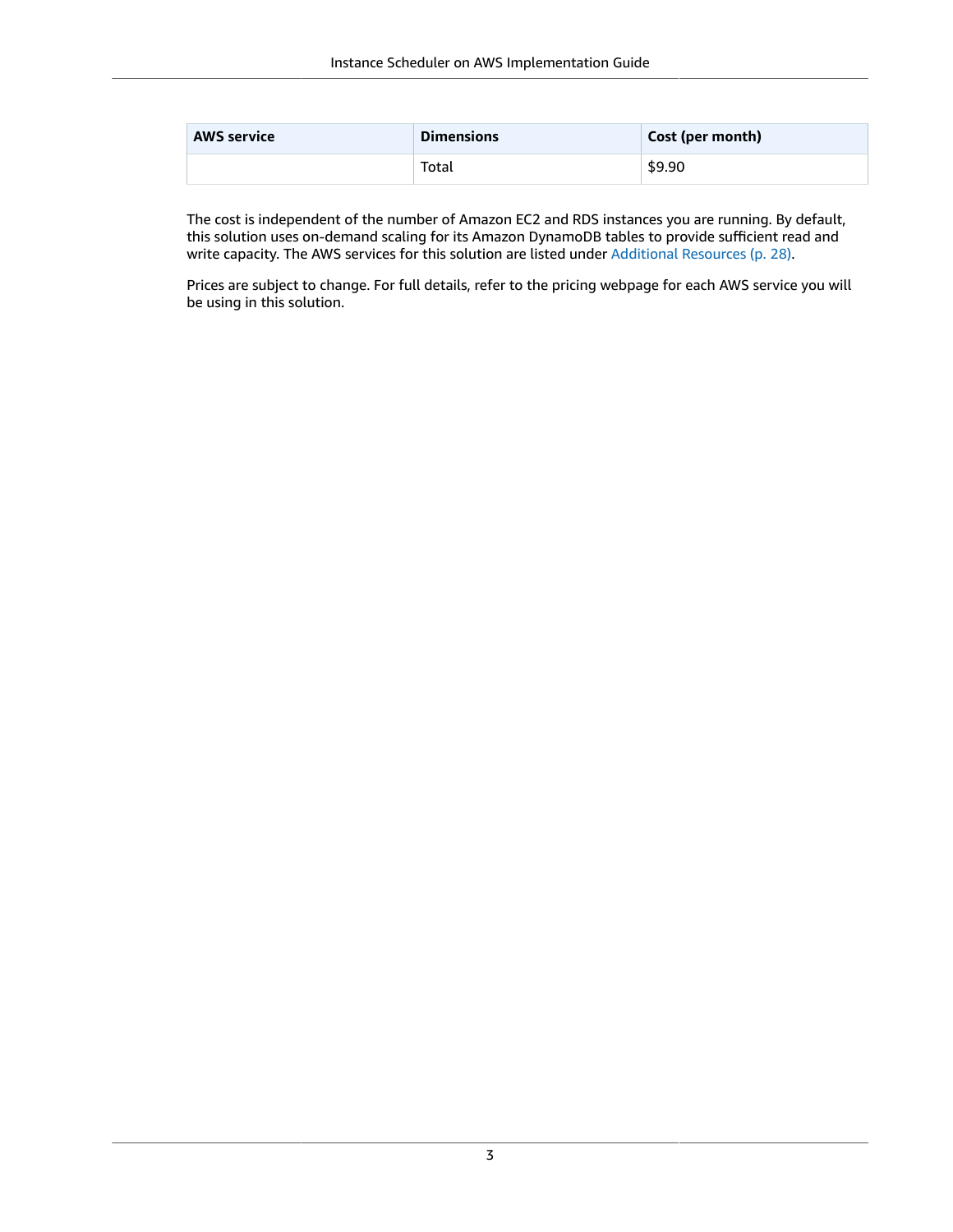# <span id="page-8-0"></span>Architecture overview

Deploying this solution builds the following environment in the AWS Cloud.



#### **Figure 1: Instance Scheduler on the AWS Cloud**

- 1. The AWS CloudFormation template sets up an Amazon CloudWatch event at a customer-defined interval. This event invokes the Instance Scheduler AWS Lambda function. During configuration, the user defines the AWS Regions and accounts, as well as a *custom tag* that Instance Scheduler on AWS uses to associate schedules with applicable Amazon EC2, Amazon RDS instances, and clusters.
- 2. These values are stored in Amazon DynamoDB, and the Lambda function retrieves them each time it runs. You can then apply the custom tag to applicable instances.
- 3. During initial configuration of the Instance Scheduler, you define a tag *key* you will use to identify applicable Amazon EC2 and Amazon RDS instances. When you create a schedule, the name you specify is used as the tag *value* that identifies the schedule you want to apply to the tagged resource. For example, a user might use the solution's default tag name (tag key) Schedule and create a schedule called uk-office-hours. To identify an instance that will use the uk-officehours schedule, the user adds the Schedule tag key with a value of uk-office-hours.

The Lambda function uses AWS Identity Access Management (AWS IAM) for permission requirements for your resources, and AWS Key Management System (AWS KMS) for encryption of the Amazon Simple Notification Service (Amazon SNS topic) and Dynamo DB tables. Each time the solution's Lambda function runs, it checks the current state of each appropriately tagged instance against the targeted state (defined by one or more periods  $(p, 6)$  in a schedule in the instance tag) in the associated schedule, and then applies the appropriate start or stop action, as necessary.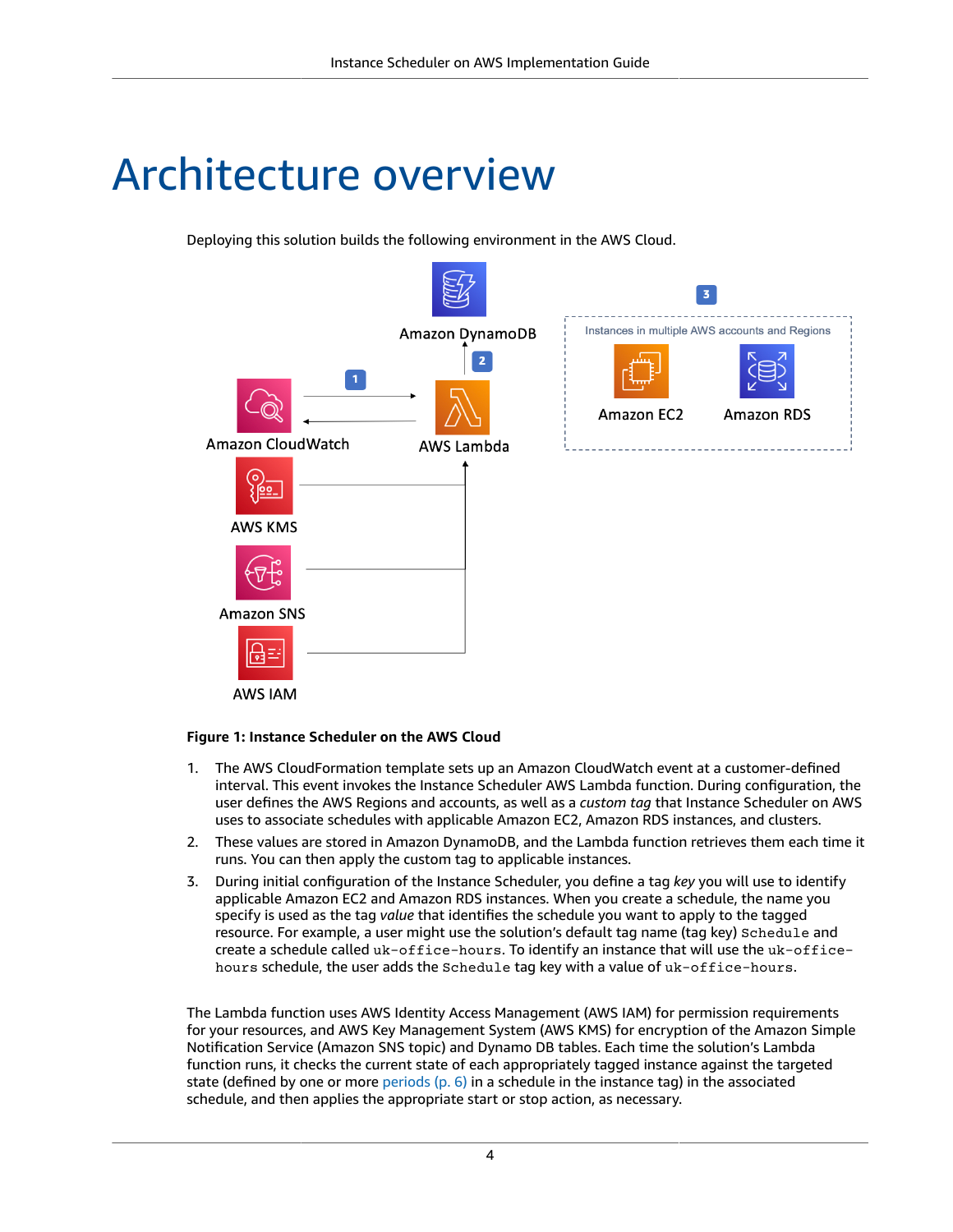For example, if the Lambda function is invoked on a Friday at 9 am (ET) and it identifies a stopped Amazon EC2 or Amazon RDS instance with a Schedule=office-hours tag, it will check Amazon DynamoDB for the office-hours schedule configuration details. If the office-hours schedule contains a period rule that indicates that the instance should run Monday through Friday from 9 am ET to 5 pm ET, the Lambda function will start that instance.

The Lambda function also records the name of the schedule, the number of instances associated with that schedule, and the number of running instances as an optional custom metric in Amazon CloudWatch (refer to Amazon [CloudWatch](#page-30-0) Metric[s \(p. 26\)](#page-30-0)).

#### **Note**

*Stopping* an Amazon EC2 instance is different from *terminating* an Amazon EC2 instance. By default, Amazon EC2 instances are configured to stop, not terminate, when shut down, but you can modify this behavior. Before using this solution, verify that instances are set to stop or terminate as appropriate.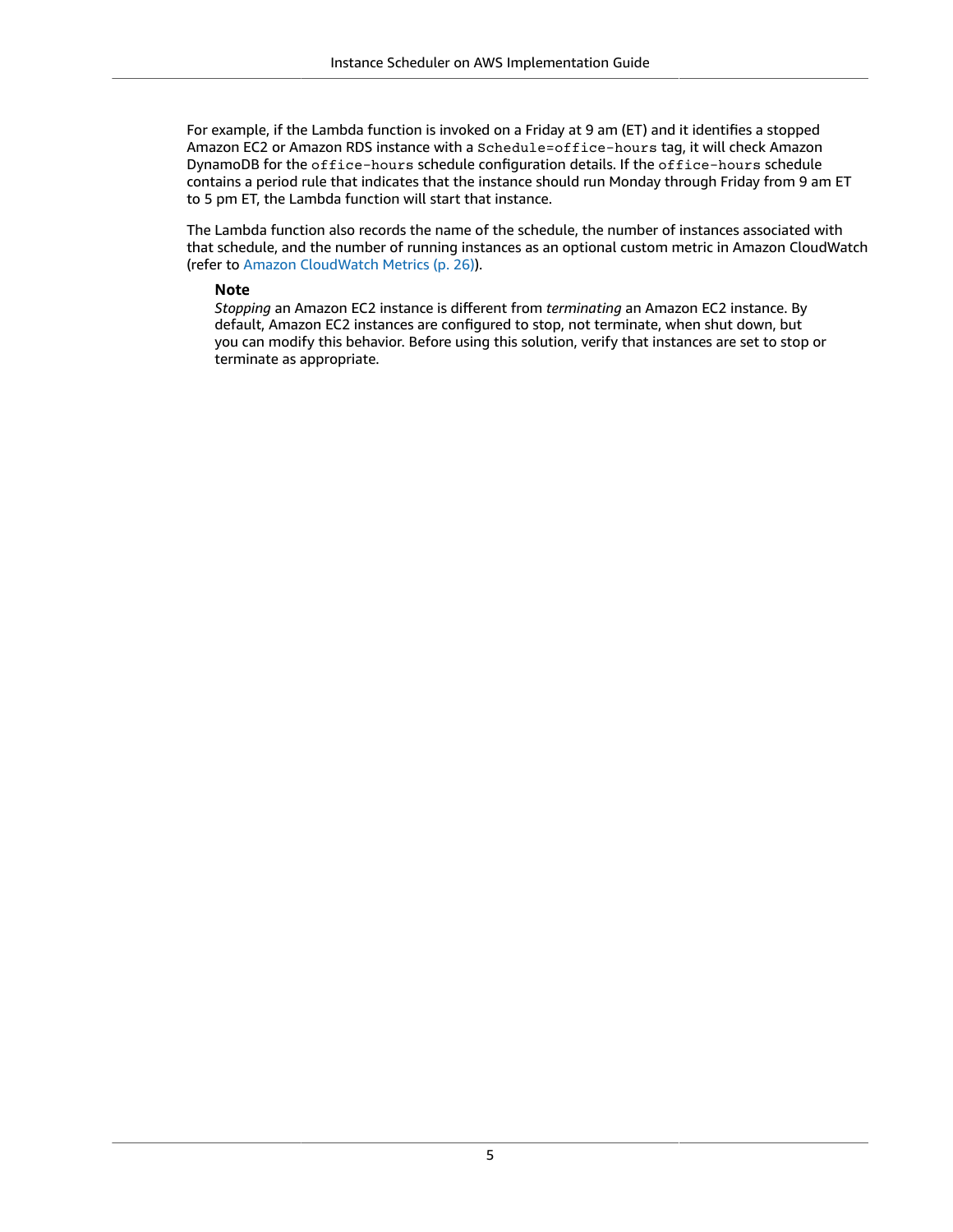# <span id="page-10-0"></span>Solution components

# <span id="page-10-1"></span>Scheduler configuration table

When deployed, the Instance Scheduler on AWS creates an Amazon DynamoDB table that contains global configuration settings. To modify these global configuration settings after the solution is deployed, update the AWS CloudFormation stack. Do not modify these values in the DynamoDB table. If you modify the values in the DynamoDB table, you will create a conflict between the stored parameters in the stack and the values in the table.

Global configuration items contain a type attribute with a value of **config** in the configuration table. Schedules and periods contain type attributes with values of **schedule** and **period**, respectively. You can add, update, or remove schedules and periods from the configuration table using the DynamoDB console or the solution's [command](#page-33-0) line interfac[e \(p. 29\)](#page-33-0).

# <span id="page-10-2"></span>**Schedules**

Schedules specify when Amazon Elastic Compute Cloud (Amazon EC2) and Amazon Relational Database Service (Amazon RDS) instances should run. Each schedule must have a unique name, which is used as the tag *value* that identifies the schedule you want to apply to the tagged resource.

#### <span id="page-10-3"></span>**Periods**

Each schedule must contain at least one period that defines the time(s) the instance should run. A schedule can contain more than one period. When more than one period is used in a schedule, the Instance Scheduler will apply the appropriate start action when at least one of the period rules is true. For more information, refer to [Period](#page-13-0) Rules [\(p. 9\)](#page-13-0).

#### <span id="page-10-4"></span>Time zone

You can also specify a time zone for the schedule. If you do not specify a time zone, the schedule will use the default time zone you specify when you launch the solution. For a list of acceptable time zone values, refer to the **TZ** column of the List of TZ [Database](https://en.wikipedia.org/wiki/List_of_tz_database_time_zones) Time Zones.

### <span id="page-10-5"></span>Hibernate field

The hibernate field allows you to use hibernation for stopped Amazon EC2 instances. Your EC2 instances will have an Amazon Machine Image (AMI) when the hibernate field is set to true. For more information, refer to Hibernate your [On-Demand](https://docs.aws.amazon.com/AWSEC2/latest/UserGuide/Hibernate.html) or Reserved Linux instance in the *Amazon Elastic Compute Cloud User Guide for Linux Instances*. Hibernation saves the contents from the instance memory (RAM) to your Amazon Elastic Block Store (Amazon EBS) root volume. If this field is set to true, instances are hibernated when the solution stops them.

If you set the solution to use hibernation, but your instances are not [enabled for hibernation](https://docs.aws.amazon.com/AWSEC2/latest/UserGuide/Hibernate.html#enabling-hibernation) or they do not meet the hibernation [prerequisites](https://docs.aws.amazon.com/AWSEC2/latest/UserGuide/Hibernate.html#hibernating-prerequisites), the solution logs a warning and the instances are stopped without hibernation. For more information, refer to Hibernate your [On-Demand](https://docs.aws.amazon.com/AWSEC2/latest/UserGuide/Hibernate.html) or Reserved Linux [instance](https://docs.aws.amazon.com/AWSEC2/latest/UserGuide/Hibernate.html) in the *Amazon Elastic Compute Cloud User Guide for Linux instances*.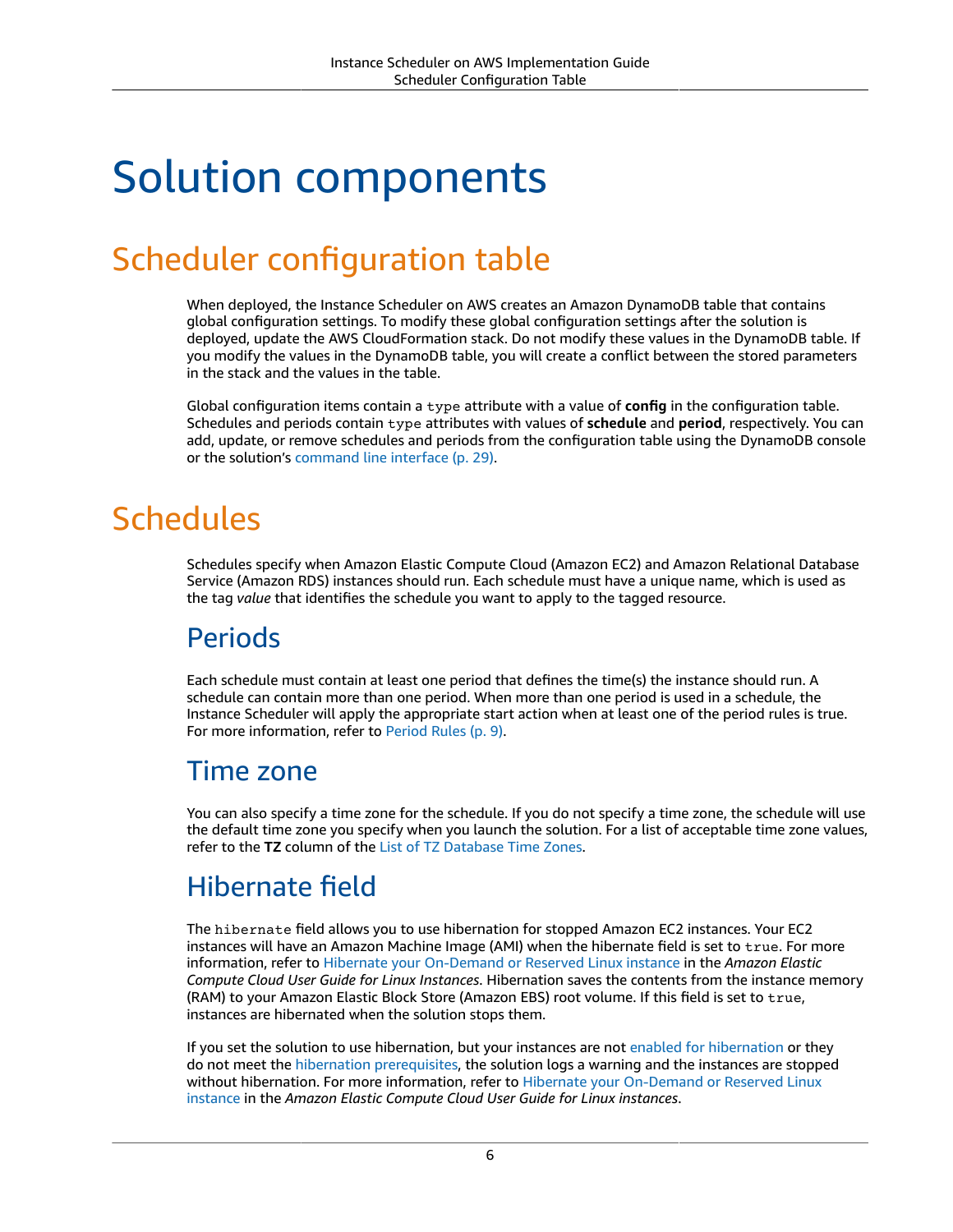## <span id="page-11-0"></span>Enforced field

Schedules contain an enforced field that allows you to prevent an instance from being manually started outside of a running period, or manually stopped during a running period. If this field is set to true and a user manually starts an instance outside of a running period, the solution will stop the instance. If this field is set to true, it also restarts an instance if it was manually stopped during a running period.

### <span id="page-11-1"></span>Retain running field

The retain running field prevents the solution from stopping an instance at the end of a running period if the instance was manually started before the beginning of the period. For example, if an instance with a period that runs from 9 am to 5 pm is manually started before 9 am, the solution will not stop the instance at 5 pm.

### <span id="page-11-2"></span>SSM maintenance window field

The ssm-maintenance-window field allows you to automatically add an AWS Systems Manager maintenance window as a running period to a schedule. When you specify the name of a maintenance window that exists in the same account and AWS Region as your deployed stack to schedule your Amazon EC2 instances, the solution will start the instance before the start of the maintenance window and stop the instance at the end of the maintenance window if no other running period specifies that the instance should run, and if the maintenance event is completed.

The solution uses the AWS Lambda frequency you specified during initial configuration to determine how long before the maintenance window to start your instance. If you set the **Frequency** AWS CloudFormation parameter to 10 minutes or less, the solution will start the instance 10 minutes before the maintenance window. If you set the frequency to greater than 10 minutes, the scheduler will start the instance the same number of minutes as the frequency you specified. For example, if you set the frequency to 30 minutes, the scheduler will start the instance 30 minutes before the maintenance window.

The CloudFormation parameter **Enable SSM Maintenance windows** in the solution stack should be set to Yes and the stack should be updated, so that the solution will start loading the SSM maintenance window into the DynamoDB table, which will be used when the AWS Lambda function runs.

For more information, refer to AWS Systems Manager [Maintenance](https://docs.aws.amazon.com/systems-manager/latest/userguide/systems-manager-maintenance.html) Windows in the *AWS Systems Manager user guide*.

### <span id="page-11-3"></span>Override status field

Schedules also contain an override\_status field that allows you to temporarily override the solution's start and stop actions. If you set the field to running, the solution will start but not stop the applicable instance. The instance will run until you stop it manually. If you set the field to stopped, the solution will stop but not start the applicable instance. The instance will not run until you manually start it.

Note that if you set the override status field to running but use the enforced field to prevent an instance from being manually started outside of a running period, the solution will stop the instance. If you set the override\_status field to stopped but use the enforced field to prevent an instance from being manually stopped during a running period, the solution will restart the instance.

#### <span id="page-11-4"></span>Instance type

For Amazon EC2 instances only, a schedule allows you to specify an optional instance type for each period in a schedule. When you specify an instance type in the period, the solution will start the Amazon EC2 instance with the applicable instance type.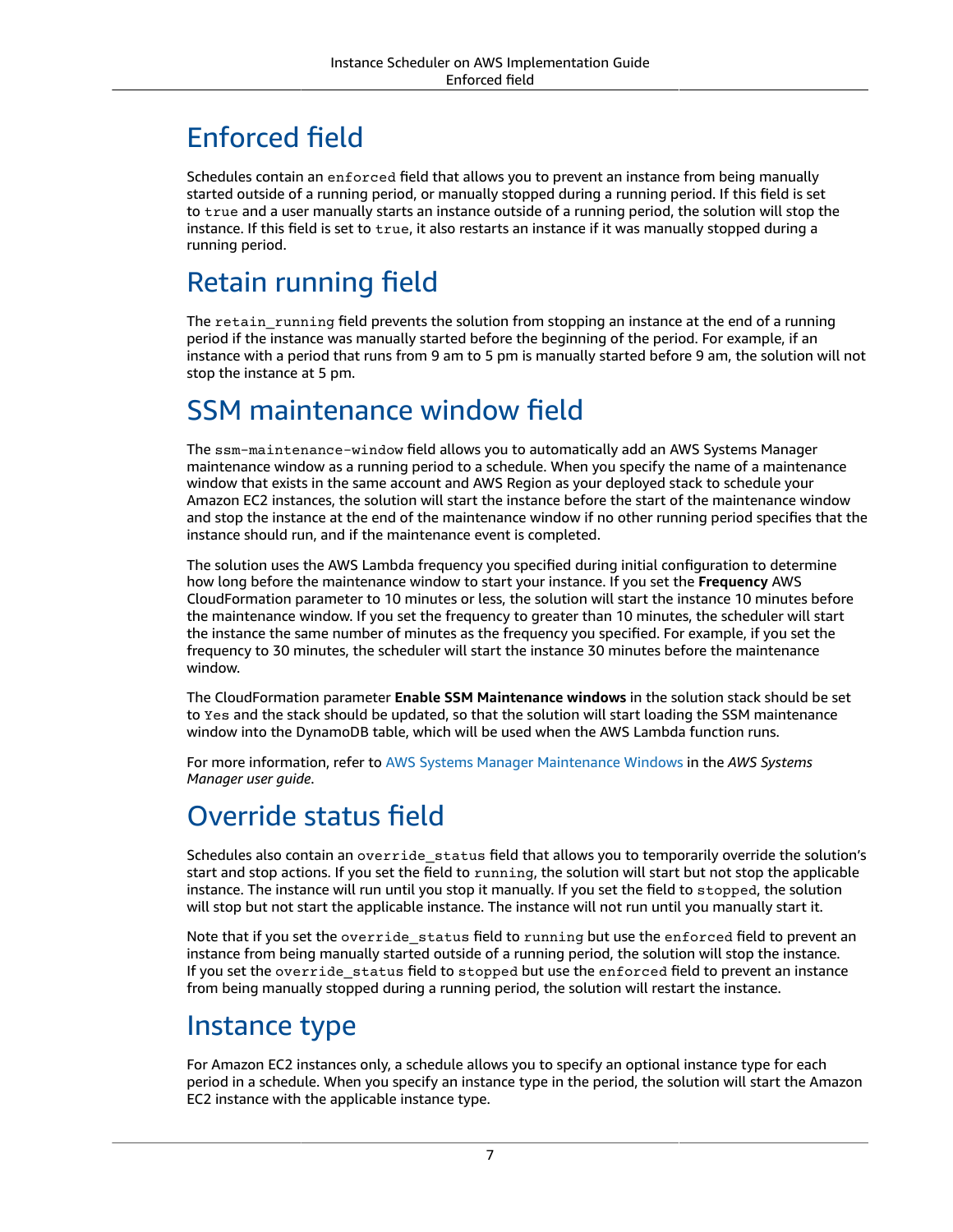To specify an instance type, use the syntax <*period-name*>@<*instance-type*>. For example, weekends@t2.nano. Note that if you specify an instance type for a period that schedules Amazon EC2 instances and Amazon RDS instances, the instance type will be ignored for Amazon RDS instances.

If the instance type of a running instance is different than the instance type specified for the period, the solution will stop the running instance and restart the instance with the specified instance type, if the specified instance type is compatible with the instance configuration of the running instance. For more information, refer to [Compatibility](https://docs.aws.amazon.com/AWSEC2/latest/UserGuide/ec2-instance-resize.html#resize-limitations) for Resizing Instances in the *Amazon EC2 User Guide for Linux Instances*.

### <span id="page-12-0"></span>Schedule definitions

The Instance Scheduler configuration table in Amazon DynamoDB contains schedule definitions. A schedule definition can contain the following fields:

| <b>Field</b>           | <b>Description</b>                                                                                                                                                                                                                                                                                        |
|------------------------|-----------------------------------------------------------------------------------------------------------------------------------------------------------------------------------------------------------------------------------------------------------------------------------------------------------|
| description            | An optional description of the schedule.                                                                                                                                                                                                                                                                  |
| hibernate              | Choose whether to hibernate Amazon EC2 instances running<br>Amazon Linux. When this field is set to true, the scheduler<br>will hibernate instances when it stops them. Note that your<br>instances must turn on hibernation and must meet the hibernation<br>prerequisites.                              |
| enforced               | Choose whether to enforce the schedule. When this field is set to<br>true, the scheduler will stop a running instance if it is manually<br>started outside of the running period or it will start an instance if it<br>is stopped manually during the running period.                                     |
| name                   | The name used to identify the schedule. This name must be unique.                                                                                                                                                                                                                                         |
| override status        | When this field is set to running, the instance will be started but<br>not stopped until you stop it manually. When this field is set to<br>stopped, the instance will be stopped but not started until you<br>start it manually.                                                                         |
| periods                | The name of the periods that are used in this schedule. Enter the<br>name(s) exactly as it appears in the period name field.<br>You can also specify an instance type for the period using<br>the syntax <period-name>@<instance-type>. For example,<br/>weekdays@t2.large.</instance-type></period-name> |
| retain_running         | Choose whether to prevent the solution from stopping an instance<br>at the end of a running period if the instance was manually started<br>before the beginning of the period.                                                                                                                            |
| ssm_maintenance_window | Choose whether to add an AWS Systems Manager maintenance<br>window as a running period. Enter the name of a maintenance<br>window.<br><b>Note</b><br>To use this field, you must also set the<br>use_maintenance_window parameter to true.                                                                |
| stop new instances     | Choose whether to stop an instance the first time it is tagged if it is<br>running outside of the running period. By default, this field is set to<br>true.                                                                                                                                               |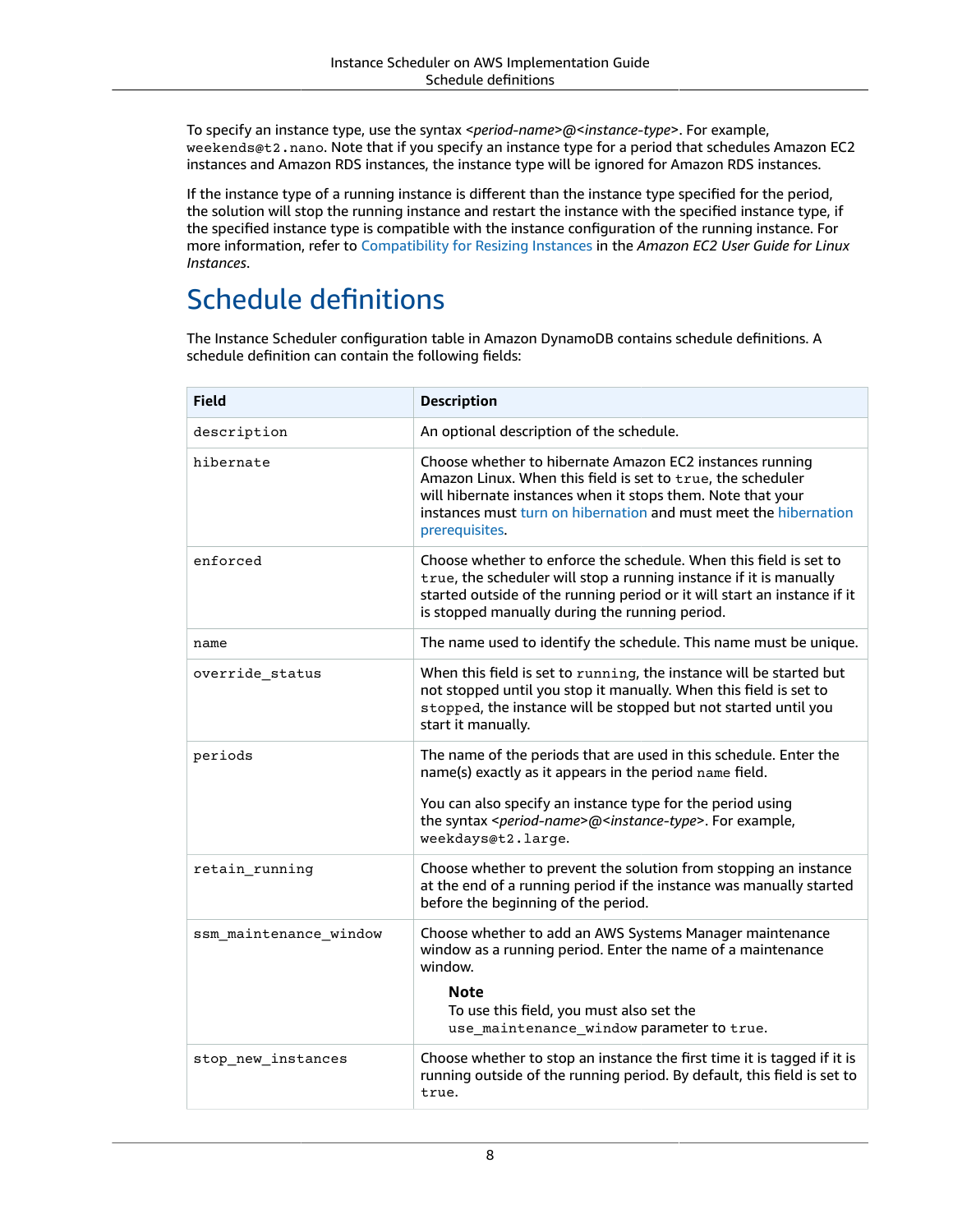| Field                  | <b>Description</b>                                                                                                                                                                                                                                                                                                                                      |  |
|------------------------|---------------------------------------------------------------------------------------------------------------------------------------------------------------------------------------------------------------------------------------------------------------------------------------------------------------------------------------------------------|--|
| timezone               | The time zone the schedule will use. If no time zone is specified,<br>the default time zone (UTC) is used. For a list of acceptable time<br>zone values, refer to the TZ column of the List of TZ Database Time<br>Zones.                                                                                                                               |  |
| use maintenance window | Choose whether to add an Amazon RDS maintenance window as a<br>running period to an Amazon RDS instance schedule, or to add an<br>AWS Systems Manager maintenance window as a running period to<br>an Amazon EC2 instance schedule. For more information, refer to<br>Amazon RDS Maintenance Window (p. 15) and SSM Maintenance<br>Window Field (p. 7). |  |
| use_metrics            | Choose whether to turn on CloudWatch metrics at the schedule<br>level. This field overwrites the CloudWatch metrics setting you<br>specified at deployment.                                                                                                                                                                                             |  |
|                        | <b>Note</b><br>Enabling this feature will incur charges of \$0.90/month per<br>schedule or scheduled service.                                                                                                                                                                                                                                           |  |

## <span id="page-13-0"></span>Period rules

Period rules contain conditions that allow you to set the specific hours, days, and months an instance will run. A period rule can contain multiple conditions, but all conditions must be true for the Instance Scheduler on AWS to apply the appropriate start or stop action.

### <span id="page-13-1"></span>Start and stop times

The begintime and endtime fields define when the Instance Scheduler will start and stop instances. If you specify a start time only, the instance must be stopped manually. Note that if you specify a value in the [weekdays](#page-14-1) [\(p. 10\)](#page-14-1) field, the solution uses that value to determine when to stop the instance. For example, if you specify a begintime of 9 am with no endtime and a weekdays value of Monday through Friday, the instance will be stopped at 11:59 pm at the end of each day unless you have scheduled an adjacent period.

Similarly, if you specify a stop time only, the instance must be started manually. If you don't specify either time, the solution uses the days of the week, days of the month, or months rules to start and stop instances.

The begintime and endtime values for your period must be in the time zone specified in the schedule. If you do not specify a time zone in the schedule, the solution will use the time zone specified when you launch the solution.

If your schedule contains multiple periods, we recommend that you specify both a begintime and endtime in your period. If no time is specified, this solution will use the time specified in the other periods to determine when to start and stop your instances. For example, if in one period you specify a begintime of 9 am with no endtime because you want the instance to run until you manually stop it, Instance Scheduler on AWS will stop the instance at 00:00 am the following day. The solution will evaluate whether to keep the instance started or stopped until it finds another period for that specific day.

If you start an instance before the specified start time, the instance will run until the end of the running period. For example, a user might define a period that starts an instance daily at 9 am and stops that instance at 5 pm.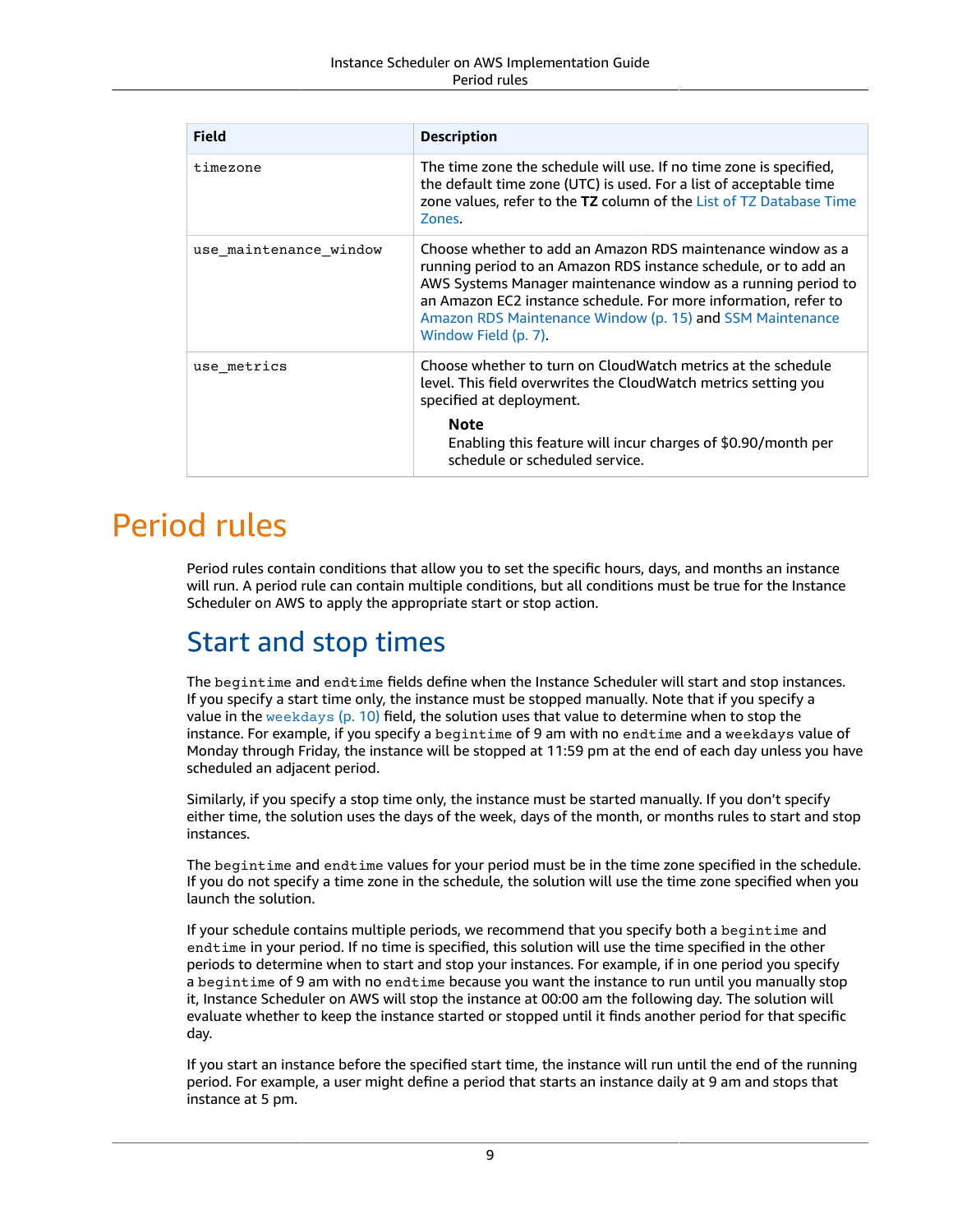

**Figure 2: 9-5 scheduled start and stop**

If the user manually starts that instance at 5 am, the solution will stop the instance at 5 pm. Note that if you use the retain [running](#page-11-1) field [\(p. 7\)](#page-11-1), the solution will not stop the instance at 5 pm.



**Figure 3: 5AM manual start**

If you stop an instance before the specified stop time, the instance will not run until the beginning of the next running period. Continuing from the previous example, if the user stops the instance at 1 pm on Wednesday, the solution will not start the instance until 9 am on Thursday.



#### **Figure 4: 5PM scheduled stop**

### <span id="page-14-0"></span>Adjacent periods

The solution will not stop running instances if the schedule contains two adjacent running periods. For example, if you have a schedule with one period with an endtime of 11:59 pm and another period with a begintime of midnight the following day, the solution will not stop running instances, if there are no weekdays, monthdays, or months rules that stop the instances.

To implement a schedule that runs instances from 9 am Monday to 5 pm Friday, the solution requires three periods. The first period runs applicable instances from 9 am to 11:59 pm Monday. The second period runs the instances from midnight Tuesday to 11:59 pm Thursday. The third period runs the instances from midnight Friday to 5 pm Friday. For more information, refer to [Sample](#page-49-0) [schedule \(p. 45\).](#page-49-0)

#### <span id="page-14-1"></span>Days of the week

The weekdays field defines which days during the week an instance will run. You can specify a list of days, a range of days, the n<sup>th</sup> occurrence of that day in a month, or the last occurrence of that day in a month. The solution supports abbreviated day names (Mon) and numbers (0). For more information, refer to [Step 2 \(p. 23\).](#page-27-0)

### <span id="page-14-2"></span>Days of the month

The monthdays field defines which days during the month an instance will run. You can specify a list of days, a range of days, every n<sup>th</sup> day of the month, the last day of the month, or the nearest weekday to a specific date. For more information, refer to [Step 2 \(p. 23\).](#page-27-0)

#### <span id="page-14-3"></span>Months

The months field defines which months an instance will run. You can specify a list of months, a range of months, or every n<sup>th</sup> month. The solution supports abbreviated month names (Jan) and numbers (1). For more information, refer to [Step 2 \(p. 23\)](#page-27-0).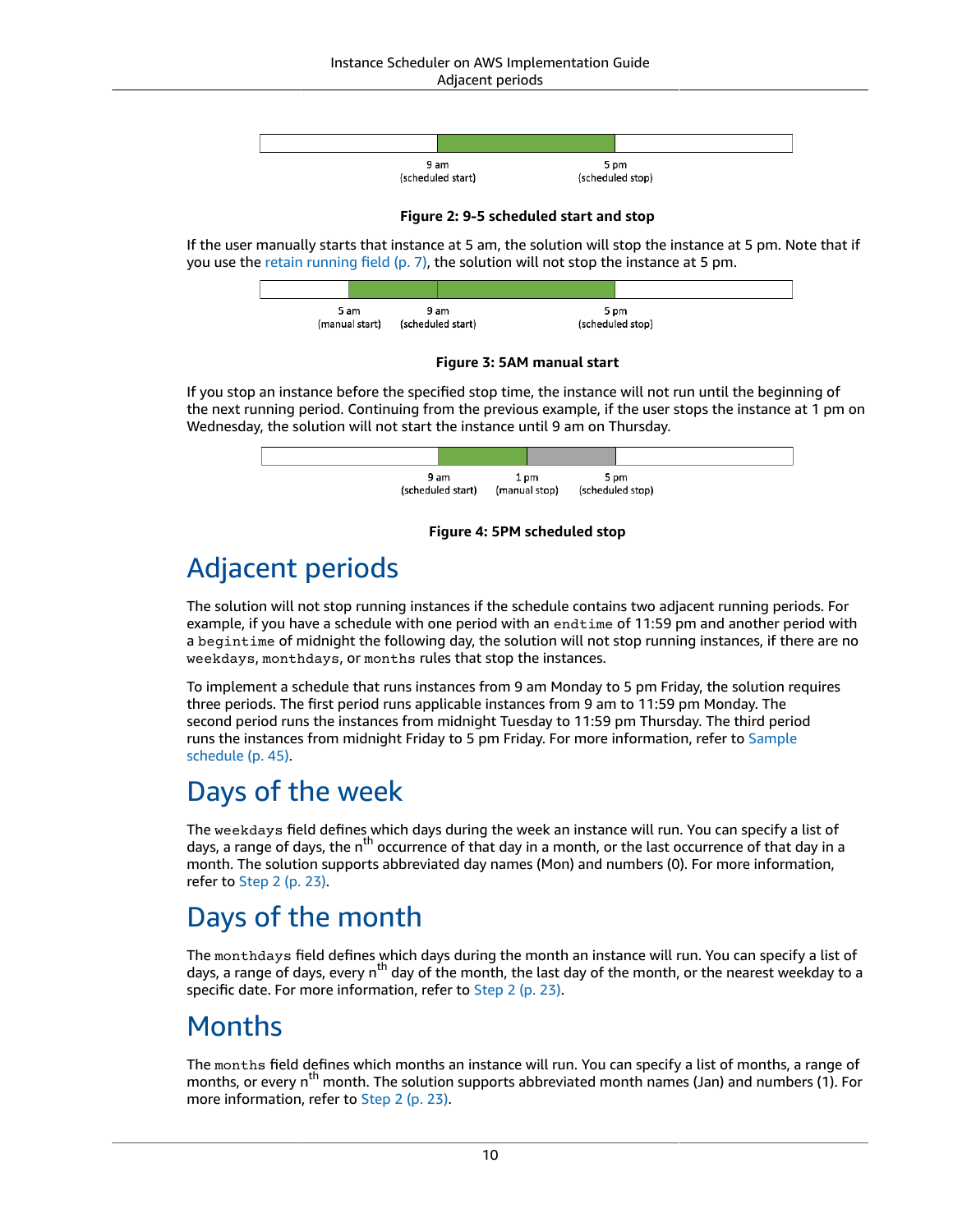### <span id="page-15-0"></span>Period definitions

The Instance Scheduler configuration table in Amazon DynamoDB contains period definitions. A period definition can contain the following fields. Note that some fields support Cron [non-standard](https://en.wikipedia.org/wiki/Cron#Non-Standard_Characters) characters.

| <b>Field</b>                                                                                                              | <b>Description</b>                                                                                                                                                                                                                                                                                                                                                                                                                                                                                                                                                                                                                                                                                                                                                                                                                                                                                                                                                                                               |  |  |
|---------------------------------------------------------------------------------------------------------------------------|------------------------------------------------------------------------------------------------------------------------------------------------------------------------------------------------------------------------------------------------------------------------------------------------------------------------------------------------------------------------------------------------------------------------------------------------------------------------------------------------------------------------------------------------------------------------------------------------------------------------------------------------------------------------------------------------------------------------------------------------------------------------------------------------------------------------------------------------------------------------------------------------------------------------------------------------------------------------------------------------------------------|--|--|
| Important<br>You must specify at least one of the following items: begintime, endtime, weekdays,<br>months, or monthdays. |                                                                                                                                                                                                                                                                                                                                                                                                                                                                                                                                                                                                                                                                                                                                                                                                                                                                                                                                                                                                                  |  |  |
| begintime                                                                                                                 | The time, in HH:MM format, that the instance will start.                                                                                                                                                                                                                                                                                                                                                                                                                                                                                                                                                                                                                                                                                                                                                                                                                                                                                                                                                         |  |  |
| description                                                                                                               | An optional description of the period rule                                                                                                                                                                                                                                                                                                                                                                                                                                                                                                                                                                                                                                                                                                                                                                                                                                                                                                                                                                       |  |  |
| endtime                                                                                                                   | The time, in HH:MM format, that the instance will stop.                                                                                                                                                                                                                                                                                                                                                                                                                                                                                                                                                                                                                                                                                                                                                                                                                                                                                                                                                          |  |  |
| months                                                                                                                    | Enter a comma-delimited list of months, or a hyphenated range<br>of months, during which the instance will run. For example, enter<br>jan, feb, mar or 1, 2, 3 to run an instance during those<br>months. Or, you can enter jan-mar or 1-3.<br>You can also schedule an instance to run every n <sup>th</sup> month or every<br>$nth$ month in a range. For example, enter Jan/3 or 1/3 to run an<br>instance every third month starting in January. Enter Jan-Jul/2 to<br>run every other month from January to July.                                                                                                                                                                                                                                                                                                                                                                                                                                                                                           |  |  |
| monthdays                                                                                                                 | Enter a comma-delimited list of days of the month, or a<br>hyphenated range of days, during which the instance will run. For<br>example, enter $1, 2, 3$ or $1-3$ to run an instance during the first<br>three days of the month. You can also enter multiple ranges. For<br>example, enter $1-3$ , $7-9$ to run an instance from the $1sf$ to the $3rd$<br>and the 7 <sup>th</sup> through the 9 <sup>th</sup> .<br>You can also schedule an instance to run every n <sup>th</sup> day of the month<br>or every n <sup>th</sup> day of the month in a range. For example, enter 1/7 to<br>run an instance every seventh day starting on the $1st$ . Enter $1-15/2$<br>to run an instance every other day from the 1 <sup>st</sup> to the 15 <sup>th</sup> .<br>Enter L to run an instance on the last day of the month. Enter<br>a date and w to run an instance on the nearest weekday to the<br>specified date. For example, enter 15W to run an instance on the<br>nearest weekday to the 15 <sup>th</sup> . |  |  |
| name                                                                                                                      | The name used to identify the period rule. This name must be<br>unique.                                                                                                                                                                                                                                                                                                                                                                                                                                                                                                                                                                                                                                                                                                                                                                                                                                                                                                                                          |  |  |
| weekdays                                                                                                                  | Enter a comma-delimited list of days of the week, or a range<br>of days of the week, during which the instance will run. For<br>example, enter $0, 1, 2$ or $0-2$ to run an instance Monday through<br>Wednesday. You can also enter multiple ranges. For example, enter<br>0-2, 4-6 to run an instance every day except Thursday.<br>You can also schedule an instance to run every n <sup>th</sup> occurrence of a<br>weekday in the month. For example, enter Mon#1 or 0#1 to run an<br>instance the first Monday of the month.                                                                                                                                                                                                                                                                                                                                                                                                                                                                               |  |  |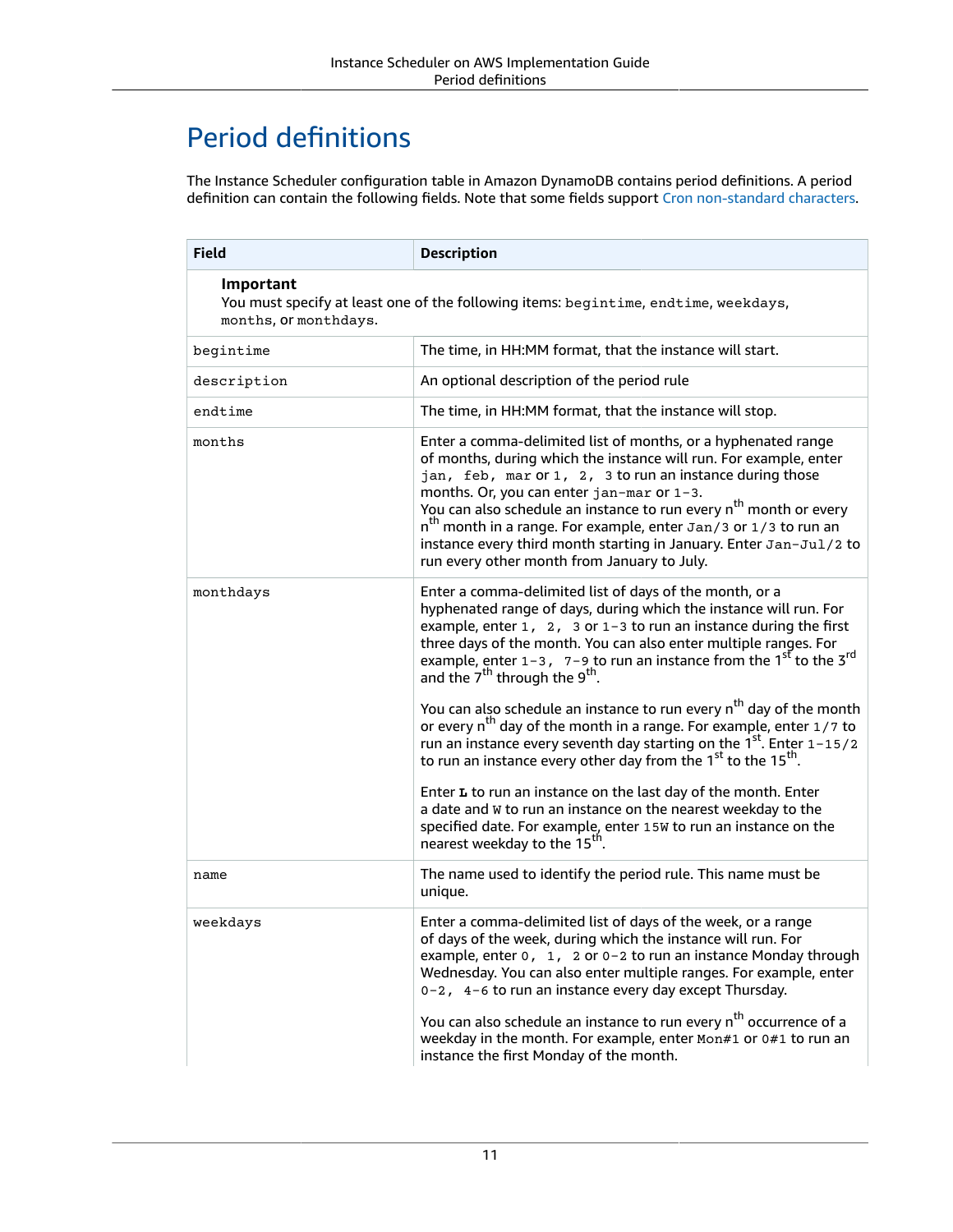| <b>Field</b> | <b>Description</b>                                                                                                                                                                  |
|--------------|-------------------------------------------------------------------------------------------------------------------------------------------------------------------------------------|
|              | Enter a day and $L$ to run an instance on the last occurrence of that<br>weekday in the month. For example, enter fril or 4L to run an<br>instance on the last Friday of the month. |

When a period rule contains multiple conditions, note that all conditions must be true for the Instance Scheduler on AWS to apply the appropriate action. For example, a period rule that contains a weekdays field with a value of Mon#1 and a months field with a value of Jan/3 will apply the action on the first Monday of the quarter.

## <span id="page-16-0"></span>Cross-account instance scheduling

This solution includes a template (instance-scheduler-remote) that creates the AWS Identity and Access Management (IAM) roles necessary to start and stop instances in secondary accounts. You can review and modify permissions in the remote template before you launch the stack.

To apply automated start-stop schedules to resources in secondary accounts, launch the main solution template (instance-scheduler) in the primary account. Then, launch the remote template (instance-scheduler-remote) in each applicable secondary account. When each remote stack is launched, it creates a cross-account role Amazon Resource Name (ARN). Update the main solution stack with each cross-account role ARN by entering the appropriate ARN(s) in the **Cross-account roles** parameter to allow the solution to perform start and stop actions on instances in the secondary accounts.

#### <span id="page-16-1"></span>AWS Systems Manager Parameter Store

You can use AWS Systems Manager Parameter Store to store cross-account role ARNs. You can store cross-account ARNs as a list parameter where every item is an ARN, or as a string parameter that contains a comma-delimited list of ARNs. The parameter has the format {param:*name*} where the name is the name of the parameter in the parameter store.

To leverage this feature, you must launch the Instance Scheduler stack in the same account as your parameter store.

# <span id="page-16-2"></span>Automated tagging

The Instance Scheduler can automatically add tags to all instances it starts or stops. You can specify a list of tag names or tagname=tagvalue pairs in the **Started tags** and **Stopped tags** parameters. The solution also includes macros that allow you to add variable information to the tags:

- {scheduler}: The name of the scheduler stack
- {year}: The year (four digits)
- {month}: The month (two digits)
- {day}: The day (two digits)
- {hour}: The hour (two digits, 24-hour format)
- {minute}: The minute (two digits)
- {timezone}: The time zone

The following table gives examples of different inputs and the resulting tags.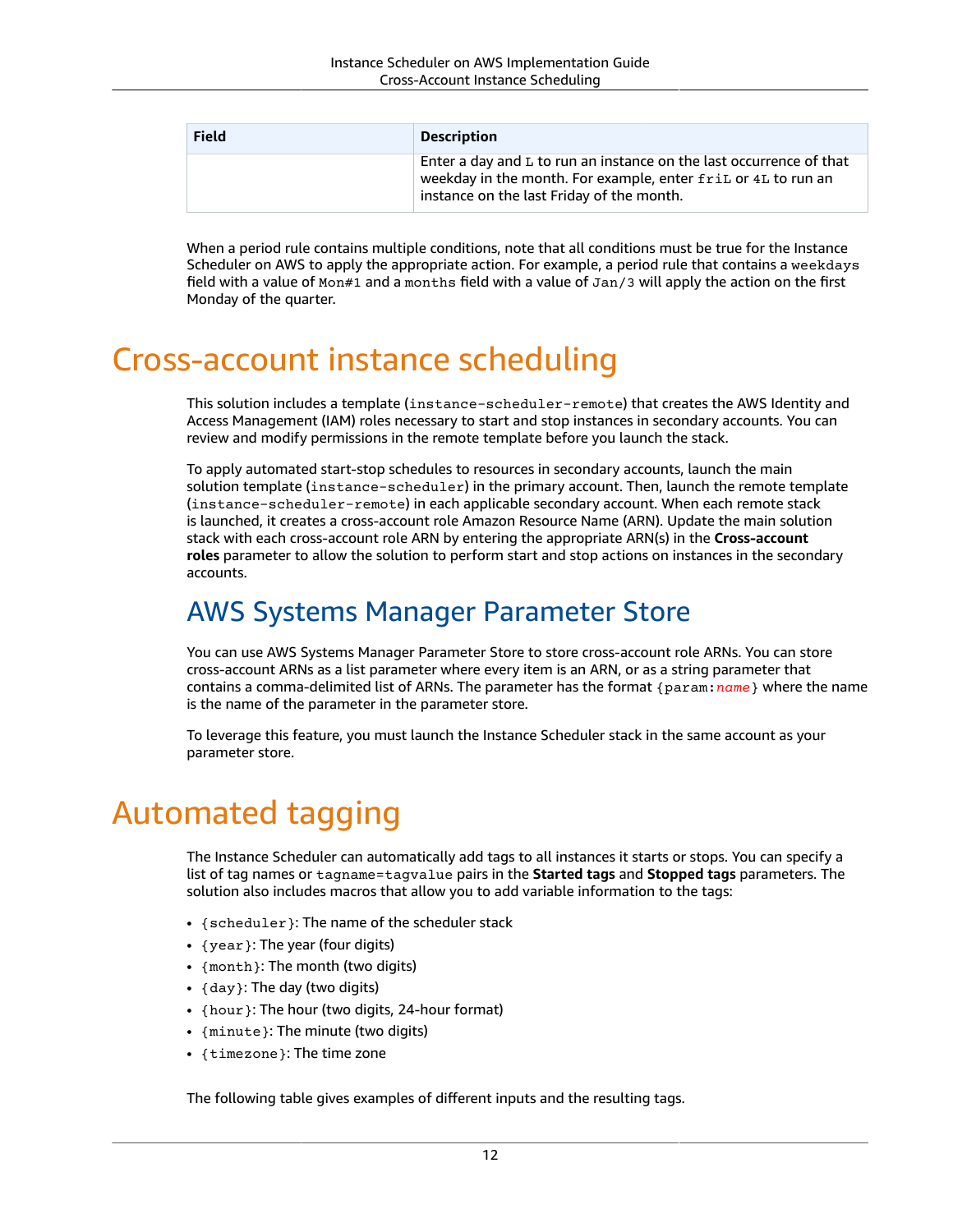| <b>Example Parameter Input</b>                                                        | <b>Instance Scheduler Tag</b>                           |
|---------------------------------------------------------------------------------------|---------------------------------------------------------|
| ScheduleMessage=Started by scheduler<br>{scheduler}                                   | ScheduleMessage=Started by scheduler<br>MyScheduler     |
| ScheduleMessage=Started on {year}/<br>$\{month\}/\{day\}$                             | ScheduleMessage=Started on 2017/07/06                   |
| ScheduleMessage=Started on {year}/<br>$\{month\}/\{day\}$ at $\{hour\}:\{minute\}$    | ScheduleMessage=Started on 2017/07/06<br>at 09:00       |
| ScheduleMessage=Started on {year}/<br>{month}/{day} at {hour}: {minute}<br>{timezone} | ScheduleMessage=Started on 2017/07/06<br>at $09:00$ UTC |

When you use the **Started tags** parameter, the tags are automatically deleted when the scheduler stops the instance. When you use the **Stopped tags** parameter, the tags are automatically deleted when the instance is started.

## <span id="page-17-0"></span>Scheduler command line interface

The solution includes a command line interface (CLI) that provides commands for configuring schedules and periods. The CLI allows customers to estimate cost savings for a given schedule. The cost estimates provided by the schedule CLI are for approximation purposes only. For more information about configuring and using the scheduler CLI, refer to [Scheduler CLI \(p. 29\).](#page-33-0)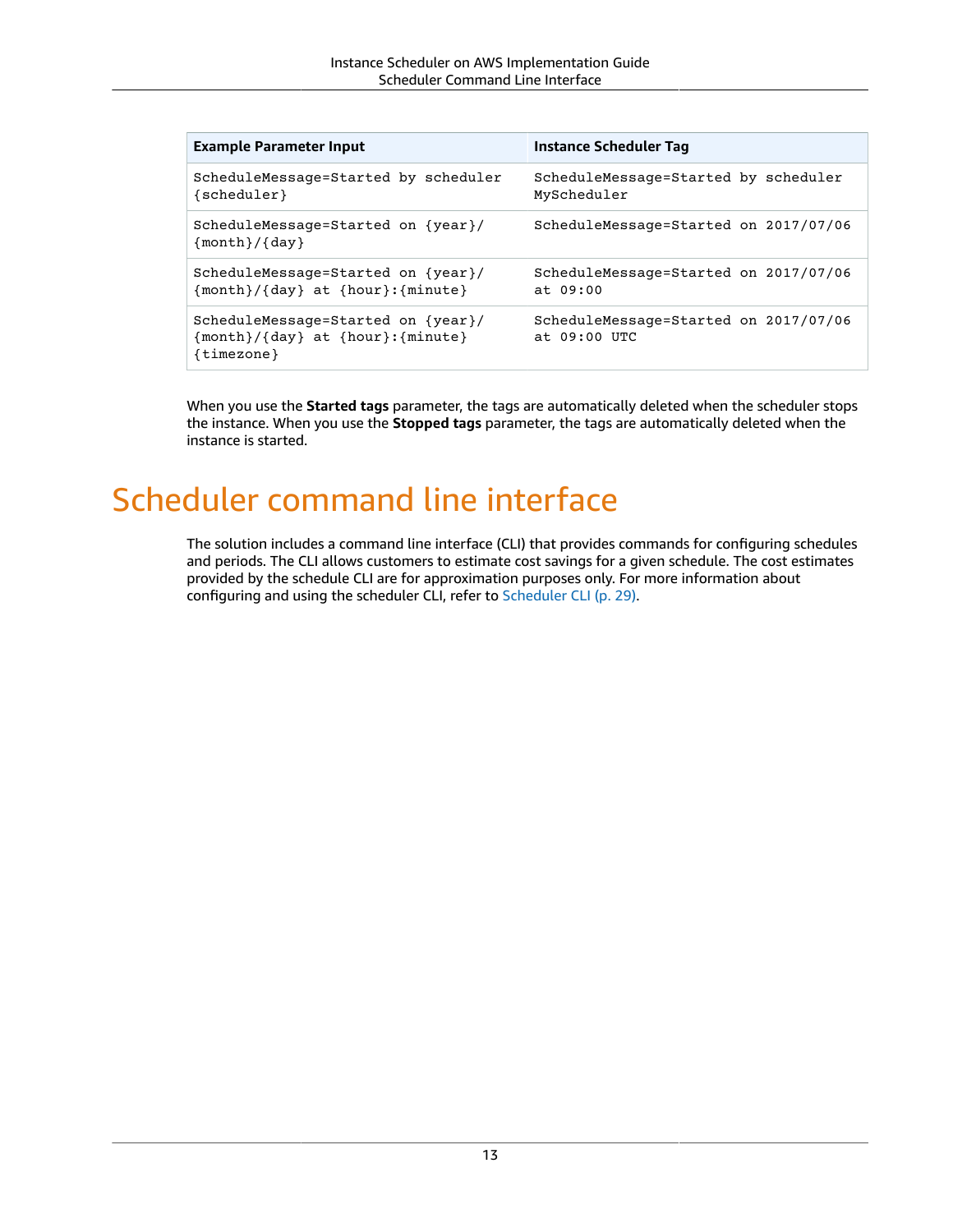# <span id="page-18-0"></span>**Security**

When you build systems on AWS infrastructure, security responsibilities are shared between you and AWS. This [shared](http://aws.amazon.com/compliance/shared-responsibility-model/) model reduces your operational burden because AWS operates, manages, and controls the components including the host operating system, the virtualization layer, and the physical security of the facilities in which the services operate. For more information about AWS security, visit the AWS [Cloud](http://aws.amazon.com/security/) [Security.](http://aws.amazon.com/security/)

# <span id="page-18-1"></span>AWS Key Management System

The solution creates an AWS managed Custom Master Key (CMK), which is used to configure server-side encryption for the SNS topic and the DynamoDB tables.

## <span id="page-18-2"></span>Amazon Identity Access Management

The Lambda function created by the solution requires permissions to start/stop both EC2 and RDS instances, modify instance attributes, update tags for the instances among other permissions. All the necessary permissions are provided by the solution to Lambda service role created as part of the solution template. Additionally, the Lambda service role also has access to get/put SSM parameters, access to CloudWatch log groups, KMS key encryption/decryption, and publish messages to SNS topic. For detailed information about each permission provided to the service role, refer to the [CloudFormation](#page-22-0) [templates \(p. 18\).](#page-22-0)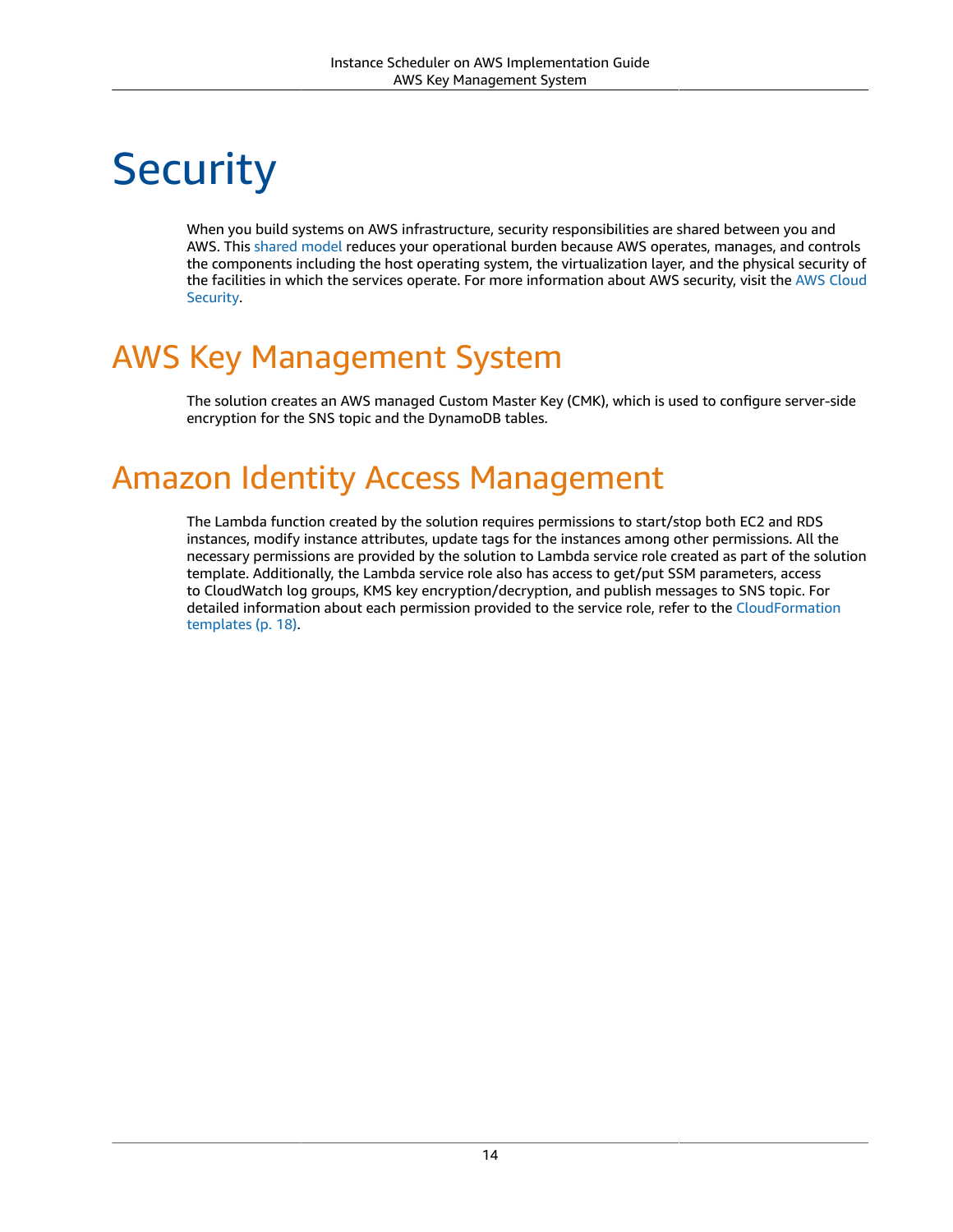# <span id="page-19-0"></span>Design considerations

## <span id="page-19-1"></span>Partial automation

Users have the option to implement a partially automated solution by default (i.e., configure start-only or stop-only actions). An example of this is a team that needs the flexibility to stop instances at varying times (manually) but must start those instances simultaneously each morning, or vice versa.

# <span id="page-19-3"></span><span id="page-19-2"></span>Instance shutdown behavior

### Amazon EC2

This solution is designed to automatically stop Amazon Elastic Compute Cloud (Amazon EC2) instances and assumes that instance *shutdown behavior* is set to Stop, not Terminate. Note that you cannot restart an Amazon EC2 instance after it is terminated.

By default, Amazon EC2 instances are configured to stop, not terminate, when shut down, but you can modify this [behavior.](https://docs.aws.amazon.com/AWSEC2/latest/UserGuide/terminating-instances.html#Using_ChangingInstanceInitiatedShutdownBehavior) Therefore, make sure that the instances you control using the AWS Instance Scheduler are configured with a Stop shutdown behavior, otherwise they will be terminated.

#### <span id="page-19-4"></span>Amazon RDS

Note that this solution is designed to automatically stop, not delete, Amazon Relational Database Service (Amazon RDS) instances. You can use the **Create RDS Instance Snapshot** AWS CloudFormation template parameter to create snapshots of RDS instances before the solution stops the instances. Snapshots are kept until the next time the instance is stopped and a new snapshot is created. Note that snapshots are not available for Amazon Aurora clusters.

You can use the **Schedule Aurora Clusters** template parameter to start and stop RDS instances that are part of an Aurora cluster or that manage Aurora databases. You must tag the cluster (not the individual instances) with the tag key you defined during initial configuration and the schedule name as the tag value to schedule that cluster.

For more information about limitations to starting and stopping an Amazon RDS instance, refer to Stopping an Amazon RDS DB Instance [Temporarily](https://docs.aws.amazon.com/AmazonRDS/latest/UserGuide/USER_StopInstance.html) in the *Amazon RDS User Guide*.

When an Amazon RDS instance is stopped, the cache is cleared which might lead to slower performance when the instance is restarted.

## <span id="page-19-5"></span>Amazon RDS maintenance window

Every Amazon RDS instance has a weekly [maintenance](https://docs.aws.amazon.com/AmazonRDS/latest/UserGuide/USER_UpgradeDBInstance.Maintenance.html#Concepts.DBMaintenance) window during which any system changes are applied. During the maintenance window, Amazon RDS will automatically start instances that have been stopped for more than seven days to apply maintenance. Note that Amazon RDS will not stop the instance once the maintenance event is complete.

The Instance Scheduler allows you to specify whether to add the preferred maintenance window of an Amazon RDS instance as a running period to its schedule. The solution will start the instance at the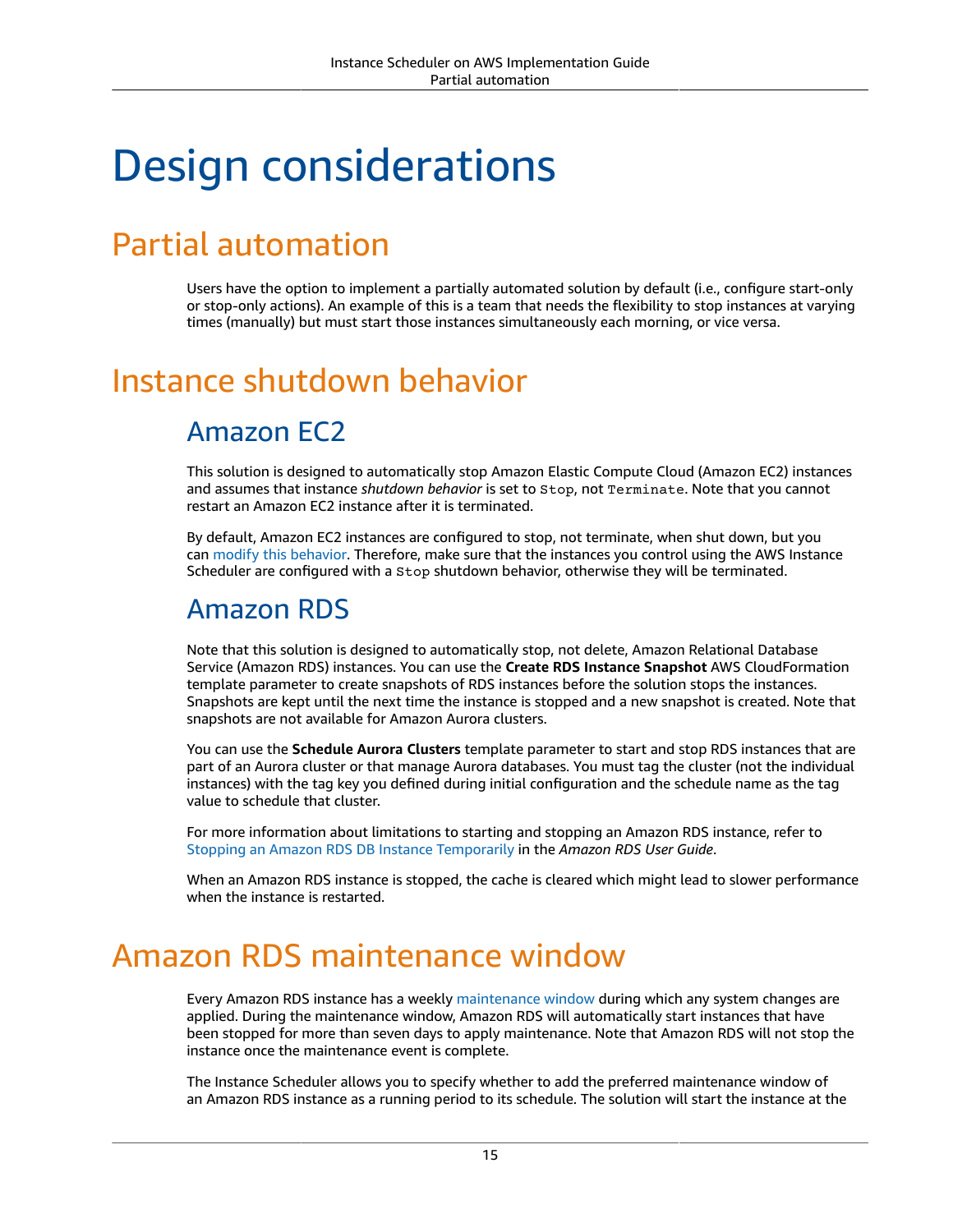beginning of the maintenance window and stop the instance at the end of the maintenance window if no other running period specifies that the instance should run, and if the maintenance event is completed.

If the maintenance event is not completed by the end of the maintenance window, the instance will run until the scheduling interval after the maintenance event is completed. For more information about the Amazon RDS maintenance window, refer to [Maintaining](https://docs.aws.amazon.com/AmazonRDS/latest/UserGuide/USER_UpgradeDBInstance.Maintenance.html) a database instance in the *Amazon RDS User Guide*.

# <span id="page-20-0"></span>Global configuration settings

When you deploy the Instance Scheduler's AWS CloudFormation template, global configuration settings are stored in an Amazon DynamoDB table (ConfigTable). To modify these settings, update the solution stack using the AWS CloudFormation template. Do not change these settings in the DynamoDB table.

## <span id="page-20-1"></span>**Performance**

If the Instance Scheduler AWS Lambda function does not process all scheduled instances before its next invocation, the solution logs the error in Amazon CloudWatch Logs, and sends an Amazon Simple Notification Service (Amazon SNS) notification to the error SNS topic. To help ensure that all instances are processed before the next invocation, you can change the default interval at which the Lambda function runs or launch multiple deployments of the solution with different tag names.

If you increase the default interval, this might reduce the granularity of your schedules. For example, a Lambda function set to run on a fifteen-minute interval will only perform start and stop actions every 15 minutes.

To schedule a large number of instances, we recommend using an interval of at least five minutes and increasing the memory size of the Instance Scheduler's main AWS Lambda function using the **Memory Size** parameter.

# <span id="page-20-2"></span>Encrypted Amazon EBS volumes

If your Amazon EC2 instances contain encrypted Amazon Elastic Block Store (Amazon EBS) volumes, you must grant the Instance Scheduler permission to use the customer master key (CMK) to start and stop instances. Add the kms:CreateGrant permission to the Instance Scheduler role (*<stackname>*- SchedulerRole-*<id>*).

# <span id="page-20-3"></span>Regional deployments

You can deploy Instance Scheduler on AWS in any AWS Region. Once deployed, the solution applies the appropriate start or stop actions to tagged Amazon EC2 and Amazon RDS instances in all Regions of your account. If you use cross-account instance scheduling, the solution will apply actions to instances in all Regions in all accounts.

#### **Important**

Instance Scheduler on AWS actions will affect appropriately tagged instances in all AWS Regions of your account, even though the Lambda function is running in a single Region.

You can use multiple deployments of the solution to schedule a large number of instances, or instances in many accounts and Regions. When you deploy multiple schedulers, use a different tag name for each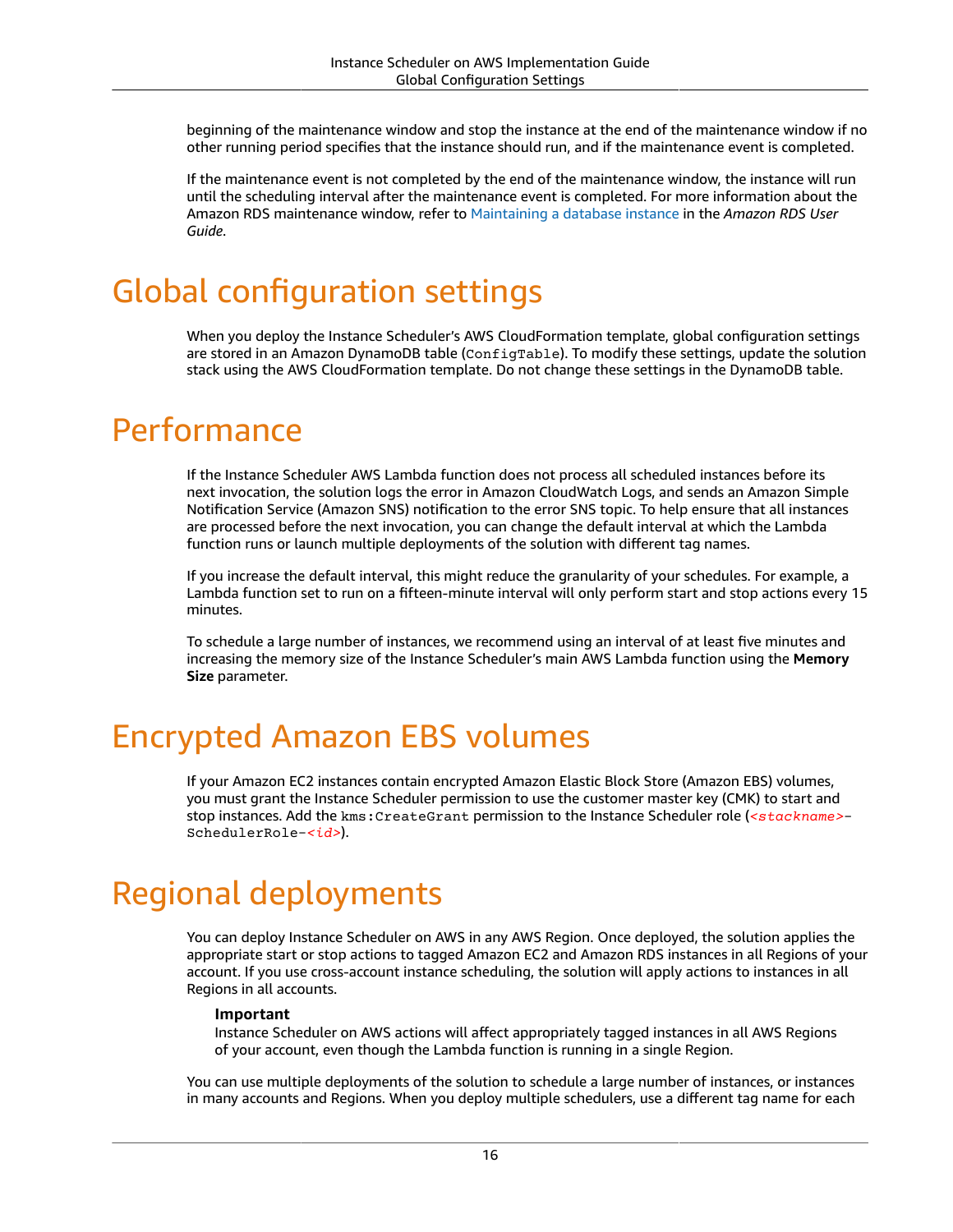stack, and configure a set of non-overlapping Regions for each deployment. Each deployment checks every instance in every Region in an account for the tag key that identifies resources it should schedule. If the Regions for multiple deployments overlap, each instance will be checked by multiple deployments.

#### **Instance Scheduler on AWS has been validated in the following AWS Regions:**

- us-east-1 (N.Virginia)
- us-east-2 (Ohio)
- us-west-1 (N.California)
- us-west-2 (Oregon)
- eu-west-1 (Ireland)
- eu-west-2 (London)
- eu-west-3 (Paris)
- eu-central-1 (Frankfurt)
- sa-east-1 (Sao Paulo)
- ap-northeast-1 (Tokyo)
- ap-northeast-2 (Seoul)
- ap-south-1 (Mumbai)
- ap-southeast-1 (Singapore)
- ap-southeast-2 (Sydney)
- ca-central-1 (Canada)
- AWS GovCloud (US-East, US-West)

# <span id="page-21-0"></span>Logging and notifications

Instance Scheduler on AWS leverages Amazon CloudWatch Logs for logging. This solution logs processing information for each tagged instance; the results of the period rule evaluation for the instance; the desired state of the instance during that period; the applied action; and debugging messages. For more information, refer to Solution [resources \(p. 40\)](#page-44-0).

Warning and error messages are also published to a solution-created Amazon SNS topic which sends messages to a subscribed email address (refer to [Subscribing](https://docs.aws.amazon.com/sns/latest/dg/sns-create-subscribe-endpoint-to-topic.html) to an Amazon SNS Topic in the *Amazon SNS Developer Guide*). You can find the name of the Amazon SNS topic in the **Outputs** tab of the solution stack.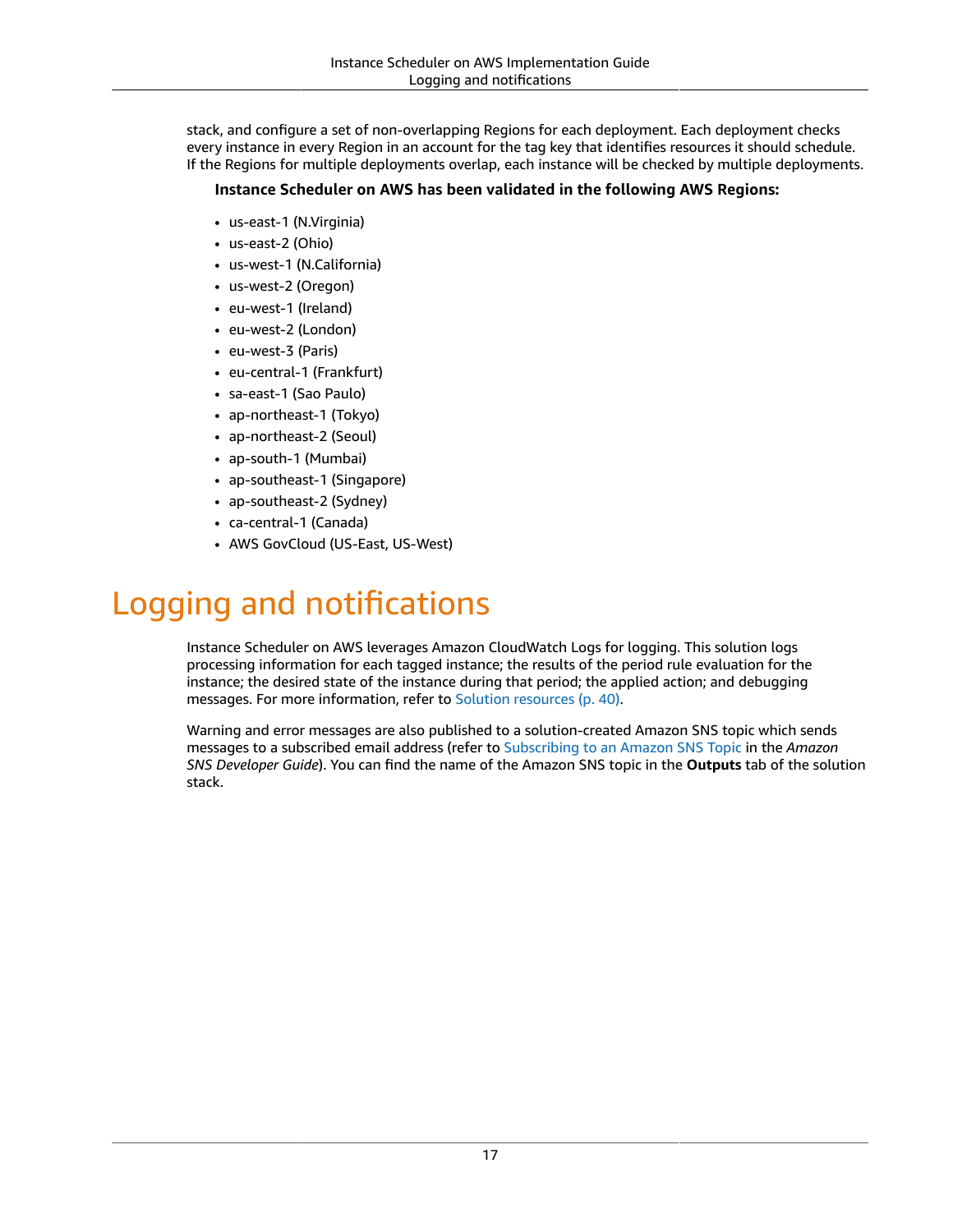# <span id="page-22-0"></span>AWS CloudFormation templates

This solution uses AWS CloudFormation to automate the deployment of AWS Instance Scheduler on the AWS Cloud. It includes the following AWS CloudFormation templates, which you can download before deployment:

**View template** 

**aws-instance-scheduler.template:** Use this

template to launch the Instance Scheduler and all associated components. The default configuration deploys an AWS Lambda function, an Amazon DynamoDB table, an Amazon CloudWatch event, and CloudWatch custom metrics, but you can also customize the template based on your specific needs.



**aws-instance-scheduler-remote.template:** Use

this template to configure permissions for instances in secondary accounts. The default configuration creates the AWS Identity and Access Management (IAM) roles necessary to start and stop instances in a secondary account.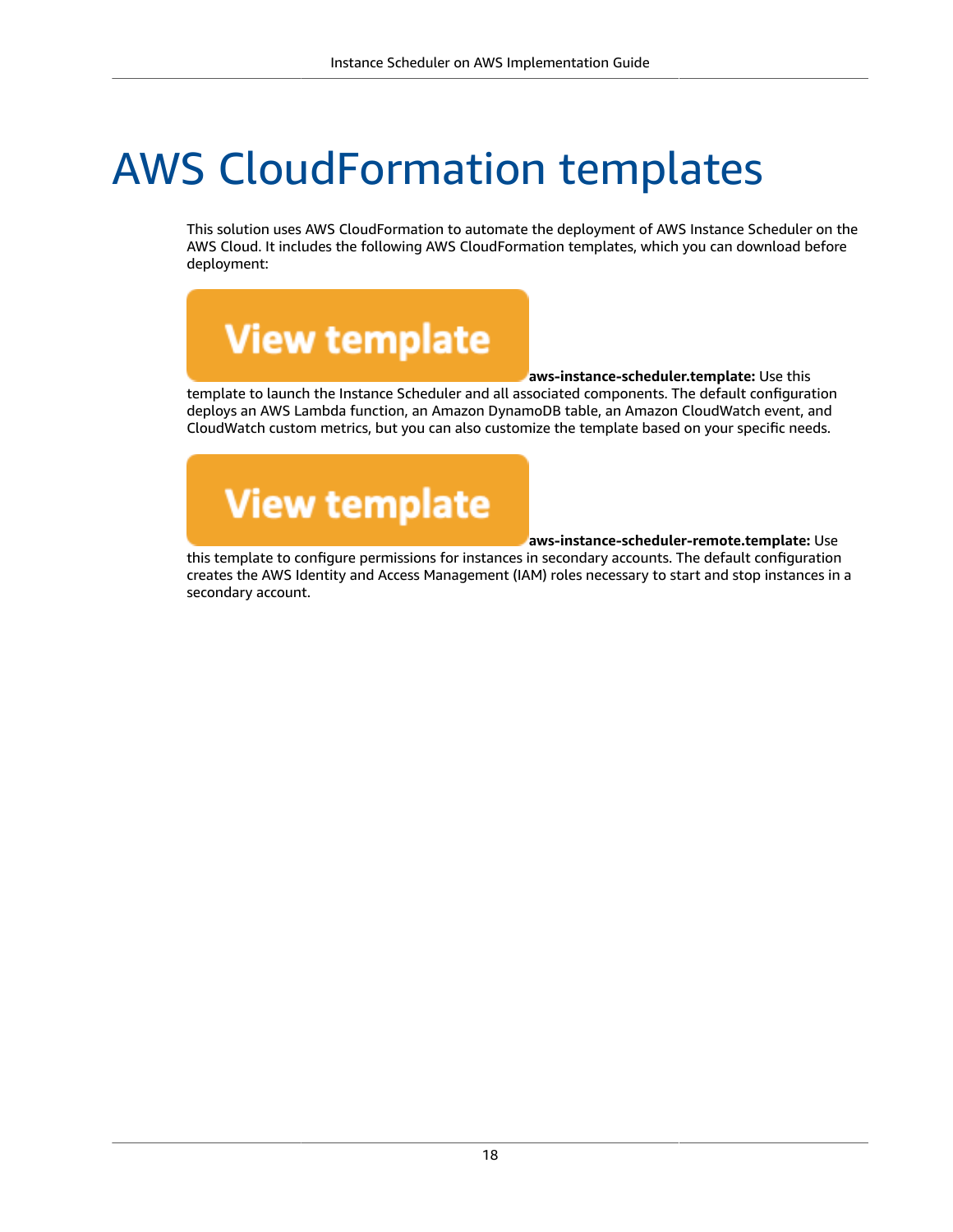# <span id="page-23-0"></span>Automated deployment

Before you launch the automated deployment, please review the architecture, configuration, and other considerations discussed in this guide. Follow the step-by-step instructions in this section to configure and deploy Instance Scheduler into your account.

**Time to deploy:** Approximately five (5) minutes

## <span id="page-23-1"></span>Update the stack

If you have previously deployed the solution, follow this procedure to update the Instance Scheduler on AWS CloudFormation stack to get the latest version of the solution's framework.

- 1. Sign in to the AWS [CloudFormation](https://console.aws.amazon.com/cloudformation/) console, select your existing aws-instance-scheduler CloudFormation stack, and select **Update**.
- 2. Select **Replace current template**.
- 3. Under **Specify template**:
- 4. Select **Amazon S3 URL**.
- 5. Copy the link of the latest template.
- 6. Paste the link in the **Amazon S3 URL** box.
- 7. Verify that the correct template URL shows in the **Amazon S3 URL** text box, and choose **Next**. Choose **Next** again.
- 8. Under **Parameters**, review the parameters for the template and modify them as necessary. Refer to Step 1. Launch the Stack for details about the parameters.
- 9. Choose **Next**.
- 10. On the **Configure stack options** page, choose **Next**.
- 11. On the **Review** page, review and confirm the settings. Be sure to check the box acknowledging that the template might create AWS Identity and Access Management (IAM) resources.
- 12. Choose **View change set** and verify the changes.
- 13. Choose **Update stack** to deploy the stack.

You can view the status of the stack in the AWS CloudFormation console in the **Status** column. You should see a status of UPDATE\_COMPLETE in approximately 15 minutes.

### <span id="page-23-2"></span>Deployment overview

The procedure for deploying this architecture on AWS consists of the following steps. For detailed instructions, follow the links for each step.

Step 1. Launch the instance [scheduler](#page-24-0) stac[k \(p. 20\)](#page-24-0)

- Launch the AWS CloudFormation template into your AWS account
- Enter values for the required parameter: **Stack Name**
- Review the other template parameters, and adjust if necessary

Step 2. [Configure](#page-27-0) periods [\(p. 23\)](#page-27-0)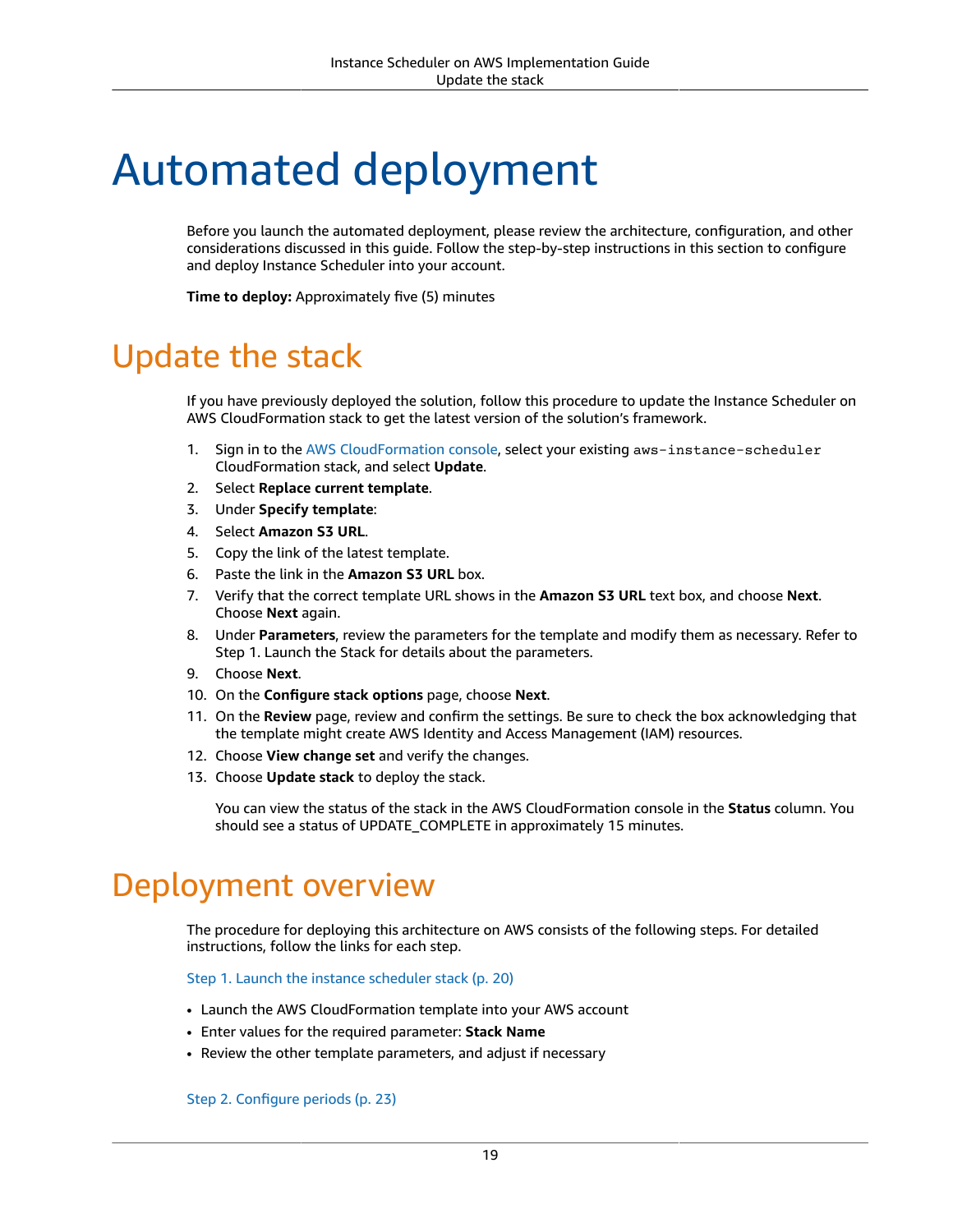• Create a period and set the applicable fields for the period

#### Step 3. Configure [schedules \(p. 24\)](#page-28-0)

• Create a schedule and set the applicable fields for the schedule

#### Step 4. Tag your [instances \(p. 24\)](#page-28-1)

• Apply the custom tag to applicable resources

Step 5. Launch the remote stack in secondary accounts [\(Optional\) \(p. 24\)](#page-28-3)

- Launch the AWS CloudFormation template into your AWS account
- Enter values for the required parameter: **Primary account**

# <span id="page-24-0"></span>Step 1. Launch the instance scheduler stack

This automated AWS CloudFormation template deploys the Instance Scheduler in AWS Lambda, and configures related components. Please make sure that you've verified the [settings \(p. 24\)](#page-28-1) for your instances before launching the stack.

#### **Note**

You are responsible for the cost of the AWS services used while running this solution. For more details, visit to the [Cost \(p. 2\)](#page-6-0) section in this guide, and refer to the pricing webpage for each AWS service used in this solution.

1. Sign in to the AWS Management Console and click the button below to launch the instancescheduler-on-aws AWS CloudFormation template.



You can also [download](https://s3.amazonaws.com/solutions-reference/aws-instance-scheduler/latest/aws-instance-scheduler.template) the template as a starting point for your own implementation.

- 2. The template is launched in the US East (N. Virginia) Region by default. To launch the solution in a different AWS Region, use the Region selector in the console navigation bar.
- 3. On the **Select Template** page, verify that you selected the correct template and choose **Next**.
- 4. On the **Specify Details** page, assign a name to your solution stack.

#### **Note**

The stack name cannot contain more than 128 characters.

5. Under **Parameters**, review the parameters for the template, and modify them as necessary.

This solution uses the following default values.

| <b>Parameter</b>            | <b>Default</b> | <b>Description</b>                                                                                                      |
|-----------------------------|----------------|-------------------------------------------------------------------------------------------------------------------------|
| Instance Scheduler tag name | Schedule       | This tag identifies instances to<br>receive automated actions, and<br>also allows for custom start-<br>stop parameters. |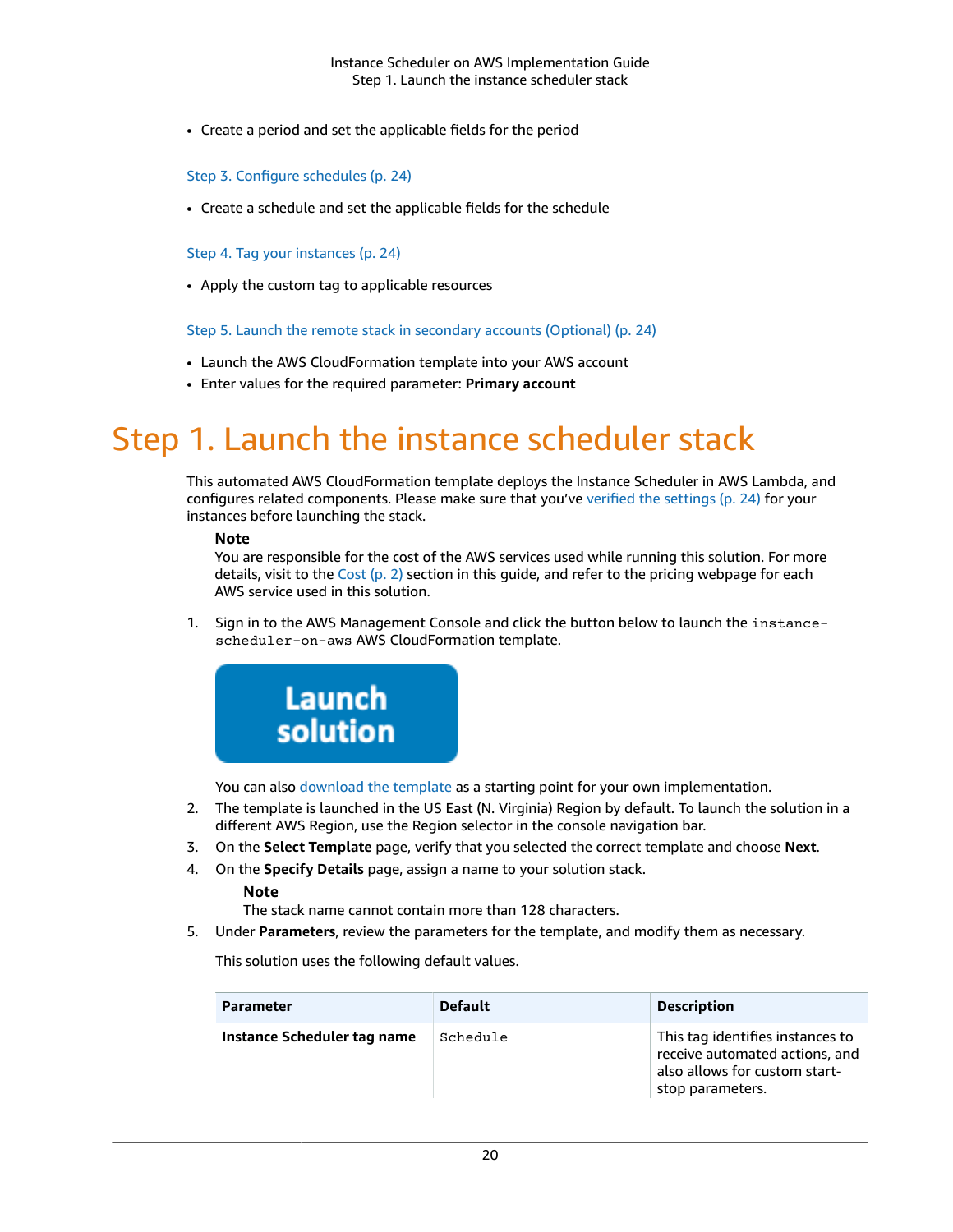| <b>Parameter</b>                    | <b>Default</b>                 | <b>Description</b>                                                                                                                                                                           |
|-------------------------------------|--------------------------------|----------------------------------------------------------------------------------------------------------------------------------------------------------------------------------------------|
|                                     |                                | If you choose to modify the<br>default value, make sure to<br>assign a name that will be<br>easy to apply consistently and<br>correctly across all necessary<br>instances.                   |
| Service(s) to schedule              | EC2                            | The services to schedule. Select<br>EC2, RDS, or Both.                                                                                                                                       |
| <b>Schedule Aurora Clusters</b>     | No                             | Choose whether to schedule<br>Amazon Aurora clusters.<br>To turn on Aurora cluster<br>scheduling, you must select<br>RDS or Both for the Service(s)<br>to schedule parameter.                |
| <b>Create RDS instance snapshot</b> | Yes                            | Choose whether to create a<br>snapshot before stopping RDS<br>instances<br>Note<br>Snapshots are not<br>available for Amazon<br>Aurora clusters.                                             |
| <b>Scheduling enabled</b>           | Yes                            | Select No to temporarily turn<br>off scheduling.                                                                                                                                             |
| <b>Region(s)</b>                    | <optional input=""></optional> | List of Regions where instances<br>will be scheduled. For example,<br>us-east-1, us-west-1.<br>Note<br>If you leave this<br>parameter blank, the<br>solution will use the<br>current Region. |
| Default time zone                   | <b>UTC</b>                     | Default time zone for<br>schedules. For a list of<br>acceptable time zone values,<br>refer to the TZ column of<br>the List of TZ Database Time<br>Zones.                                     |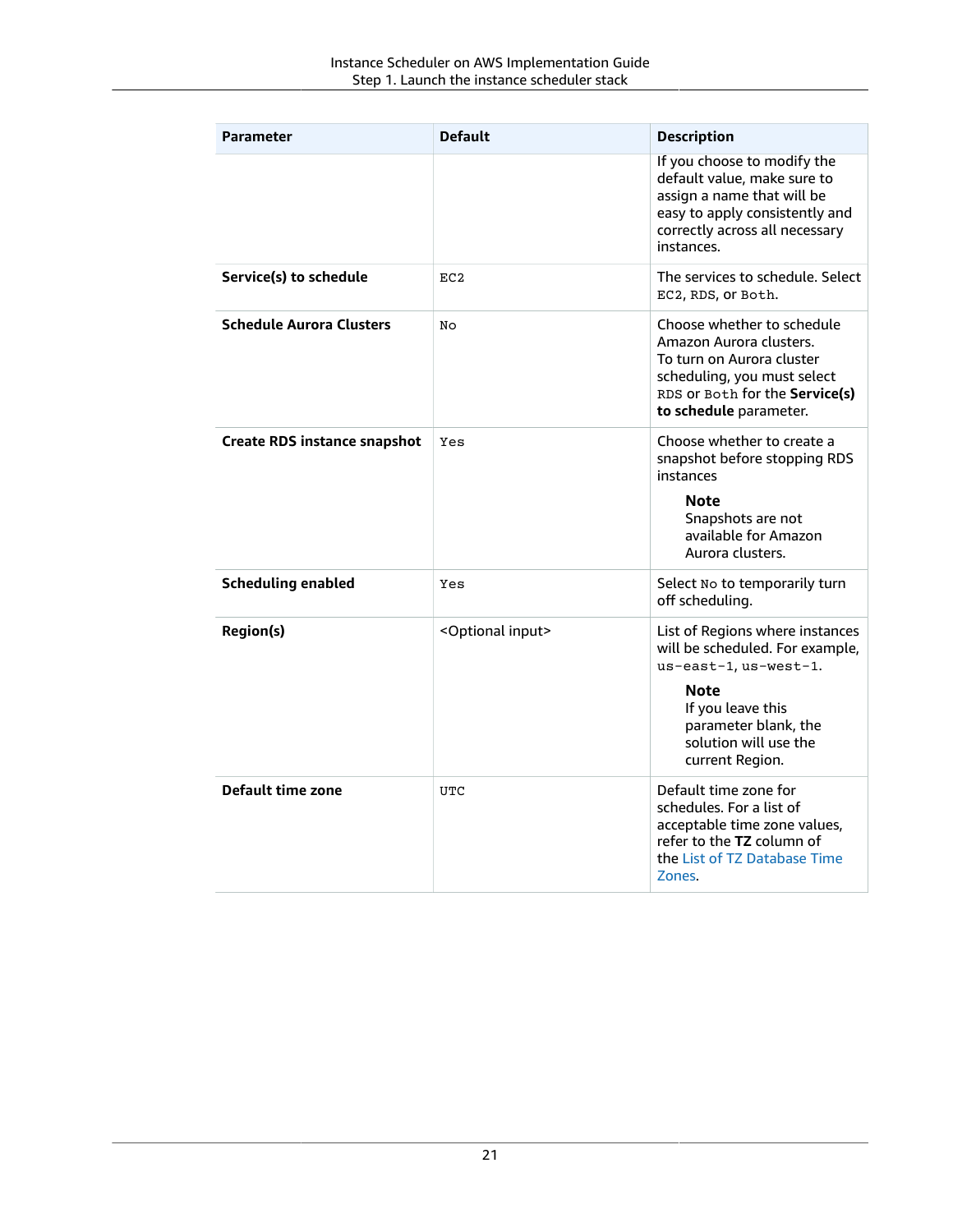| <b>Parameter</b>                 | <b>Default</b>                 | <b>Description</b>                                                                                                                                                                                                                                                                                                                                                                                                                                                                                    |
|----------------------------------|--------------------------------|-------------------------------------------------------------------------------------------------------------------------------------------------------------------------------------------------------------------------------------------------------------------------------------------------------------------------------------------------------------------------------------------------------------------------------------------------------------------------------------------------------|
| <b>Cross-account roles</b>       | <optional input=""></optional> | Comma-delimited list of cross-<br>account roles. For example,<br>arn: aws: iam:: 111122223333: role/<br><stackname>SchedulerCrossAccountRol<br/>If you store your cross-account<br/>ARNs in the AWS Systems<br/>Manager Parameter Store, use<br/>the format {param: name}.<br/>For more information, refer<br/>to AWS Systems Manager<br/>Parameter Store (p. 12).<br/><b>Note</b><br/>Enter the<br/>secondary account<br/><b>CrossAccountRoleArn</b><br/>value(s) in this<br/>parameter.</stackname> |
| This account                     | Yes                            | Select Yes to allow the task to<br>select resources in this account.<br>Note<br>If you set this<br>parameter to No, you<br>must configure cross-<br>account roles.                                                                                                                                                                                                                                                                                                                                    |
| <b>Frequency</b>                 | 5                              | The frequency in minutes<br>at which the AWS Lambda<br>function runs. Select 1, 2, 5,<br>10, 15, 30, or 60.                                                                                                                                                                                                                                                                                                                                                                                           |
| <b>Enable CloudWatch Metrics</b> | No                             | Choose whether to collect<br>data using CloudWatch Metrics<br>for all schedules. You can<br>override this default setting for<br>an individual schedule when<br>you configure it (refer to Step<br>3 (p. 24)).<br>Important<br>Enabling this feature<br>will incur charges of<br>\$0.90/month per<br>schedule or scheduled<br>service.                                                                                                                                                                |
| <b>Memory Size</b>               | 128                            | The memory size of the<br>solution's main AWS Lambda<br>function. Increase the default<br>size to schedule a large<br>number of Amazon EC2 and<br>Amazon RDS instances.                                                                                                                                                                                                                                                                                                                               |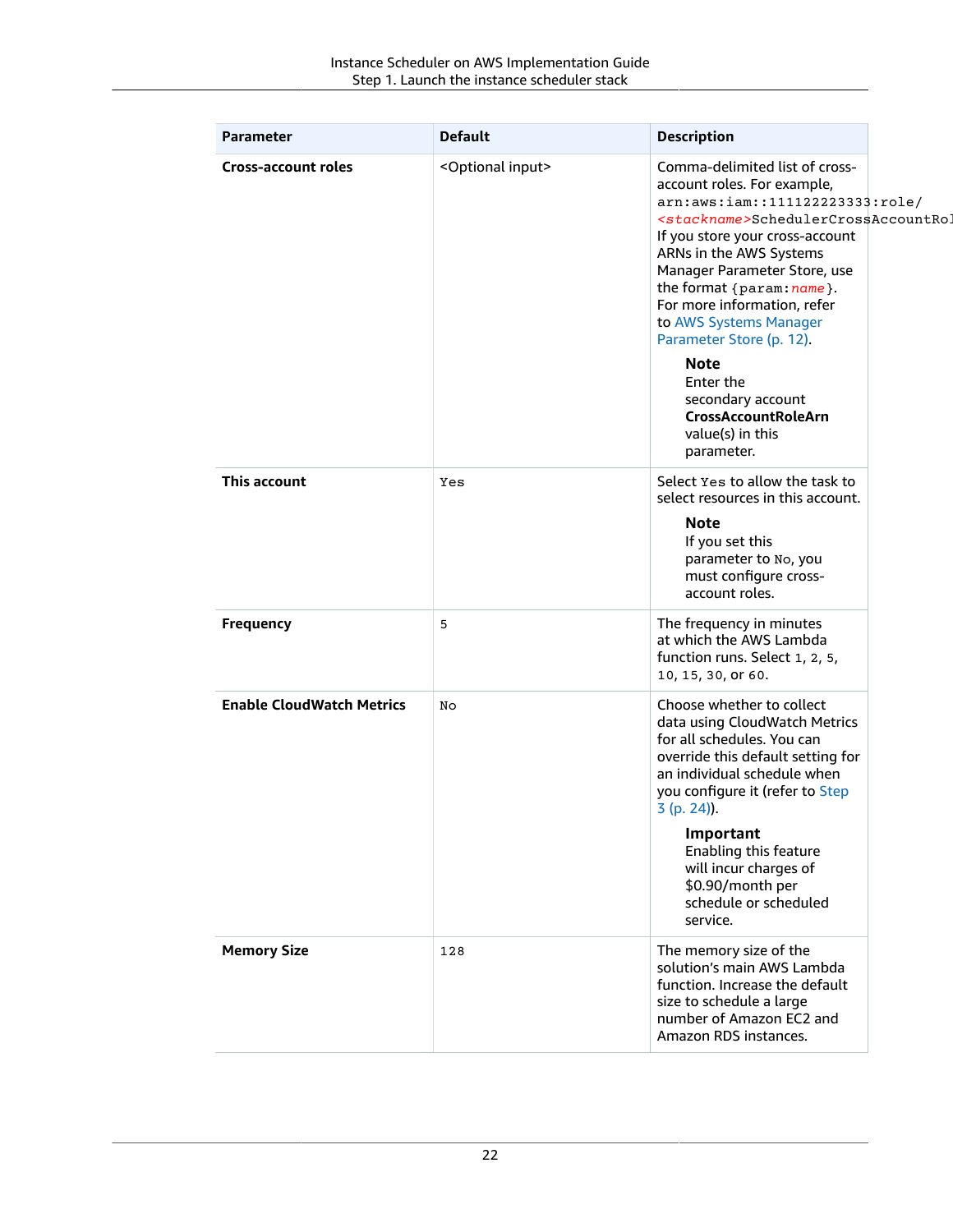| <b>Parameter</b>                         | <b>Default</b>                 | <b>Description</b>                                                                                                                                                                                                                                                         |
|------------------------------------------|--------------------------------|----------------------------------------------------------------------------------------------------------------------------------------------------------------------------------------------------------------------------------------------------------------------------|
| <b>Enable CloudWatch Logs</b>            | No                             | Choose whether to log detailed<br>information in CloudWatch<br>Logs.                                                                                                                                                                                                       |
| <b>Enable SSM maintenance</b><br>windows | No                             | Allow the solution to load SSM<br>maintenance windows, so that<br>they can be used for Amazon<br>EC2 instance scheduling.                                                                                                                                                  |
| Log retention days                       | 30                             | The log retention period in<br>days                                                                                                                                                                                                                                        |
| <b>Started tags</b>                      | <optional input=""></optional> | Tags to add to started<br>instances. Use a list of<br>tagname=tagvalue pairs.                                                                                                                                                                                              |
| <b>Stopped tags</b>                      | <optional input=""></optional> | Tags to add to stopped<br>instances. Use a list of<br>tagname=tagvalue pairs.                                                                                                                                                                                              |
| Send anonymous usage data                | Yes                            | Send anonymous data to<br>AWS to help us understand<br>solution usage and related cost<br>savings across our customer<br>base as a whole. To opt out<br>of this feature, select No. For<br>more information, refer to<br>the Collection of operational<br>metrics (p. 48). |

- 6. Choose **Next**.
- 7. On the **Options** page, choose **Next**.
- 8. On the **Review** page, review and confirm the settings. Check the box acknowledging that the template will create AWS Identity and Access Management (IAM) resources.
- 9. Choose **Create** to deploy the stack.

You can view the status of the stack in the AWS CloudFormation console in the Status column. You should see a status of **CREATE\_COMPLETE** in approximately five minutes.

# <span id="page-27-0"></span>Step 2. Configure periods

When you deploy the AWS CloudFormation template, the solution creates an Amazon DynamoDB table that contains sample period rules and schedules that you can use as a reference to create your own custom period rules and schedules.

To create a period rule, you can use the Amazon DynamoDB console, the scheduler CLI, or the AWS CloudFormation custom resource that you can create. For details about this stack resource type, refer to Custom [resource \(p. 43\).](#page-47-0)

#### **Note**

If you use the custom resource to create a period, you must not use the DynamoDB console or scheduler CLI to delete or modify that period. If you do, you will create a conflict between the stored parameters in the stack and the values in the table. Also, do not use periods configured using the custom resource in schedules created using the DynamoDB console or the scheduler CLI.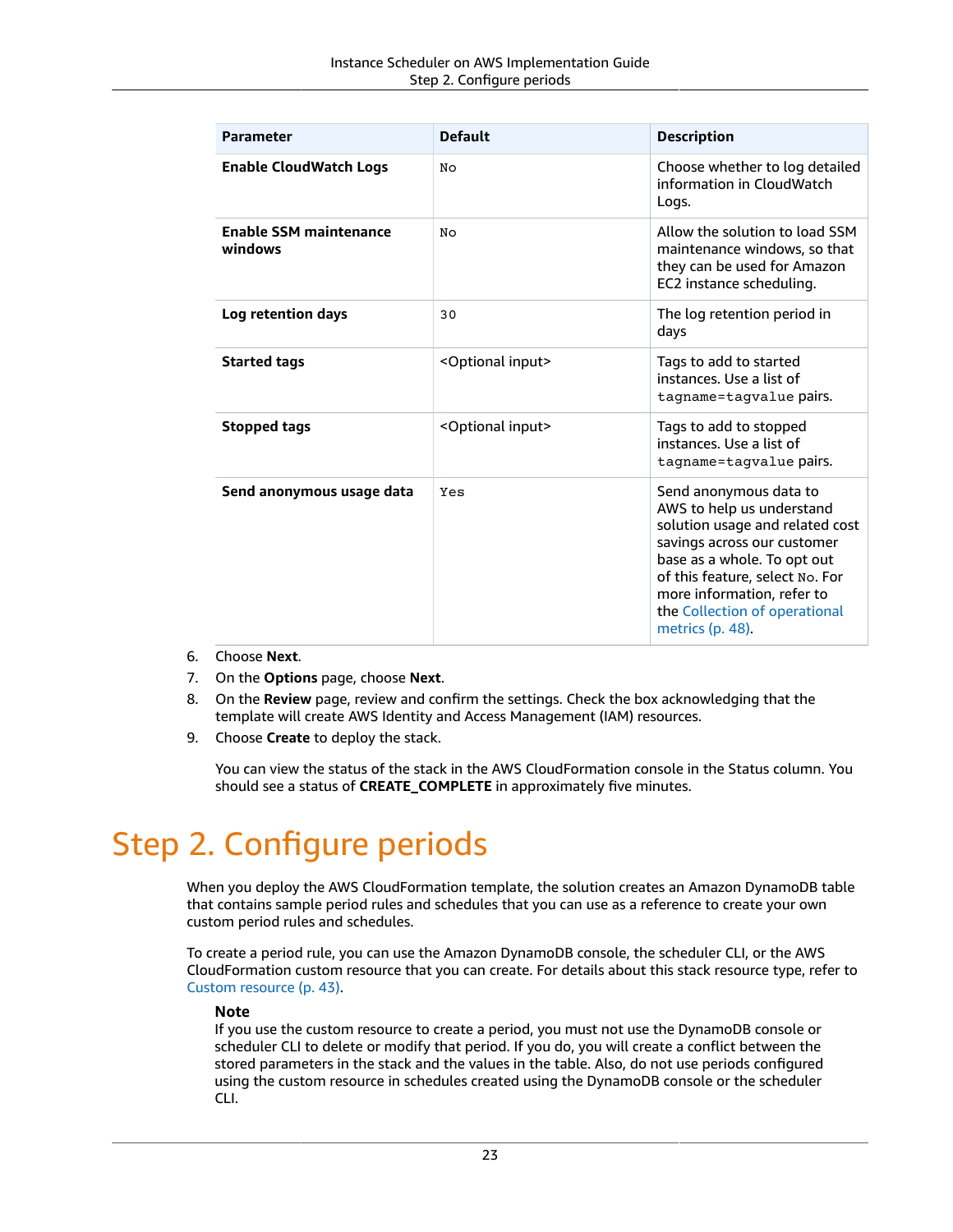To create a period rule in DynamoDB, modify one of the periods in the configuration table (ConfigTable). To create a period in the scheduler CLI, use the applicable [commands \(p. 30\)](#page-34-1). To create a period using the custom resource, add the applicable fields to the solution's custom resource.

For an example period configuration, refer to [Sample schedule \(p. 45\)](#page-49-0).

# <span id="page-28-0"></span>Step 3. Configure schedules

To create a schedule, you can use the Amazon DynamoDB console, the scheduler CLI, or the AWS CloudFormation custom resource that you can create. For details about this stack resource type, refer to Custom [resource \(p. 43\).](#page-47-0)

#### **Note**

If you use the custom resource to create a schedule, you must not use the DynamoDB console or scheduler CLI to delete or modify that schedule. If you do, you will create a conflict between the stored parameters in the stack and the values in the table.

To create a schedule in DynamoDB, modify one of the schedules in the configuration table (ConfigTable). To create a schedule in the scheduler CLI, use the applicable [commands \(p. 30\)](#page-34-1). To create a schedule using the custom resource, add the applicable fields to the solution's custom resource.

For an example schedule configuration, refer to [Sample schedule \(p. 45\)](#page-49-0).

# <span id="page-28-1"></span>Step 4. Tag your instances

When you deployed the AWS CloudFormation template, you defined the name (tag key) for the solution's *custom tag*. For the Instance Scheduler to recognize an Amazon EC2 or Amazon RDS instance, the tag key on that instance must match the custom tag name stored in the Amazon DynamoDB table. Therefore, it is important that you apply tags consistently and correctly to all applicable instances. You can continue to use existing [tagging strategies](https://aws.amazon.com/answers/account-management/aws-tagging-strategies/) for your instances while using this solution. For more information, refer to Tagging Your Amazon EC2 [Resources](https://docs.aws.amazon.com/AWSEC2/latest/UserGuide/Using_Tags.html) and Tagging Your Amazon RDS [Resources](https://docs.aws.amazon.com/AmazonRDS/latest/UserGuide/USER_Tagging.html).

On the AWS Management Console, use the Tag [Editor](https://console.aws.amazon.com/resource-groups/tag-editor/) to apply or modify tags for multiple resources at a time. You can also apply and modify tags manually in the console.

### <span id="page-28-2"></span>Setting the tag value

When you apply a tag to a resource, use the tag key you defined during initial configuration. Set the tag key to Schedule and set the tag value to the same scheduler name in the Amazon DynamoDB table to schedule your resource. You can also update the scheduler name in the Amazon DynamoDB table.

#### **Note**

For Amazon RDS instances, the tag value can be from 1 to 256 Unicode characters in length and cannot be prefixed with "aws:". The string can contain only the set of Unicode letters, digits, white-space, '\_', '.', '/', '=', '+', '-' (Java regex: "^([\\p{L}\\p{L}\\p{N}\_.:/=+\\-]\*)\$"). For more information, refer to Tagging Your Amazon RDS [Resources.](https://docs.aws.amazon.com/AmazonRDS/latest/UserGuide/USER_Tagging.html)

# <span id="page-28-3"></span>Step 5. Launch the remote stack in secondary accounts (Optional)

This automated AWS CloudFormation template configures secondary account permissions.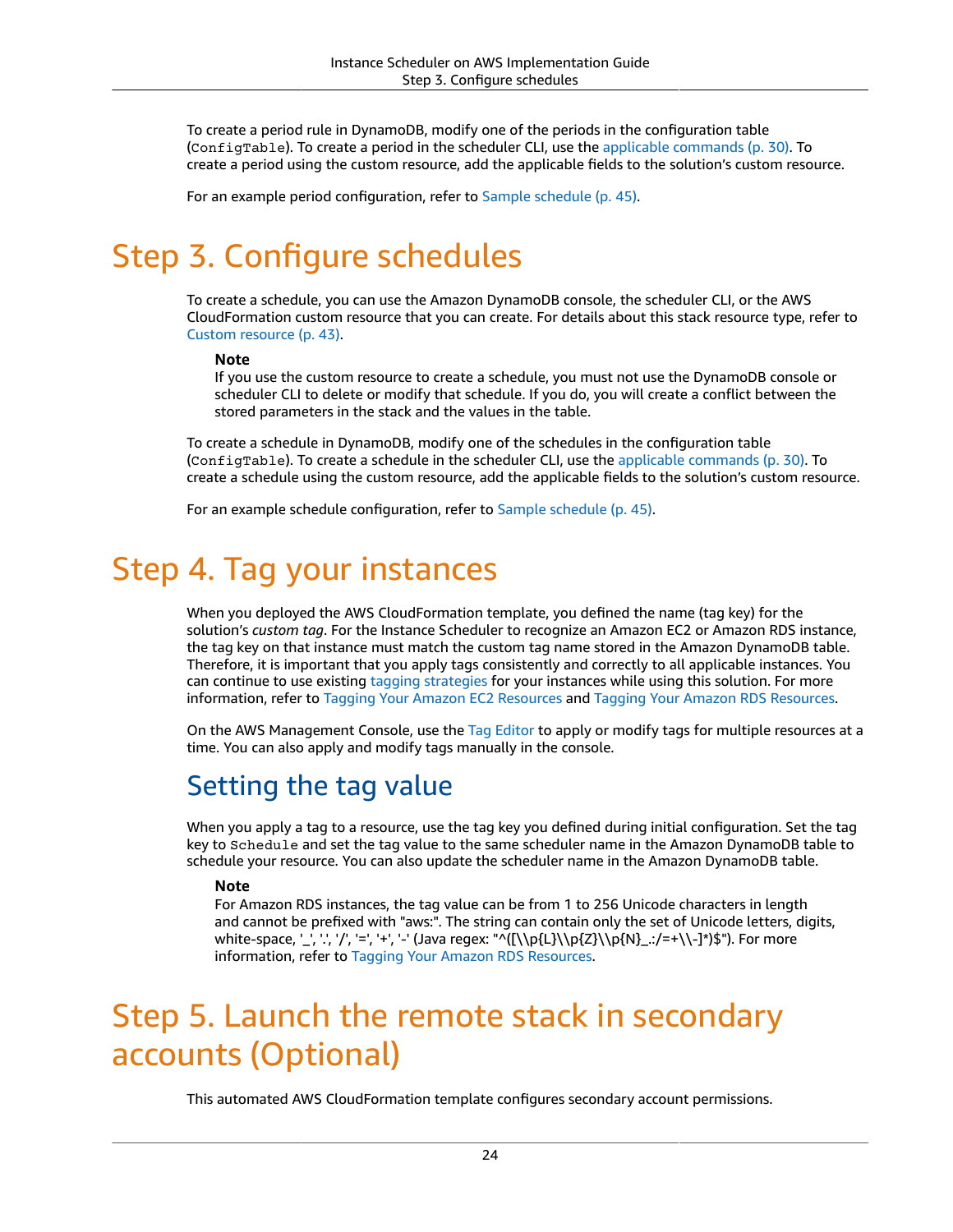- 1. Navigate to the AWS Instance Scheduler stack **Outputs** tab and copy the **Value** of **SchedulerRole**.
- 2. Sign in to the AWS Management Console of the applicable secondary account and click the button to below to launch the instance-scheduler-on-aws-remote AWS CloudFormation template.



You can also [download](https://s3.amazonaws.com/solutions-reference/aws-instance-scheduler/latest/aws-instance-scheduler-remote.template) the template as a starting point for your own implementation.

- 3. The template is launched in the US East (N. Virginia) Region by default. To launch the Instance Scheduler in a different AWS Region, use the region selector in the console navigation bar.
- 4. On the **Select Template** page, verify that you selected the correct template and choose **Next**.
- 5. On the **Specify Details** page, assign a name to your remote stack.
- 6. Under **Parameters**, review the parameter for the template, and modify it.

| <b>Parameter</b>       | <b>Default</b>                 | <b>Description</b>                                                                                                                                                                                                 |
|------------------------|--------------------------------|--------------------------------------------------------------------------------------------------------------------------------------------------------------------------------------------------------------------|
| <b>Primary account</b> | <requires input=""></requires> | Enter the account number of<br>the account with the primary<br>Instance Scheduler stack. This<br>parameter gives the solution<br>permission to schedule<br>Amazon EC2 and Amazon RDS<br>instances in this account. |

- 7. Choose **Next**.
- 8. On the **Options** page, choose **Next**.
- 9. On the **Review** page, review and confirm the settings. Be sure to check the box acknowledging that the template will create AWS Identity and Access Management (IAM) resources.
- 10. Choose **Create** to deploy the stack.

You can view the status of the stack in the AWS CloudFormation console in the Status column. You should see a status of **CREATE\_COMPLETE** in approximately five minutes.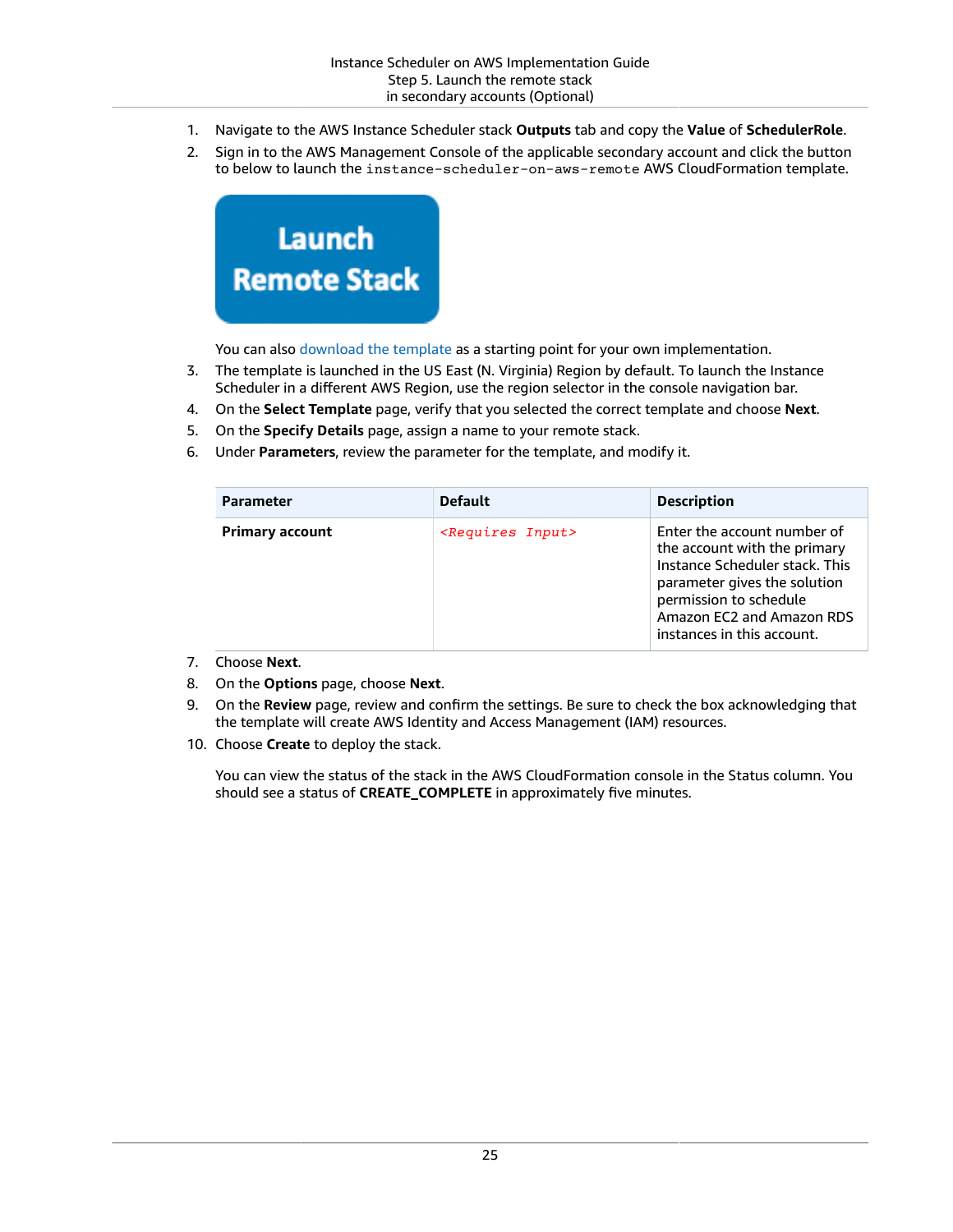# <span id="page-30-0"></span>Amazon CloudWatch metrics

This solution creates a new custom Amazon CloudWatch metric (*<stackname>*:InstanceScheduler). Each time the AWS Lambda function runs, it updates the metric data for each applicable instance and then applies the appropriate start or stop action. This data includes the name of the schedule, the number of instances associated with that schedule, and the number of running instances.

## <span id="page-30-1"></span>View Instance Scheduler metrics

- 1. In the AWS Management Console, open the Amazon CloudWatch console.
- 2. In the **Custom Namespaces** drop-down field, choose *<stackname>*:InstanceScheduler.



#### **Figure 2: Custom Namespaces field**

3. Select the schedule and service dimensions.

| 6 Metrics         |  |
|-------------------|--|
| Schedule, Service |  |
| 6 Metrics         |  |

#### **Figure 3: Select instance**

4. Select the schedule and service that you want to view the status of.

| <b>Graphed metrics</b><br><b>Graph options</b><br><b>All metrics</b> |                                          |                                                                       |                    |
|----------------------------------------------------------------------|------------------------------------------|-----------------------------------------------------------------------|--------------------|
| All                                                                  | InstanceScheduler:InstanceScheduler      | Schedule, Service   Q Search for any metric, dimension or resource id |                    |
|                                                                      | Schedule (6)<br>$\overline{\phantom{a}}$ | <b>Service</b><br>÷                                                   | <b>Metric Name</b> |
|                                                                      | running                                  | ec2                                                                   | RunningInstances   |
|                                                                      | running                                  | ec2                                                                   | ManagedInstances   |
|                                                                      | stopped                                  | ec2                                                                   | ManagedInstances   |
|                                                                      | stopped                                  | ec2                                                                   | RunningInstances   |
|                                                                      | stopped                                  | rds                                                                   | ManagedInstances   |
|                                                                      | stopped                                  | rds                                                                   | RunningInstances   |
|                                                                      |                                          |                                                                       |                    |

#### **Figure 4: Select schedule**

At the bottom of the page, an individual graph will appear for each instance you selected, as shown in the following example. Note that a value of 0 is a stopped instance and a value of 1.00 is a running instance.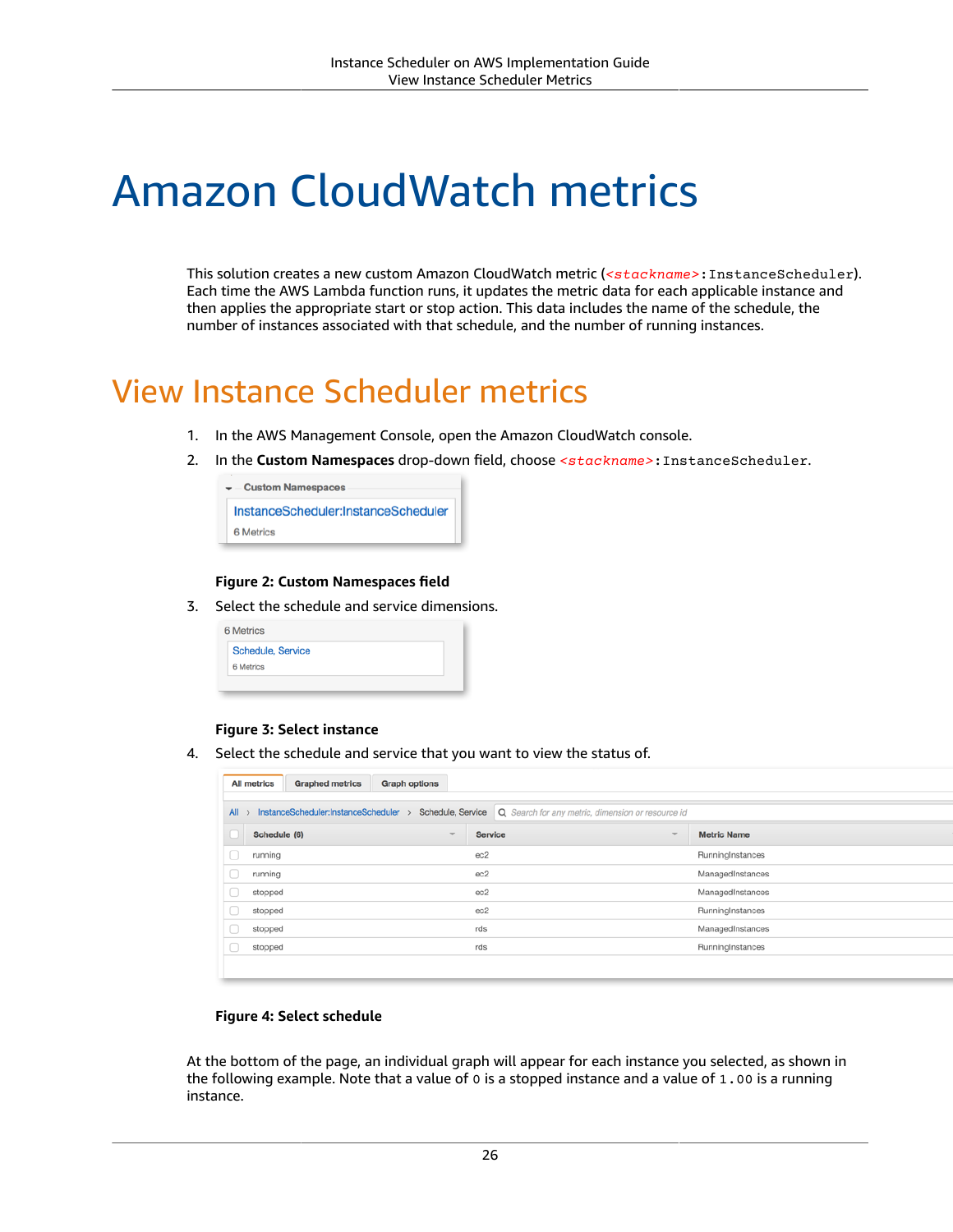

**Figure 5: Metrics graph**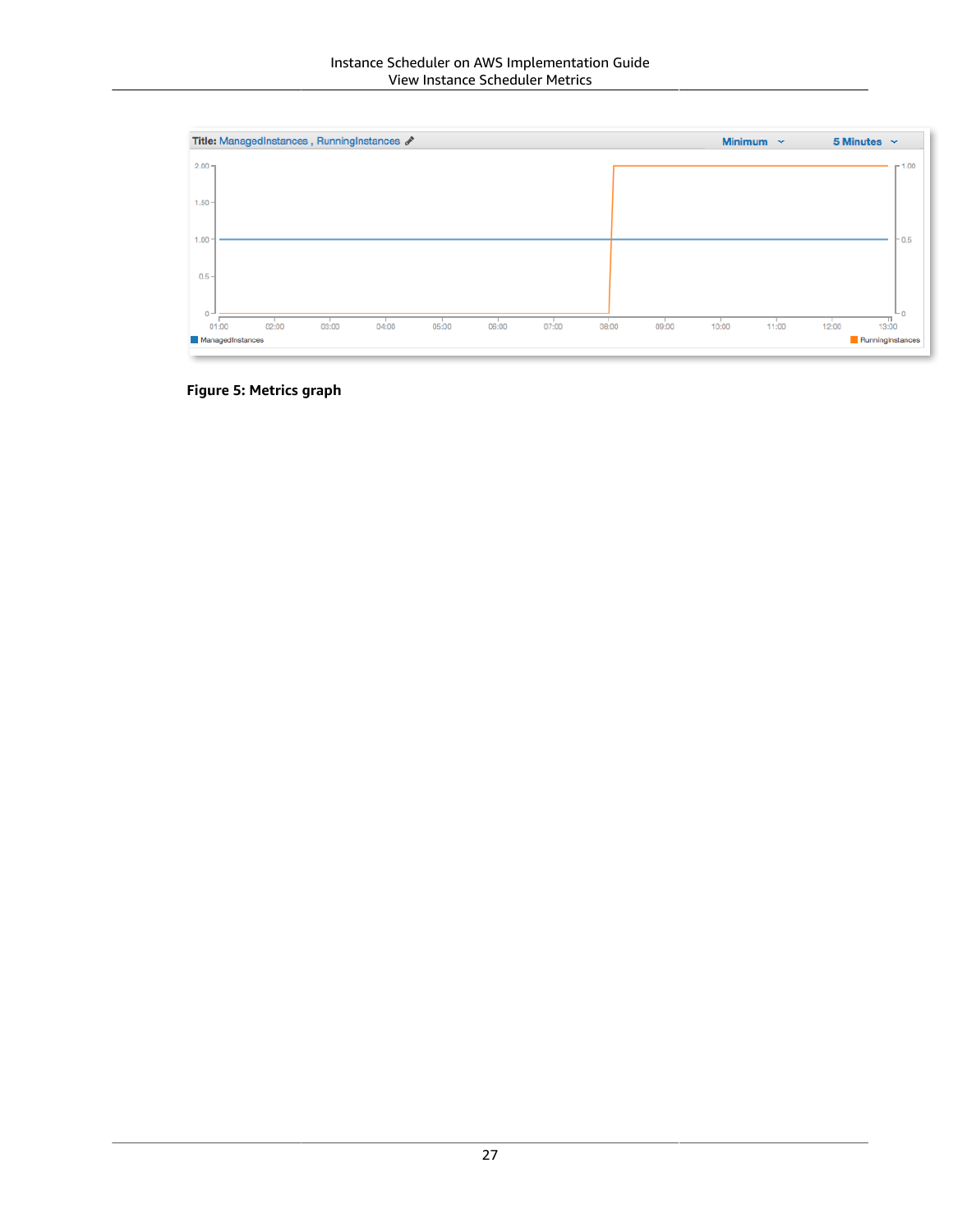# <span id="page-32-0"></span>Additional resources

- Amazon Elastic [Compute](https://aws.amazon.com/documentation/ec2/) Cloud
- Amazon [Relational](https://aws.amazon.com/documentation/rds/) Database Service
- AWS [CloudFormation](https://aws.amazon.com/documentation/cloudformation/)
- AWS [Lambda](https://aws.amazon.com/documentation/lambda/)
- Amazon [DynamoDB](https://aws.amazon.com/documentation/dynamodb/)
- Amazon [CloudWatch](https://aws.amazon.com/documentation/cloudwatch/)
- AWS Key [Management](https://aws.amazon.com/documentation/kms/) Service
- AWS Identity and Access [Management](https://aws.amazon.com/documentation/iam/)
- Amazon Simple [Notification](https://aws.amazon.com/documentation/sns/) Service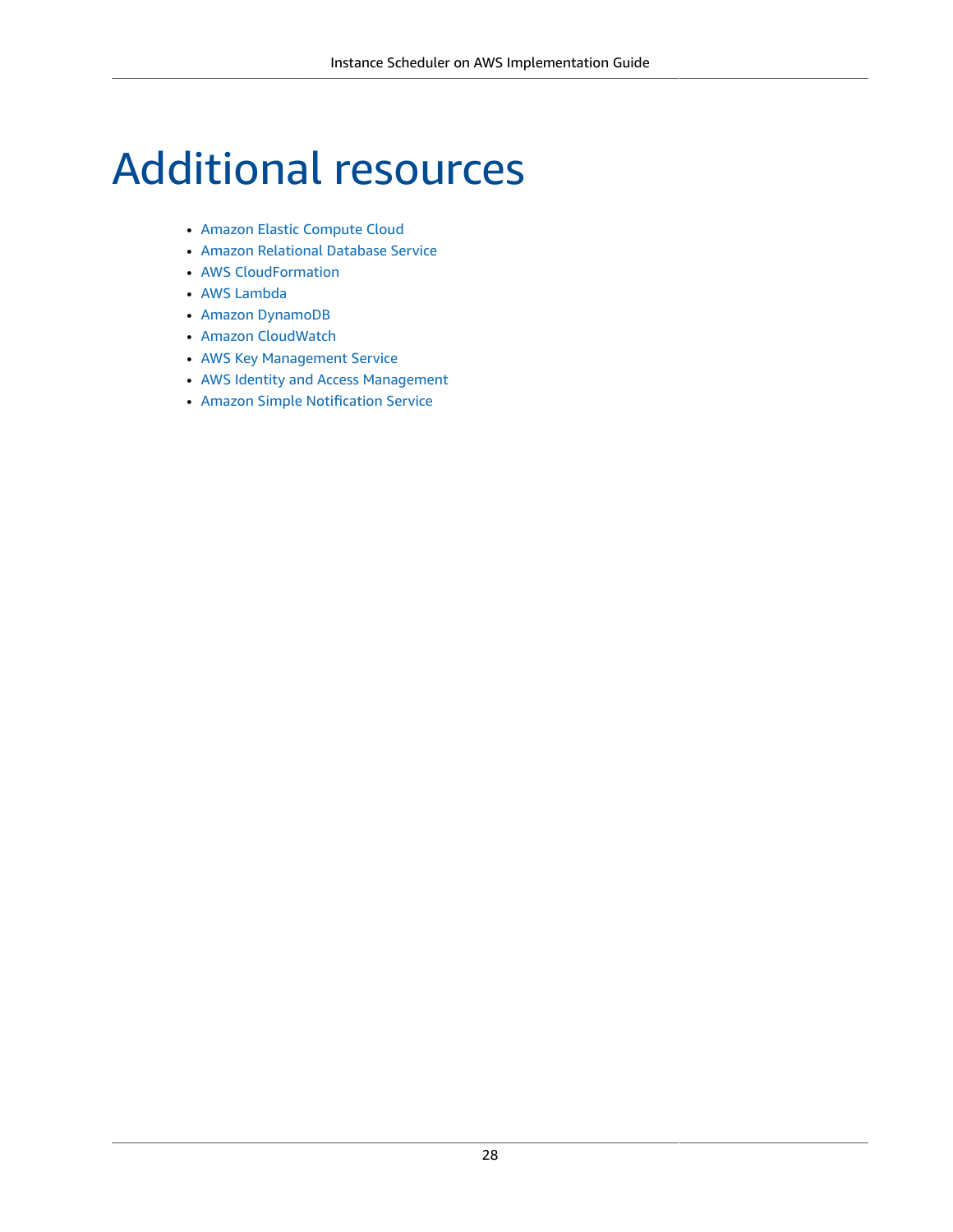# <span id="page-33-0"></span>Scheduler CLI

The Instance Scheduler on AWS command line interface (CLI) allows you to configure schedules and periods, and estimate cost savings for a given schedule.

## <span id="page-33-1"></span>**Credentials**

To use the scheduler CLI, you must have credentials for the AWS CLI. For more information, refer to [Configuration](https://docs.aws.amazon.com/cli/latest/userguide/cli-configure-files.html) and credential file settings in the *AWS CLI User Guide*.

Your credentials must have the following permissions:

- lambda:InvokeFunction To invoke the InstanceSchedulerMain function in the scheduler stack, and to update the schedule and period information in the scheduler configuration database from the command line
- cloudformation:DescribeStackResource To retrieve the physical resource ID of the AWS Lambda function from the stack to handle the CLI request

Requests made by the scheduler CLI and responses are logged in the AdminCliRequestHandleryyyymmdd log stream.

#### **Note**

If you specify a profile using the profile-name argument, the profile you specify must have these permissions. For more information about the profile-name argument, refer to [Common](#page-34-0) [Arguments \(p. 30\).](#page-34-0)

## <span id="page-33-2"></span>Install the Scheduler CLI

- 1. [Download](https://s3.amazonaws.com/solutions-reference/aws-instance-scheduler/latest/scheduler-cli.zip) and unzip the scheduler CLI package.
- 2. In the scheduler-cli directory, run the setup Python script:

```
python setup.py install
```
### <span id="page-33-3"></span>Command structure

The scheduler CLI uses a multipart structure on the command line. The next part specifies the scheduler CLI python script. The scheduler CLI has commands that specify the operations to perform on periods and schedules. The specific arguments for an operation can be specified on the command line in any order.

scheduler-cli *<command> <arguments>*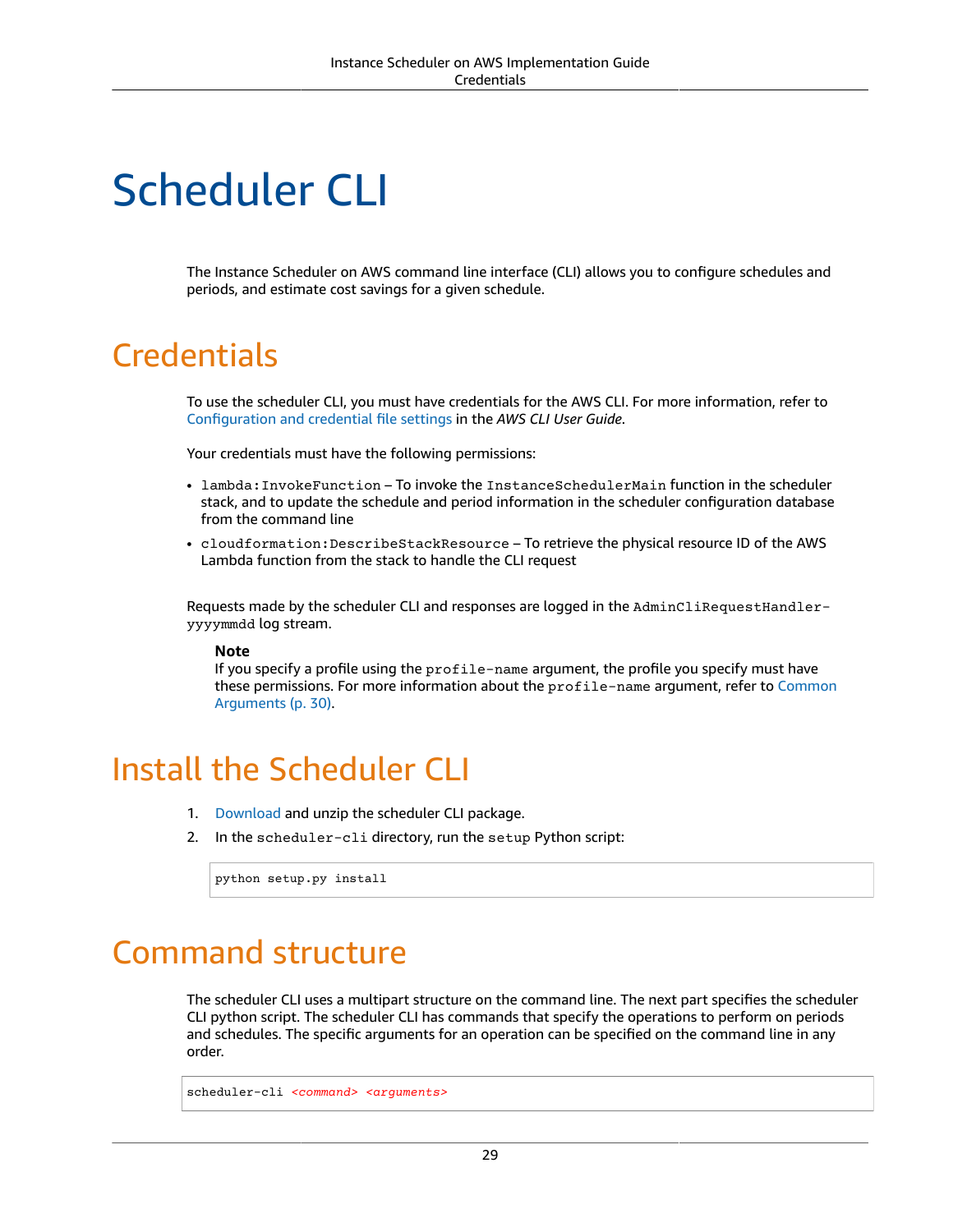### <span id="page-34-0"></span>Common arguments

| Argument                                      | <b>Description</b>                                                                                                                                                                                                  |
|-----------------------------------------------|---------------------------------------------------------------------------------------------------------------------------------------------------------------------------------------------------------------------|
| --stack <stackname></stackname>               | The name of the scheduler stack<br>Important<br>This argument is required for all commands.                                                                                                                         |
| --region <regionname></regionname>            | The region where the scheduler stack is deployed<br><b>Note</b><br>You must use this argument when the default<br>configuration and credential files are not installed in the<br>same region as the solution stack. |
| --profile-name<br><profilename></profilename> | The name of the profile to use to run commands. If no profile name<br>is specified, the default profile is used.                                                                                                    |
| --query                                       | A JMESPath expression that controls the command output. For<br>more information on controlling output, refer to Controlling<br>Command Output from the AWS Command Line Interface in the<br>AWS CLI User Guide.     |
| $-\text{help}$                                | Shows valid commands and arguments for the scheduler CLI. When<br>used with a specific command, it shows valid subcommands and<br>arguments for that command.                                                       |
| --version                                     | Shows the version number of the scheduler CLI                                                                                                                                                                       |

The scheduler CLI supports the following arguments that all commands can use:

# <span id="page-34-1"></span>Available commands

- [create-period \(p. 30\)](#page-34-2)
- [create-schedule \(p. 32\)](#page-36-1)
- [delete-period \(p. 34\)](#page-38-1)
- [delete-schedule \(p. 35\)](#page-39-0)
- [describe-periods \(p. 35\)](#page-39-4)
- [describe-schedules \(p. 36\)](#page-40-0)
- [describe-schedule-usage \(p. 37\)](#page-41-0)
- [update-period \(p. 38\)](#page-42-1)
- [update-schedule \(p. 38\)](#page-42-4)
- [help \(p. 39\)](#page-43-0)

# <span id="page-34-3"></span><span id="page-34-2"></span>create-period

### **Description**

Creates a period. A period must contain at least one of the following items: begintime, endtime, weekdays, months, or monthdays.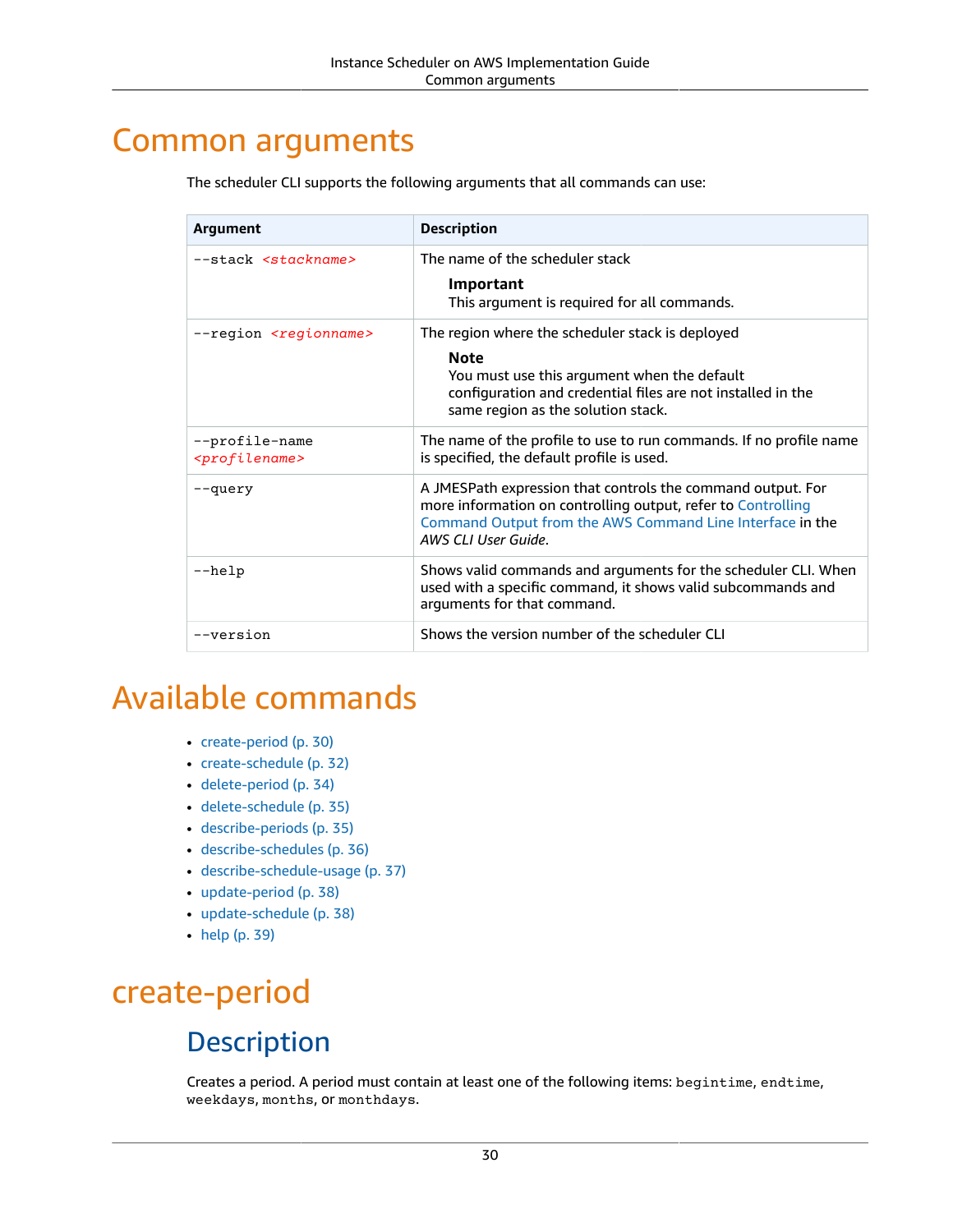#### <span id="page-35-0"></span>Arguments

--name

The name of the period

Type: String

Required: Yes

--description

A description of the period

Type: String

Required: No

--begintime

The time when the running period starts. If begintime and endtime are not specified, the running period is 00:00 – 23:59.

Type: String

Constraints: H:MM or HH:MM format

Required: No

--endtime

The time when the running period stop. If begintime and endtime are not specified, the running period is 00:00 – 23:59.

Type: String

Constraints: H:MM or HH:MM format

Required: No

--weekdays

The days of the week for the period

Type: String

Constraints: Comma-delimited list of abbreviated day names (mon) or numbers (0). Use – to specify a range. Use / to specify every n<sup>th</sup> day of the week.

Required: No

--months

The months of the period

Type: String

Constraints: Comma-delimited list of abbreviated months names (jan) or numbers (1). Use – to specify a range. Use / to specify every n<sup>th</sup> month.

Required: No

--monthdays

The days of the month for the period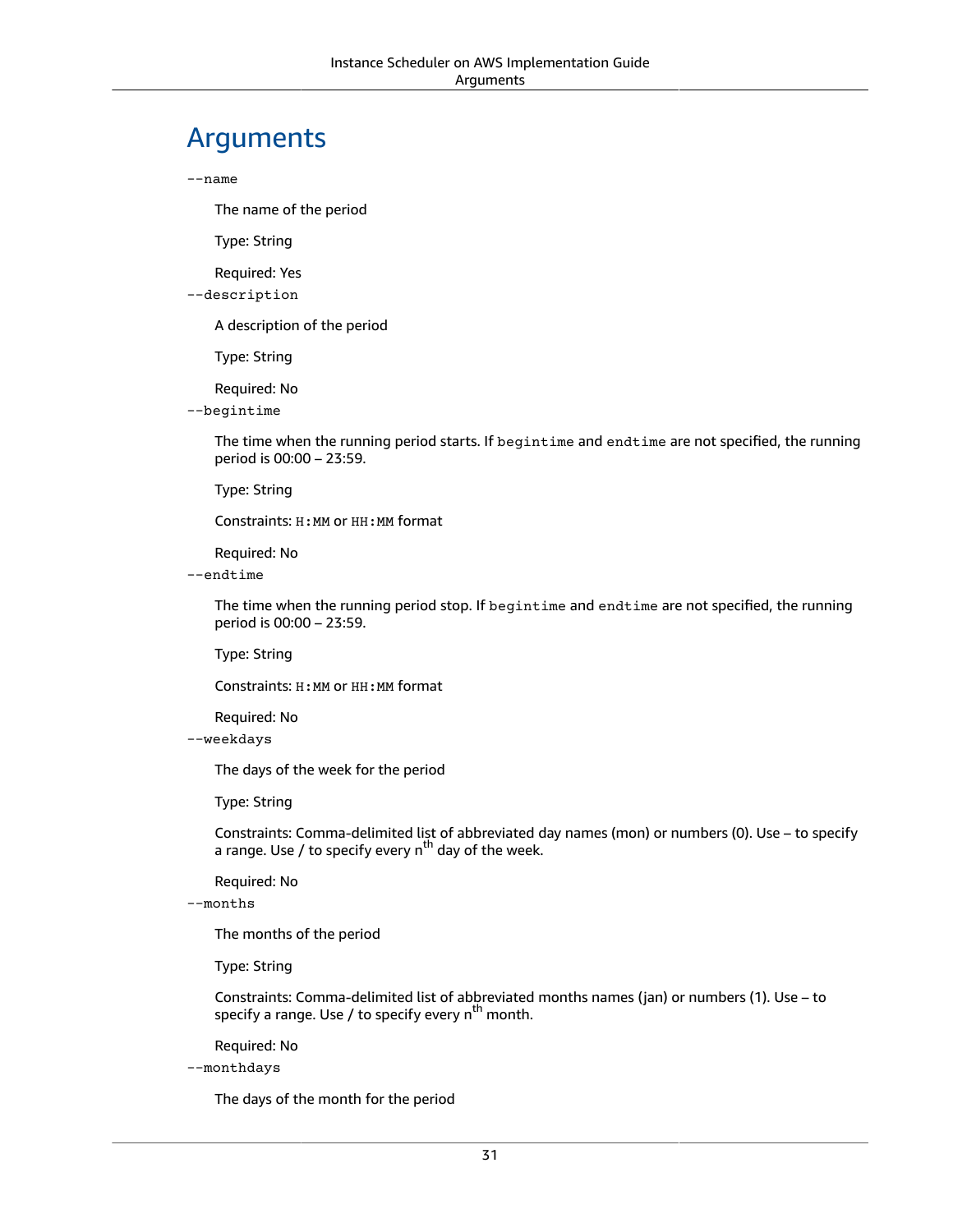Type: String

Constraints: Comma-delimited list of abbreviated months names (jan) or numbers (1). Use – to specify a range. Use / to specify every n<sup>th</sup> day of the month.

Required: No

## <span id="page-36-0"></span>Example

```
$ scheduler-cli create-period --name "weekdays" --begintime 09:00 --endtime 18:00 --
weekdays mon-fri --stack Scheduler
{
    "Period": {
       "Name": "weekdays", 
       "Endtime": "18:00", 
       "Type": "period", 
       "Begintime": "09:00", 
       "Weekdays": [
          "mon-fri"
       ]
    }
}
```
## <span id="page-36-2"></span><span id="page-36-1"></span>create-schedule

#### **Description**

Creates a schedule

#### <span id="page-36-3"></span>Arguments

--name

The name of the schedule

Type: String

Required: Yes

--description

A description of the schedule

Type: String

Required: No

--enforced

Enforces the scheduled state for the instance

Type: Boolean

Constraints: Value must be true or false. By default, this parameter is set to false.

Required: No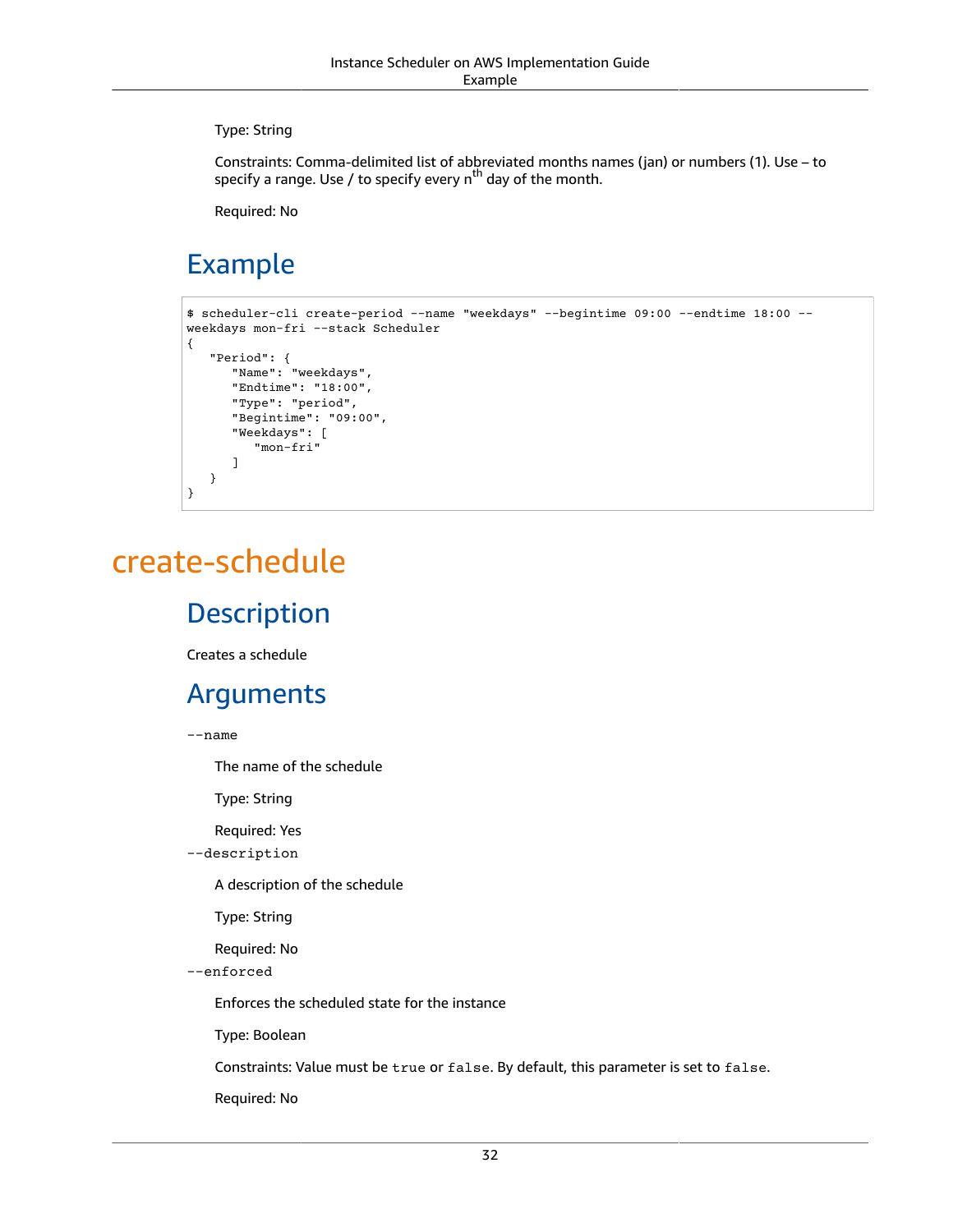#### --use-metrics

Collect Amazon CloudWatch metrics

Type: Boolean

Constraints: Value must be true or false. By default, this parameter is set to false.

Required: No

--override-status

Overrides the status of an instance to keep the instance in the specified state

Type: String

Constraints: Acceptable values are running or stopped

Required: No

--periods

A list of running periods for the schedule. If multiple periods are specified, the solution will start an instance if one of the period rules is true.

Type: String

Constraints: Comma-delimited list of periods. Use <period-name>@*<instance type>* to specify an instance type for a period. For example, weekdays@t2.large.

Required: Yes (if override-status is not used)

--retain-running

Prevents an instance from being stopped by the solution at the end of a running period, if the instance was manually started before the beginning of the period

Type: Boolean

Required: No

--ssm-maintenance-window

Adds an AWS Systems Manager maintenance window as a running period to an Amazon EC2 instance schedule. To use this command, you must use the use-maintenance-window command.

Type: String

Required: No

--do-not-stop-new-instances

Do not stop an instance the first time it is tagged if it is running outside of a running period

Required: No

--timezone

The time zone the schedule will use

Type: Array of strings

Required: No (If this argument is not used, the default time zone from main solution stack is used.)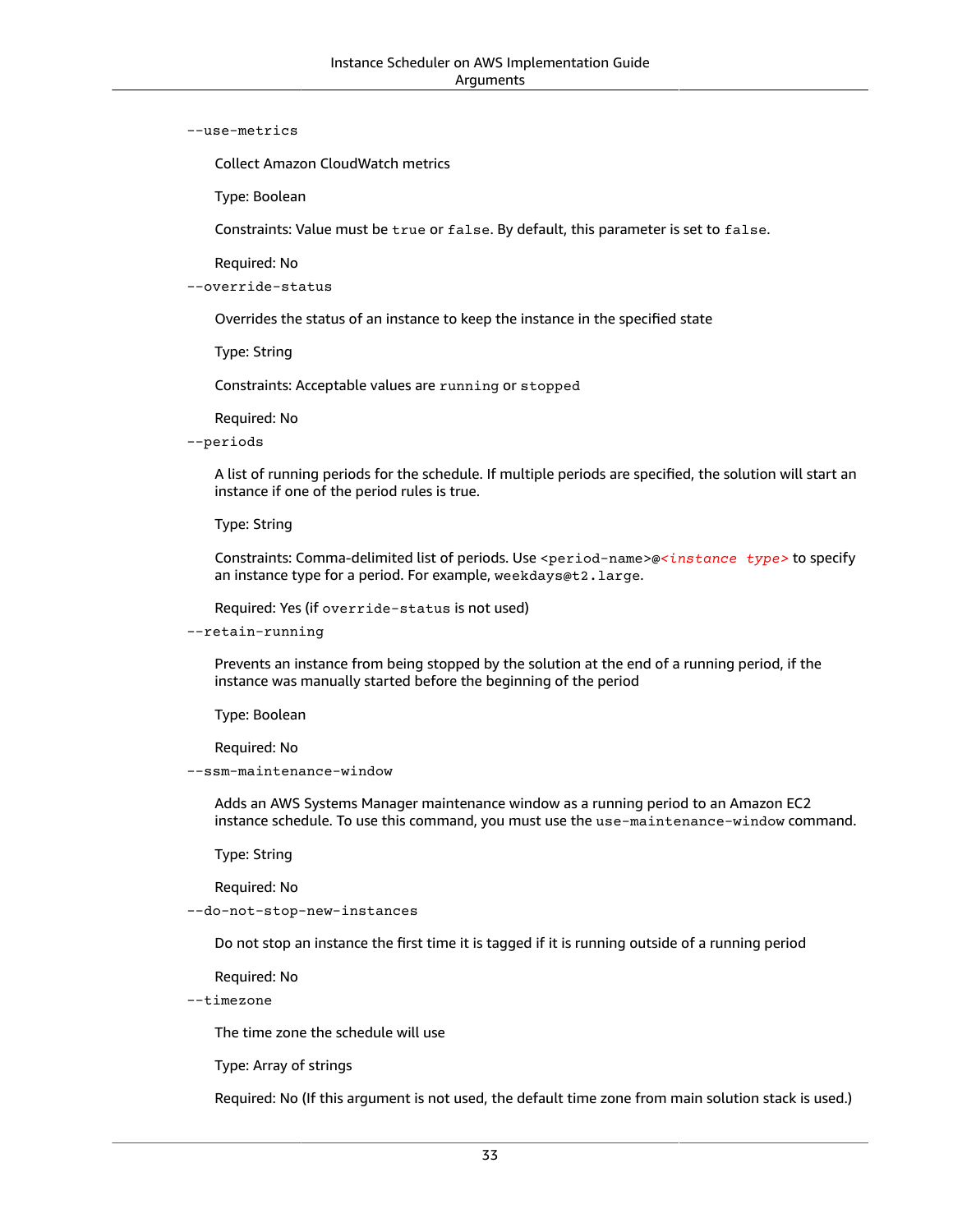--use-maintenance-window

Add an Amazon RDS maintenance window as a running period to an Amazon RDS instance schedule, or an AWS Systems Manager maintenance window as a running period to an Amazon EC2 instance schedule

Required: No

### <span id="page-38-0"></span>Example

```
$ scheduler-cli create-schedule --name LondonOfficeHours --periods weekdays,weekends --
timezone Europe/London --stack Scheduler
{
    "Schedule": {
       "Enforced": false, 
       "Name": "LondonOfficeHours", 
       "StopNewInstances": true, 
       "Periods": [
          "weekends", 
          "weekdays"
       ], 
       "Timezone": "Europe/London", 
       "Type": "schedule"
    }
}
```
# <span id="page-38-2"></span><span id="page-38-1"></span>delete-period

#### **Description**

Deletes an existing period

#### <span id="page-38-3"></span>Arguments

--name

The name of the applicable period

Type: String

Required: Yes

#### **Important**

If the period is used in existing schedules, you must remove it from those schedules *before* you delete it.

### <span id="page-38-4"></span>Example

```
$ scheduler-cli delete-period --name weekdays --stack Scheduler
{
    "Period": "weekdays"
}
```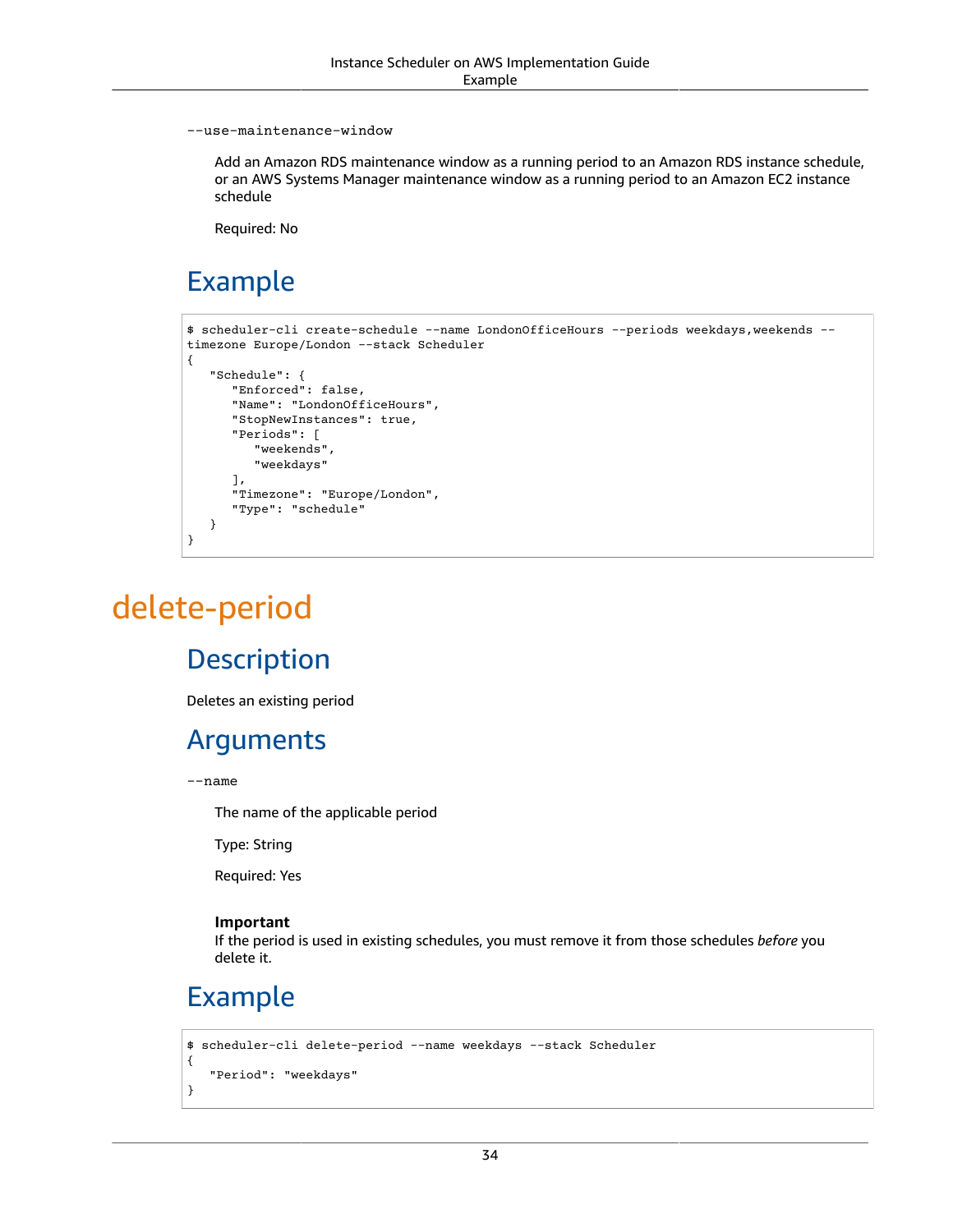# <span id="page-39-1"></span><span id="page-39-0"></span>delete-schedule

#### **Description**

Deletes an existing schedule

#### <span id="page-39-2"></span>Arguments

--name

The name of the applicable schedule

Type: String

Required: Yes

### <span id="page-39-3"></span>Example

```
$ scheduler-cli delete-schedule --name LondonOfficeHours --stack Scheduler
{
    "Schedule": "LondonOfficeHours"
}
```
# <span id="page-39-5"></span><span id="page-39-4"></span>describe-periods

### **Description**

Lists the configured periods for the Instance Scheduler stack

#### <span id="page-39-6"></span>Arguments

--name

The name of of a specific period you want described

Type: String

Required: No

## <span id="page-39-7"></span>Example

```
$ scheduler-cli describe-periods --stack Scheduler
{
    "Periods": [
       {
          "Name": "first-monday-in-quarter", 
          "Months": [
              "jan/3"
          ], 
          "Type": "period", 
          "Weekdays": [
```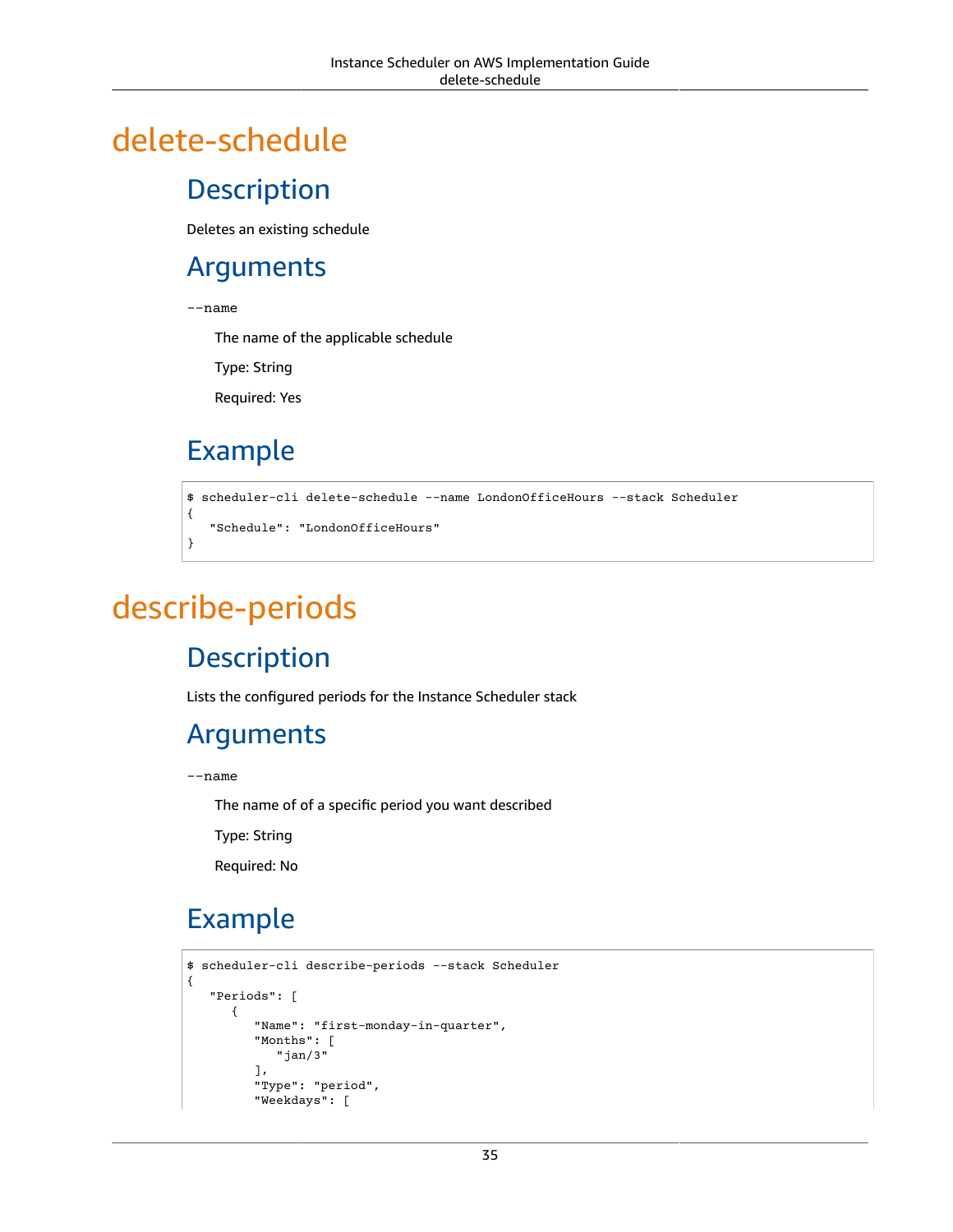```
 "mon#1"
        ], 
        "Description": "Every first Monday of each quarter"
    }, 
    {
        "Description": "Office hours", 
        "Weekdays": [
           "mon-fri"
        ], 
        "Begintime": "09:00", 
        "Endtime": "17:00", 
        "Type": "period", 
        "Name": "office-hours"
    }, 
    {
        "Name": "weekdays", 
        "Endtime": "18:00", 
        "Type": "period", 
        "Weekdays": [
           "mon-fri"
        ], 
        "Begintime": "09:00"
    }, 
    {
        "Name": "weekends", 
        "Type": "period", 
        "Weekdays": [
           "sat-sun"
        ], 
        "Description": "Days in weekend"
    }
 ]
```
## <span id="page-40-1"></span><span id="page-40-0"></span>describe-schedules

#### **Description**

Lists the configured schedules for the Instance Scheduler stack

#### <span id="page-40-2"></span>Arguments

```
--name
```
}

The name of of a specific schedule you want described

Type: String

Required: No

### <span id="page-40-3"></span>Example

```
$ scheduler-cli describe-schedules --stack Scheduler
{
    "Schedules": [
```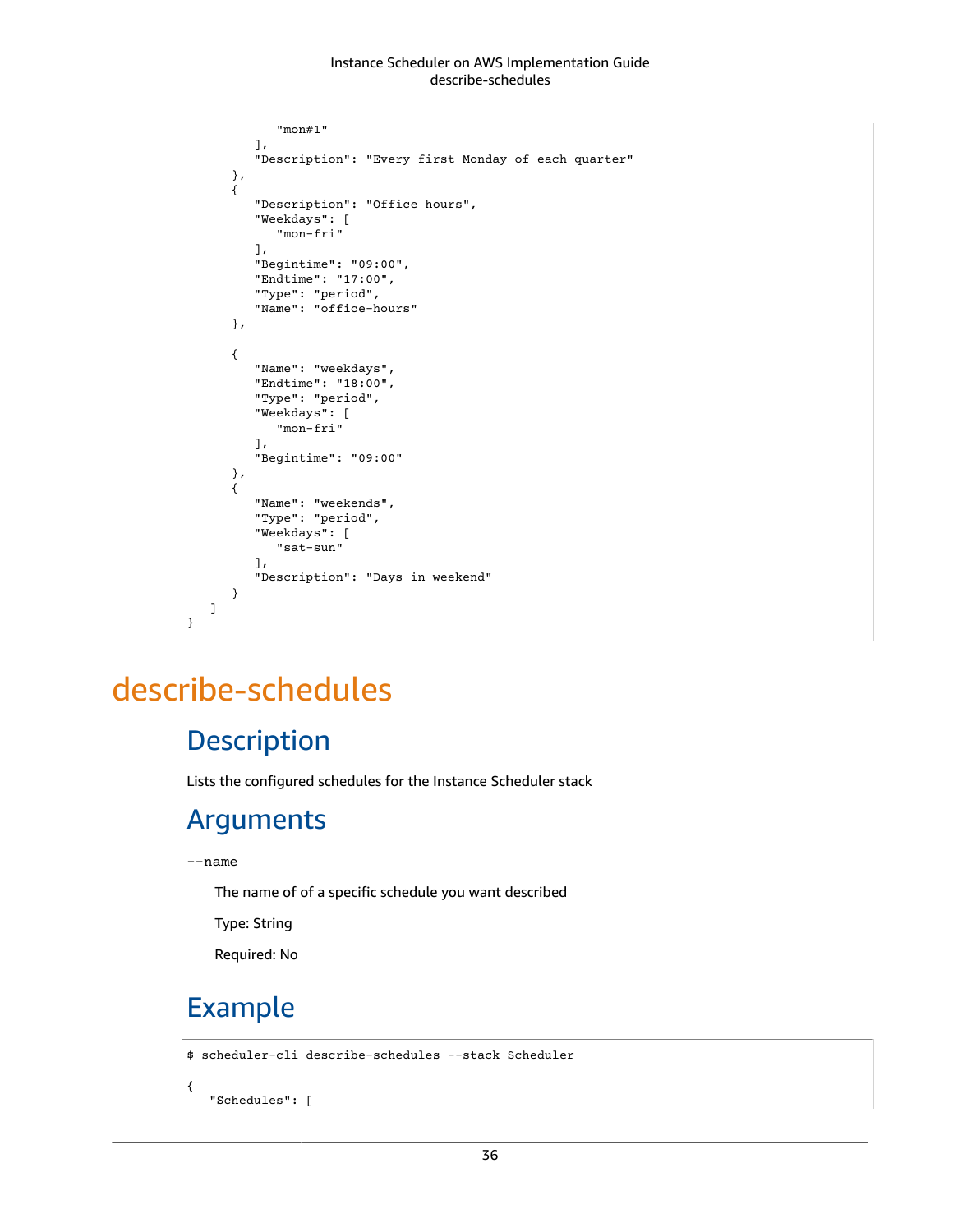```
 {
       "OverrideStatus": "running", 
       "Type": "schedule", 
       "Name": "Running", 
       "UseMetrics": false
    }, 
    {
       "Timezone": "UTC", 
       "Type": "schedule", 
       "Periods": [
           "working-days@t2.micro", 
           "weekends@t2.nano"
       ], 
       "Name": "scale-up-down"
    }, 
    {
       "Timezone": "US/Pacific", 
       "Type": "schedule", 
       "Periods": [
           "office-hours"
       ], 
       "Name": "seattle-office-hours"
    }, 
    {
       "OverrideStatus": "stopped", 
       "Type": "schedule", 
       "Name": "stopped", 
       "UseMetrics": true
    }
 ]
```
# <span id="page-41-1"></span><span id="page-41-0"></span>describe-schedule-usage

#### **Description**

Lists all the periods running within a schedule and calculates the billing hours for instances. Use this command to simulate a schedule to calculate potential savings, and running periods after creating or updating a schedule.

#### <span id="page-41-2"></span>Arguments

--name

}

The name of the applicable schedule

Type: String

Required: Yes

--startdate

The start date of the period used for calculation. The default date is the current date.

Type: String

Required: No

--enddate

The end date of the period used for calculation. The default date is the current date.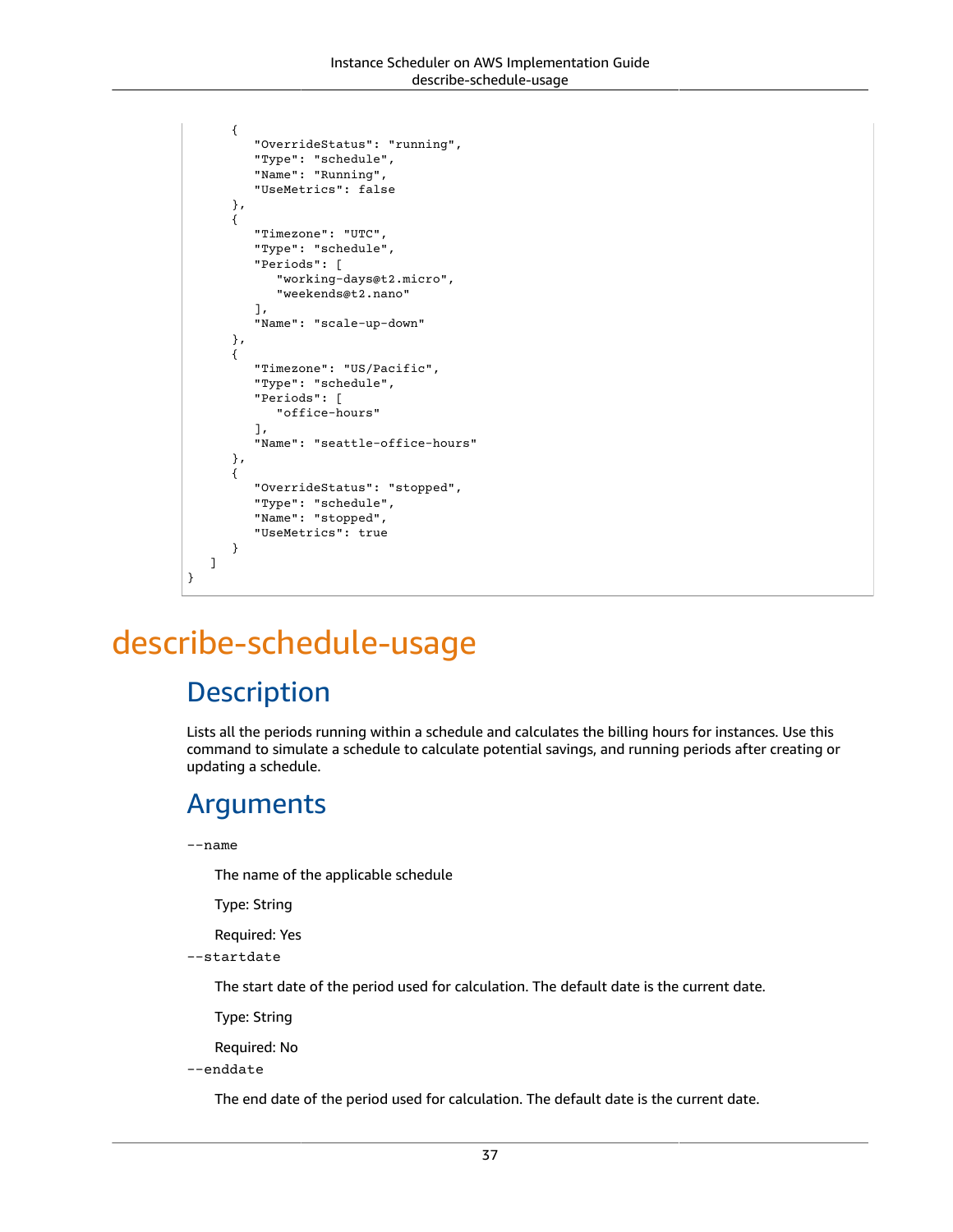Type: String

Required: No

### <span id="page-42-0"></span>Example

```
$ scheduler-cli describe-schedule-usage --stack InstanceScheduler --name seattle-office-
hours
{
    "Usage": {
       "2017-12-04": {
          "BillingHours": 8, 
          "RunningPeriods": {
              "Office-hours": {
                 "Begin": "12/04/17 09:00:00", 
                 "End": "12/04/17 17:00:00", 
                 "BillingHours": 8, 
                 "BillingSeconds": 28800
 }
          }, 
          "BillingSeconds": 28800
       }
    }, 
    "Schedule": "seattle-office-hours"
```
# <span id="page-42-2"></span><span id="page-42-1"></span>update-period

### **Description**

Updates an existing period

#### <span id="page-42-3"></span>Arguments

The update-period command supports the same arguments as the create-period command. For more information on the arguments, refer to the create period [command \(p. 30\).](#page-34-2)

#### **Important**

If you do not specify an argument, that argument will be removed from the period.

## <span id="page-42-5"></span><span id="page-42-4"></span>update-schedule

#### **Description**

Updates an existing schedule

#### <span id="page-42-6"></span>Arguments

The update-schedule command supports the same arguments as the create-schedule command. For more information on the arguments, refer to the create schedule [command \(p. 32\).](#page-36-1)

#### **Important**

If you do not specify an argument, that argument will be removed from the schedule.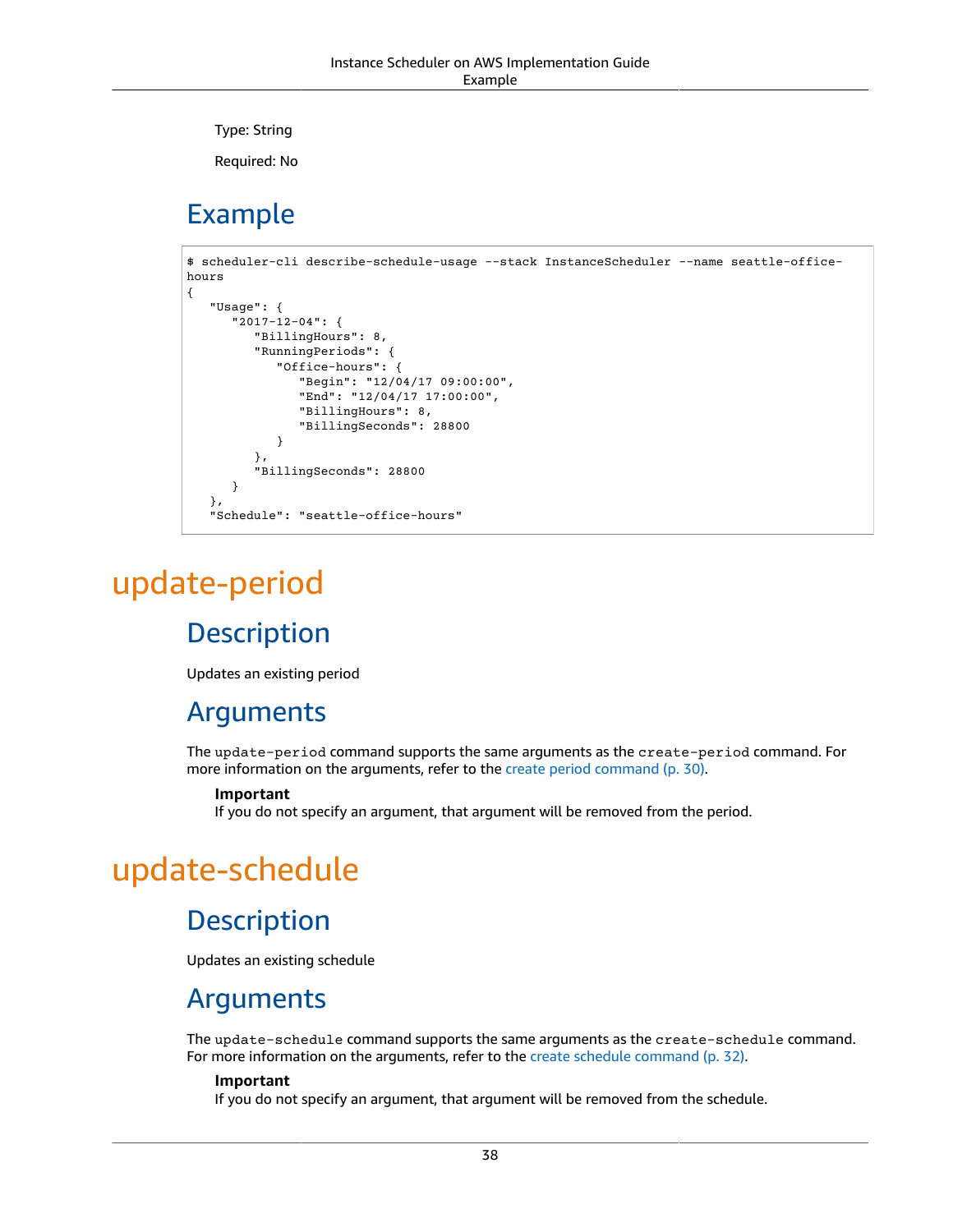# <span id="page-43-1"></span><span id="page-43-0"></span>help

### **Description**

Displays a list of valid commands and arguments for the scheduler CLI

### <span id="page-43-2"></span>Example

```
$ scheduler-cli --help
usage: scheduler-cli [-h] [--version]
                      {create-period,create-schedule,delete-period,delete-schedule,describe-
periods,describe-schedule-usage,describe-schedules,update-period,update-schedule}
 ...
optional arguments:
 -h, --help show this help message and exit
  --version show program's version number and exit
subcommands:
  Valid subcommands
   {create-period,create-schedule,delete-period,delete-schedule,describe-periods,describe-
schedule-usage,describe-schedules,update-period,update-schedule}
                         Commands help
     create-period Creates a period
     create-schedule Creates a schedule
                      Deletes a period
    delete-schedule Deletes a schedule<br>describe-periods Describes configur
                      Describes configured periods
     describe-schedule-usage
                         Calculates periods and billing hours in which
                         instances are running
    describe-schedules Described configured schedules<br>update-period Updates a period
                       Updates a period
     update-schedule Updates a schedule
```
When used with a specific command, the --help argument shows valid subcommands and arguments for that command.

### <span id="page-43-3"></span>Specific Command Example

```
$ scheduler-cli describe-schedules --help
usage: scheduler-cli describe-schedules [-h] [--name NAME] [--query QUERY]
                                                    [--region REGION] --stack STACK
optional arguments:
  -h, --help show this help message and exit<br>--name NAME Name of the schedule
  --name NAME Name of the schedule<br>--query QUERY JMESPath query to tr.
  --query QUERY JMESPath query to transform or filter the result<br>--region REGION Region in which the Instance Scheduler stack is
                          Region in which the Instance Scheduler stack is
                               deployed
  --stack STACK, -s STACK
                           Name of the Instance Scheduler stack
```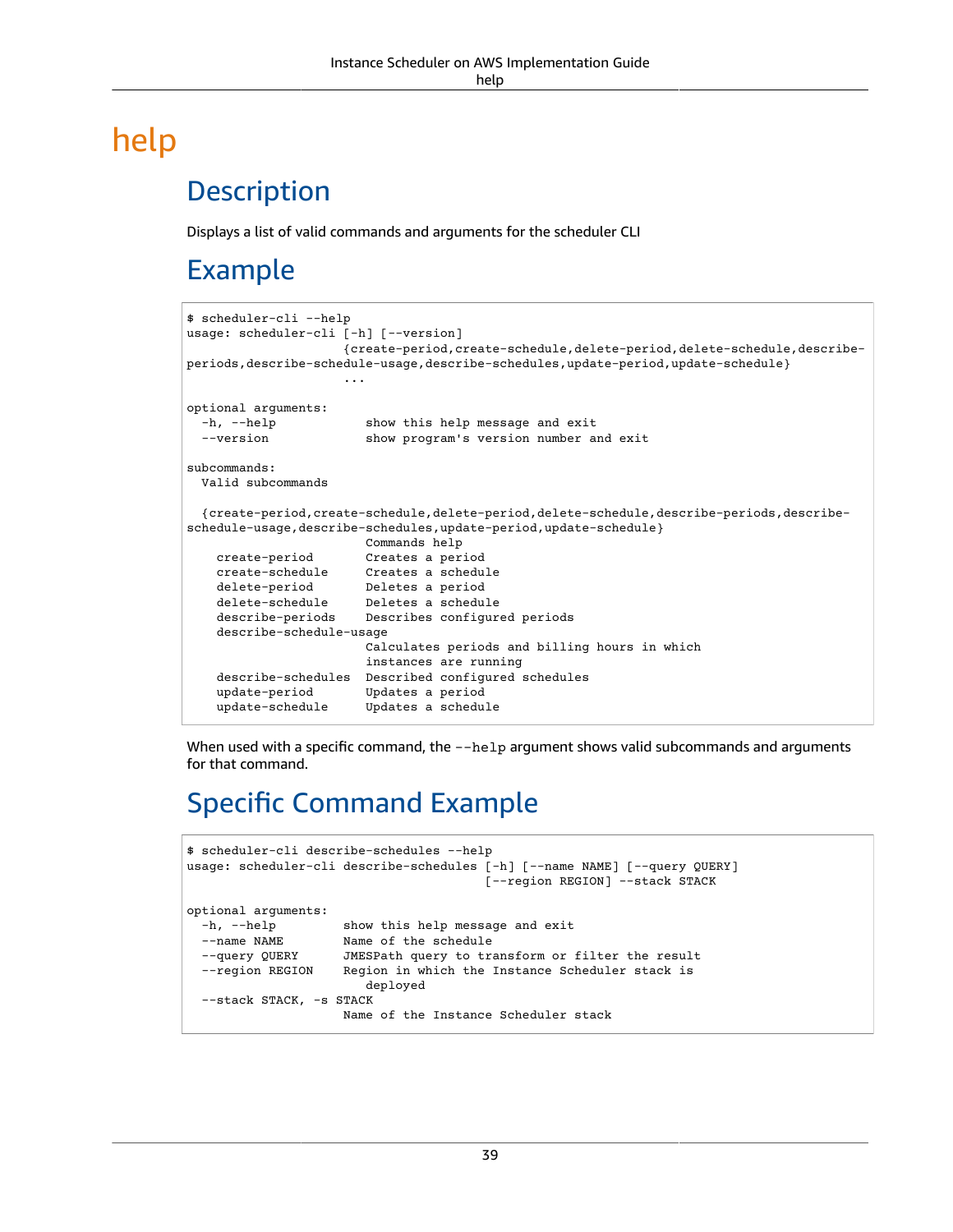# <span id="page-44-0"></span>Solution resources

The following resources are created as part of the Instance Scheduler on AWS stack.

| Resource name                                                  | <b>Type</b>                                                | <b>Description</b>                                                                                                                                          |
|----------------------------------------------------------------|------------------------------------------------------------|-------------------------------------------------------------------------------------------------------------------------------------------------------------|
| Main                                                           | AWS::Lambda::Function                                      | Instance Scheduler AWS Lambda<br>function                                                                                                                   |
| <b>Scheduler Config Helper</b>                                 | Custom:: ServiceSetup                                      | Stores global configuration<br>settings in Amazon DynamoDB                                                                                                  |
| <b>Scheduler Invoke Permission</b>                             | AWS::Lambda::Permission                                    | Allows the Amazon CloudWatch<br>event to invoke the Instance<br>Scheduler's AWS Lambda<br>function                                                          |
| <b>Scheduler Logs</b>                                          | AWS::Logs::LogGroup                                        | CloudWatch Log Group for<br>Instance Scheduler                                                                                                              |
| <b>Scheduler Policy</b>                                        | AWS::IAM::Policy                                           | Policy that allows scheduler to<br>perform start and stop actions,<br>change Amazon EC2 instance<br>attributes, set tags, and access<br>scheduler resources |
| <b>Scheduler Rule</b>                                          | AWS:: Events:: Rule                                        | Amazon CloudWatch event rule<br>that invokes the scheduler's<br>Lambda function                                                                             |
| <b>State Table</b>                                             | AWS::DynamoDB::Table                                       | DynamoDB table that stores last<br>desired state of instances                                                                                               |
| <b>Config Table</b>                                            | AWS::DynamoDB::Table                                       | DynamoDB table that stores<br>global configuration, schedule,<br>and period data                                                                            |
| <b>Config Table Auto Scaling Read</b><br><b>Target</b>         | AWS:: ApplicationAutoScalingAutScachabingeragedfor         | configuration table read capacity                                                                                                                           |
| <b>Config Table Auto Scaling</b><br><b>Write Target</b>        | AWS:: ApplicationAutoScalingAutScachabingerangedfor        | configuration table write<br>capacity                                                                                                                       |
| <b>Configuration Table Auto</b><br><b>Scaling Read Policy</b>  | AWS:: ApplicationAutoScalingAutScachabing and Lydgr        | configuration table read capacity                                                                                                                           |
| <b>Configuration Table Auto</b><br><b>Scaling Write Policy</b> | AWS:: ApplicationAutoScalingAutScachaingeRohicydgr         | configuration table write<br>capacity                                                                                                                       |
| <b>State Table Auto Scaling Read</b><br><b>Target</b>          | AWS:: ApplicationAutoScalingAutScachabingeragedfor state   | table read capacity                                                                                                                                         |
| <b>State Table Auto Scaling Write</b><br><b>Target</b>         | AWS:: ApplicationAutoScalingAutScachabingerangetefor state | table write capacity                                                                                                                                        |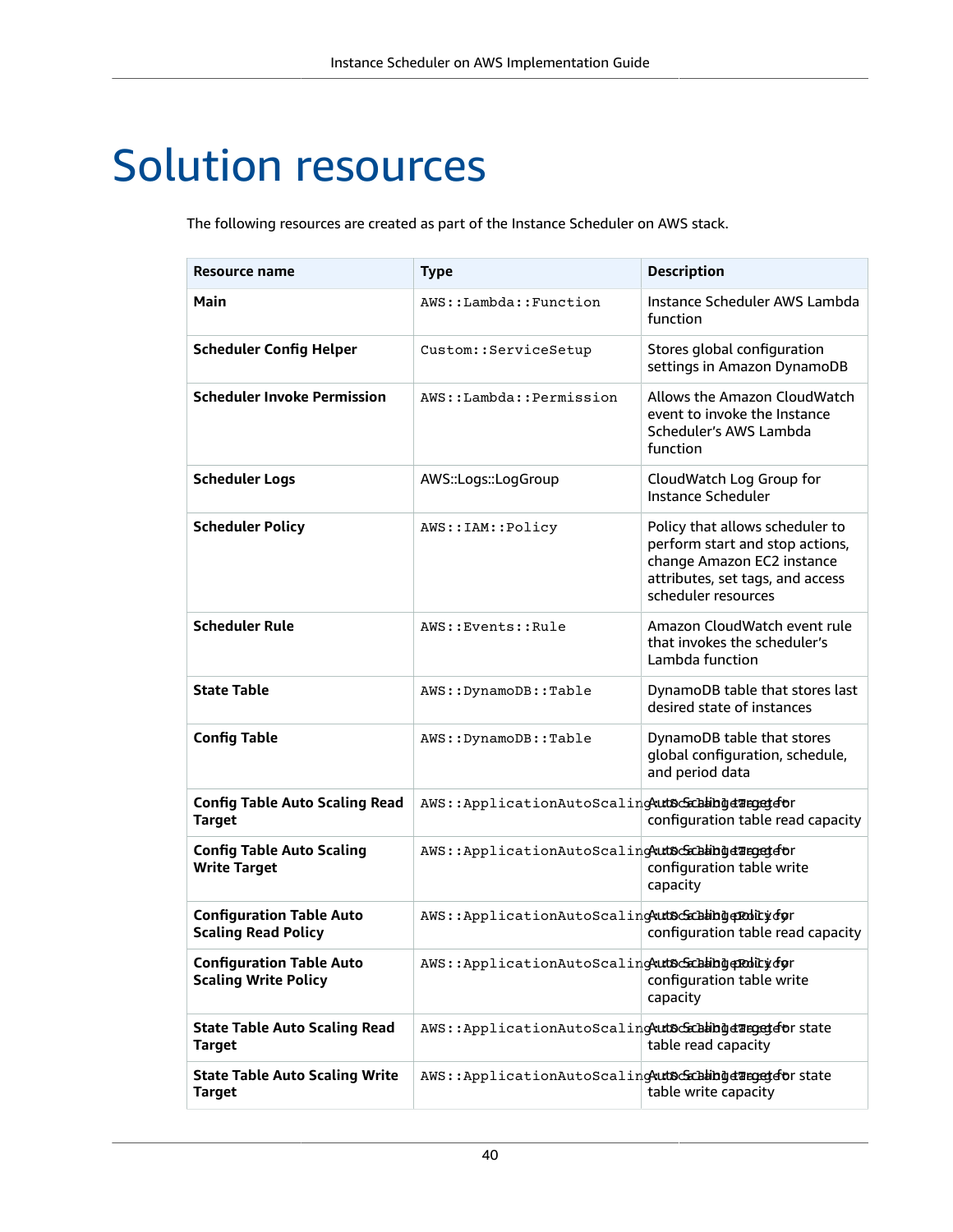| Resource name                                          | <b>Type</b>                                             | <b>Description</b>                                                   |
|--------------------------------------------------------|---------------------------------------------------------|----------------------------------------------------------------------|
| <b>State Table Auto Scaling Read</b><br><b>Policy</b>  | AWS::ApplicationAutoScalincAutScachabingeRobicycorstate | table read capacity                                                  |
| <b>State Table Auto Scaling Write</b><br><b>Policy</b> | AWS::ApplicationAutoScalincAutScachabingeRobicycorstate | table write capacity                                                 |
| <b>Instance Scheduler SNS Topic</b>                    | AWS::SNS::Topic                                         | Sends warning and error<br>messages to subscribed email<br>addresses |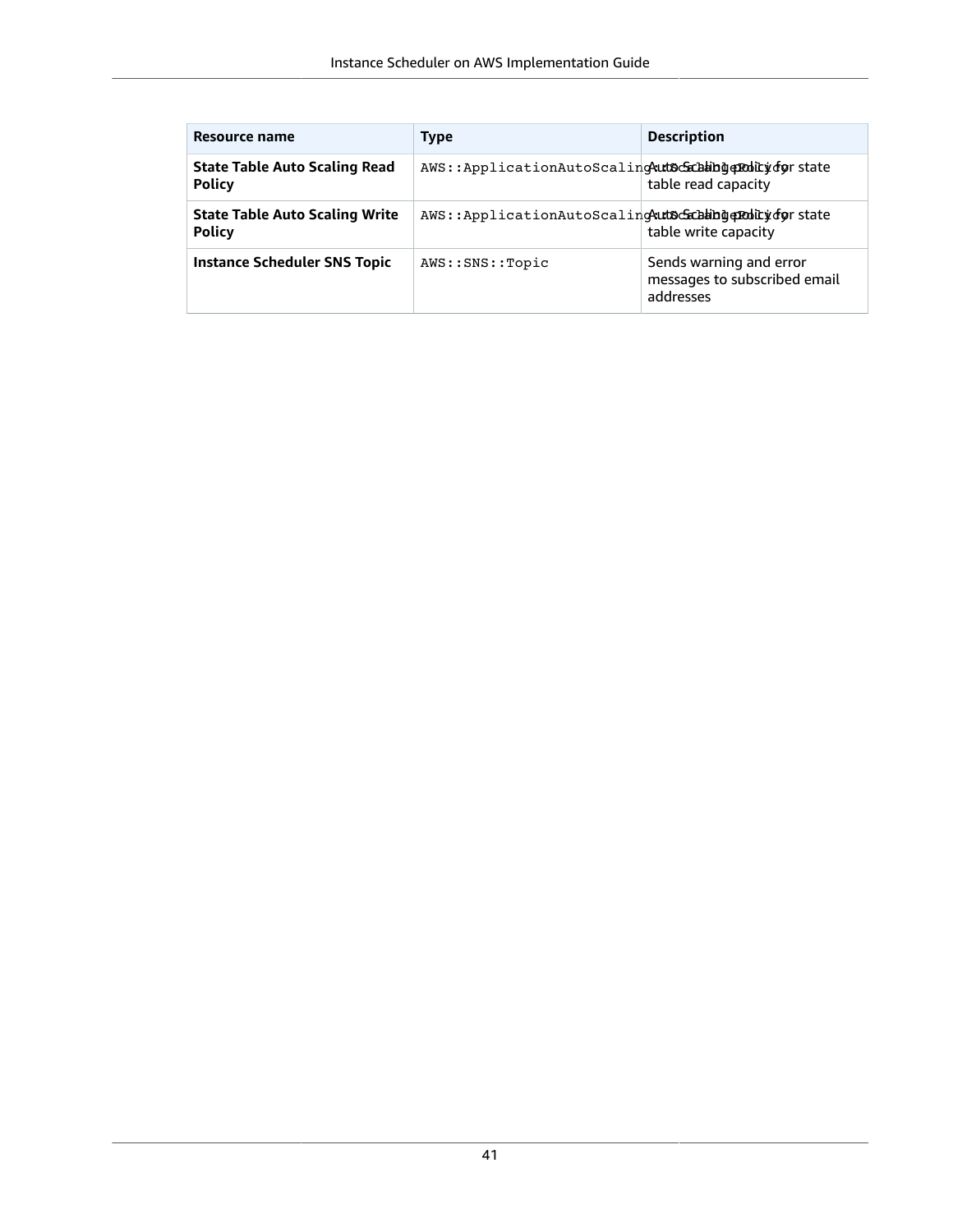# <span id="page-46-0"></span>Log files

The Instance Scheduler on AWS creates a log group that contains the default AWS Lambda log files and a log group that contains the following log files:

- InstanceScheduler-yyyymmdd: Logs general scheduler messages
- CloudWatchEventHandler-yyyymmdd: Logs general Amazon CloudWatch event rule information
- SchedulerSetupHandler: Logs the output of configuration actions
- Scheduler-<service>-<account>-<region>-yyyymmdd: Logs the service, account, and region of each scheduled instance
- AdminCliRequestHandler-yyyymmdd: Logs requests from the admin CLI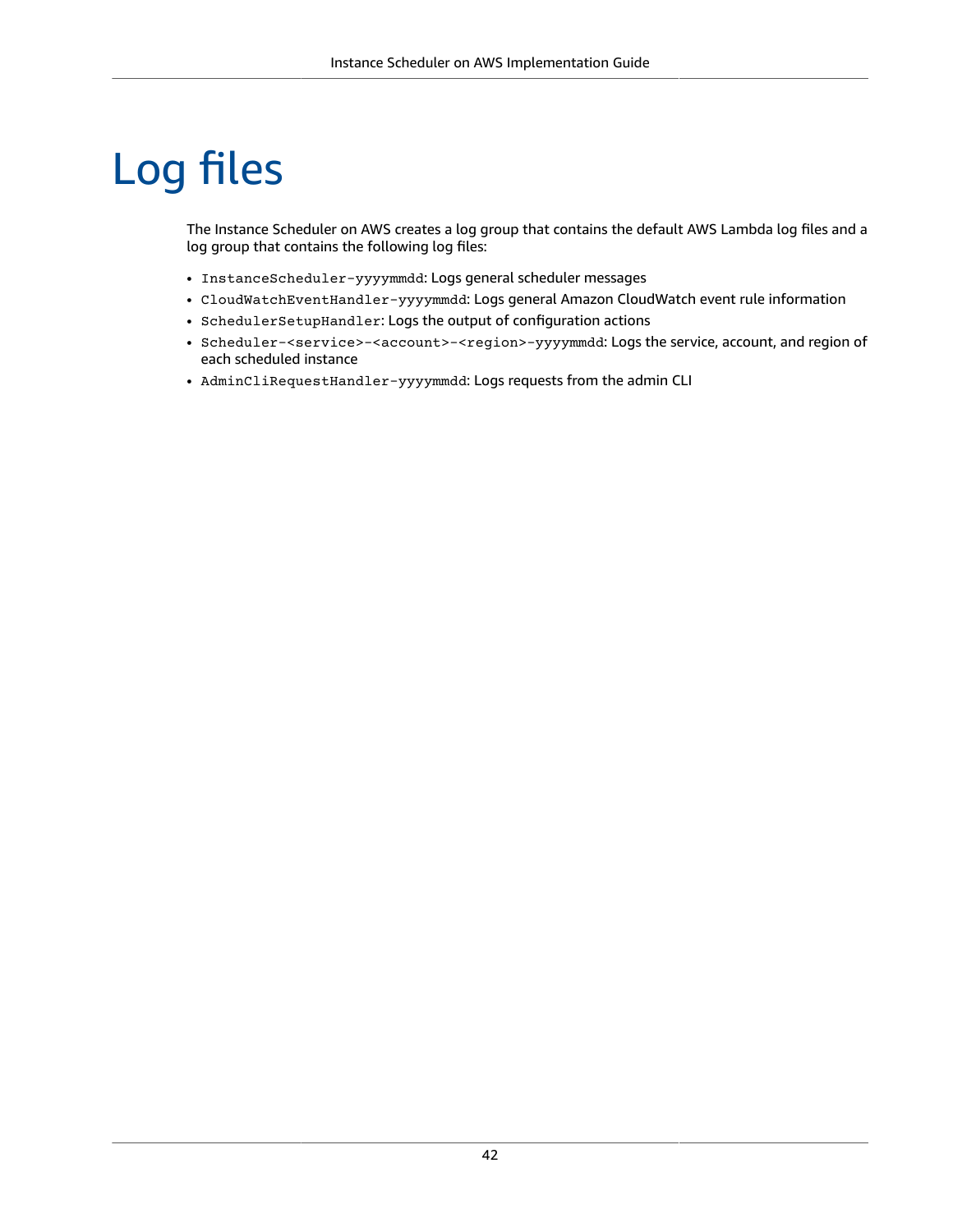# <span id="page-47-0"></span>Custom resource

You can use the AWS CloudFormation custom resource (ServiceInstanceSchedule) to configure schedules and periods. Download the template and update the ServiceToken value to the one generated in your instance scheduler stack and use that template to create a new stack to add schedules and periods. The custom resource uses the same names and syntax as the fields in the configuration Amazon DynamoDB table. For more information on the fields for schedules, refer to [Schedule](#page-12-0) [definitions \(p. 8\)](#page-12-0). For more information on the fields for periods, refer to Period [definitions \(p. 11\).](#page-15-0)

When using the custom resource to configure a schedule or period, you must include the account, AWS Region, and name of the deployed schedule stack in the ServiceToken field.

When you use the custom resource to create a schedule, the name of that schedule is the logical resource name of the custom resource by default. To specify a different name, use the Name property of the custom resource. The solution also adds the stack name to the schedule name as a prefix by default. If you do not want to add the stack name as a prefix, use the NoStackPrefix property.

When you use the Name and NoStackPrefix properties, make sure you choose unique schedule names. If a schedule with the same name already exists, the resource will not be created or updated.

The following sample custom resource code shows a schedule (NL-OfficeHours) that contains two periods.

```
AWSTemplateFormatVersion: 2010-09-09 
Metadata:
   'AWS::CloudFormation::Designer': {}
Resources:
   DutchOfficehours:
     Type: 'Custom::ServiceInstanceSchedule'
     Properties:
       Name: NL-OfficeHours
       NoStackPrefix: 'True'
       Description: Office hours in NL
       ServiceToken: >-
         arn:aws:lambda:[Region]:[AccountId]:function:[stackName]-InstanceSchedulerMain
       Enforced: 'True'
       Hibernate: 'True'
       Timezone: Europe/Amsterdam
       Periods:
          - Description: Opening hours on weekdays
           BeginTime: '08:00'
           EndTime: '18:00'
           WeekDays: Mon-Fri
         - Description: Opening hours in weekend
           BeginTime: '09:00'
           EndTime: '17:00'
           WeekDays: Sat-Sun
```
Do not use the DynamoDB console or scheduler CLI to delete or modify schedules and periods that were configured using the custom resource. If you do, you will create a conflict between the stored parameters in the stack and the values in the table. Also, do not use periods configured using the custom resource in schedules created using the DynamoDB console or the scheduler CLI.

Before you delete the main Instance Scheduler stack, you must delete all additional stacks that contain schedules and periods created using the custom resource because the custom resource stacks contain dependencies on the main stack's DynamoDB table.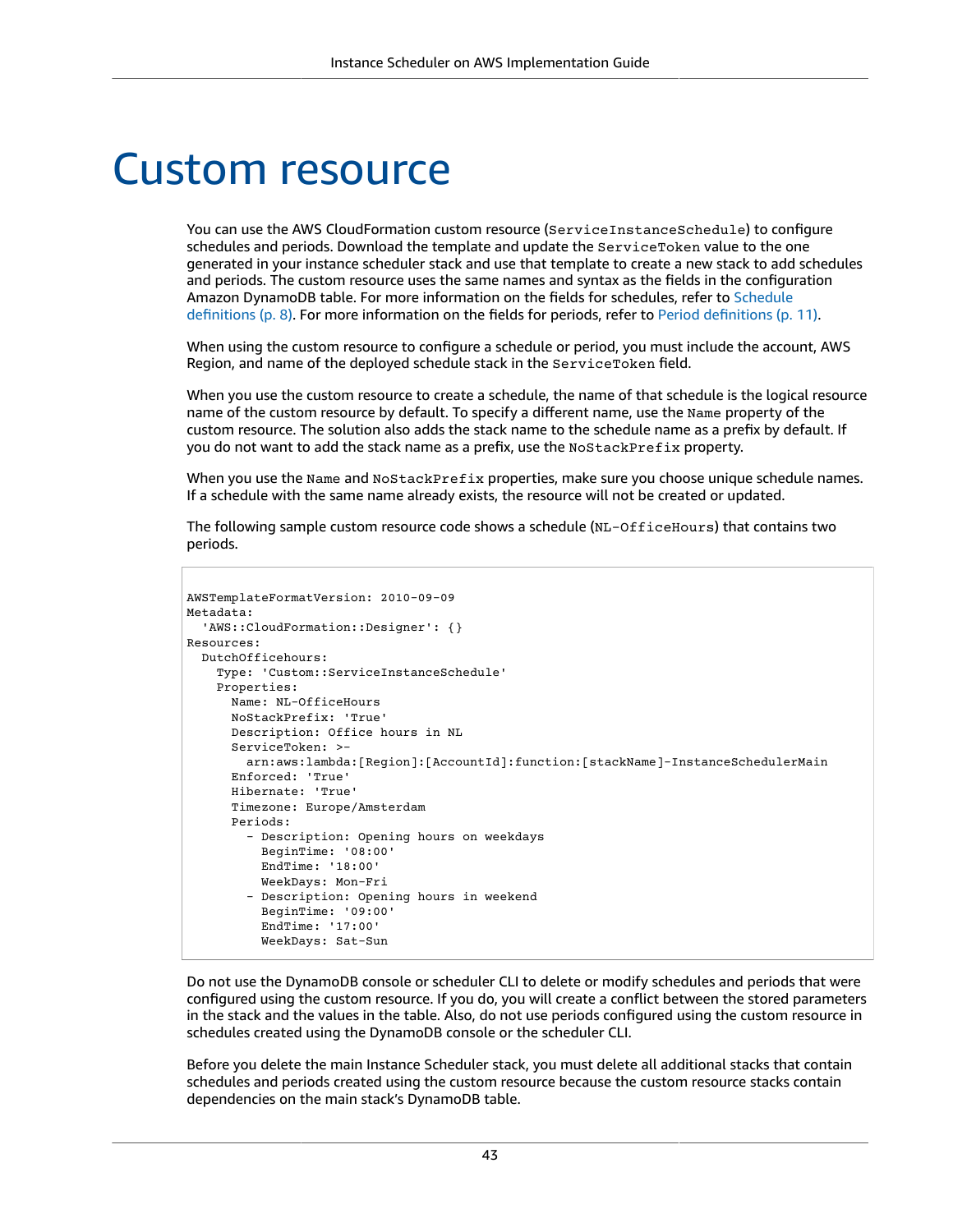In the configuration DynamoDB table, schedules and periods that were configured with the custom resource can be identified by the **configured\_in\_stack** attribute. The attribute contains the Amazon Resource Name of the stack that was used to create the item.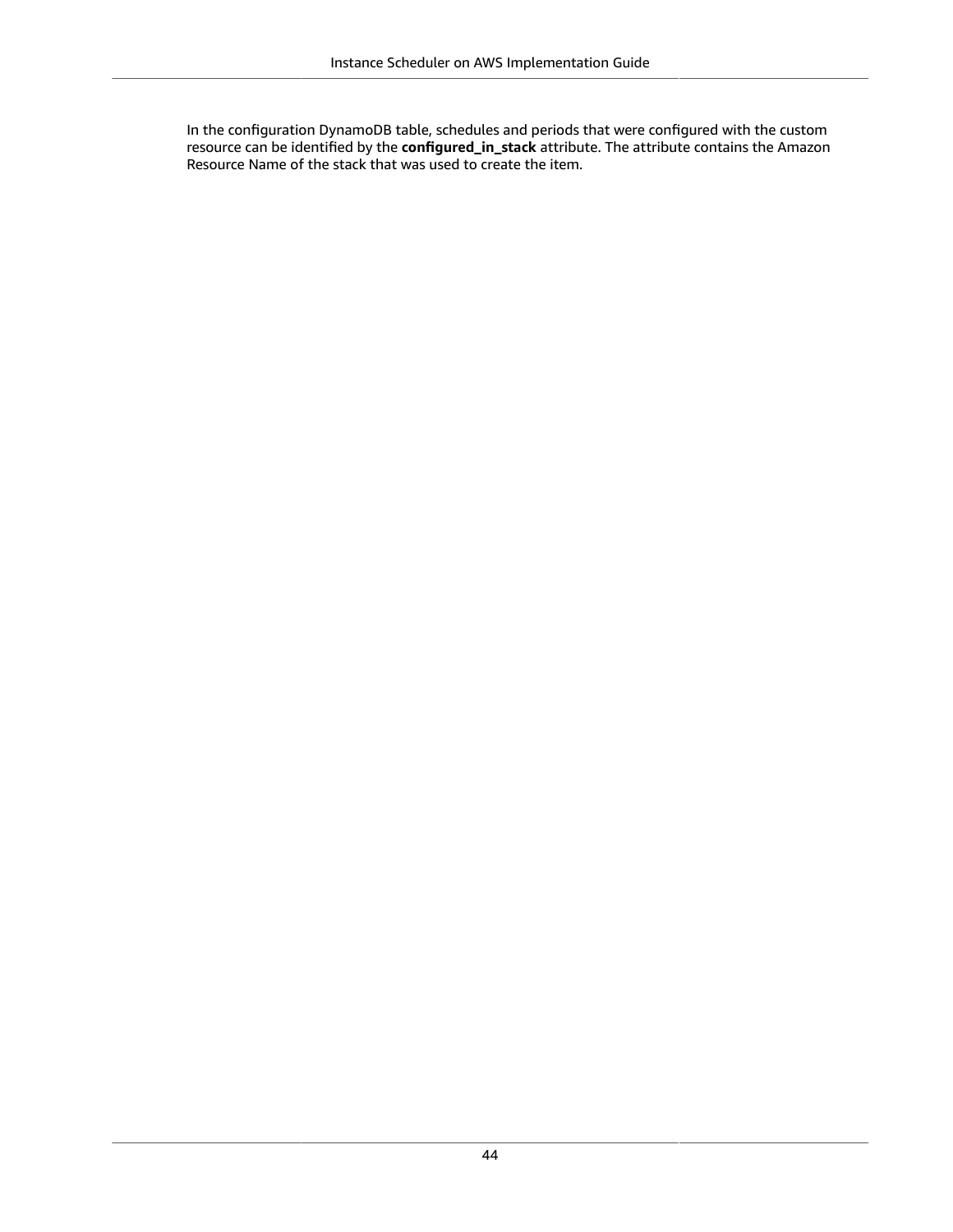# <span id="page-49-0"></span>Sample schedule

The Instance Scheduler on AWS allows you to automatically start and stop Amazon Elastic Compute Cloud (Amazon EC2) and Amazon Relational Database Service (Amazon RDS) instances. The following section shows how to configure the periods and schedule required to run instances Monday 9 am ET to Friday 5 pm ET. Since Monday and Friday are not full days, this schedule includes three periods to accommodate: Monday, Tuesday-Thursday, and Friday.

## <span id="page-49-1"></span>Periods

The first period starts tagged instances at 9 am Monday and stops at midnight. This period includes the following fields and values.

| <b>Field</b> | Value         |
|--------------|---------------|
| begintime    | 09:00         |
| endtime      | 23:59         |
| name         | mon-start-9am |
| weekdays     | mon           |

The second period runs tagged instances all day Tuesday through Thursday. This period includes the following fields and values.

| <b>Field</b> | Value            |
|--------------|------------------|
| name         | tue-thu-full-day |
| weekdays     | tue-thu          |

The third period stops tagged instances at 5 pm on Friday. This period includes the following fields and values.

| <b>Field</b> | <b>Value</b> |
|--------------|--------------|
| begintime    | 00:00        |
| endtime      | 16:59        |
| name         | fri-stop-5pm |
| weekdays     | fri          |

## <span id="page-49-2"></span>Schedule

The schedule combines the three periods into the schedule for tagged instances. The schedule includes the following fields and values.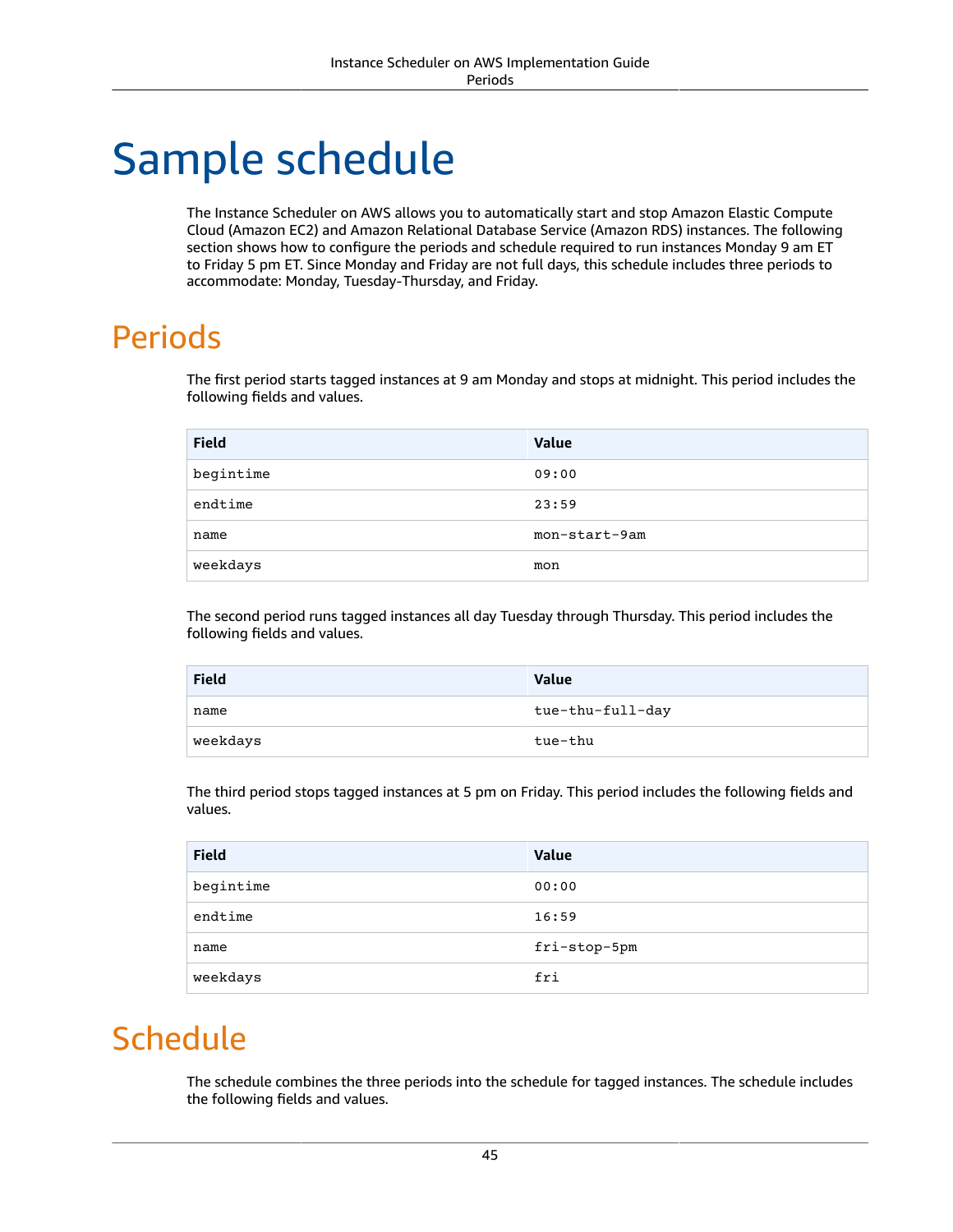| <b>Field</b> | <b>Value</b>                                      |
|--------------|---------------------------------------------------|
| name         | mon-9am-fri-5pm                                   |
| periods      | mon-start-9am, tue-thu-full-day, fri-<br>stop-5pm |
| timezone     | America/New York                                  |

### <span id="page-50-0"></span>Instance tag

To apply this schedule to instances, you must add Schedule as the tag key and mon-9am-fri-5pm as the tag value for the instances. You can run the following AWS CLI command:

aws ec2 create-tags --tags "Key=Schedule,Value=mon-9am-fri-5pm" --resources "*[INSTANCE\_ID]*"

If you changed the default tag name in the AWS CloudFormation **Instance Scheduler tag name** parameter, your tag key and value will be different. For example, if you entered Sked as your tag name, your tag key will be Sked and the tag value will be mon-9am-fri-5pm. For more information, refer to Tag your [resources](https://docs.aws.amazon.com/AWSEC2/latest/UserGuide/Using_Tags.html#tag-ec2-resources-table) in the *Amazon Elastic Compute Cloud User Guide*.

# <span id="page-50-1"></span>Scheduler CLI

To configure the above schedule using the Instance [Scheduler](#page-33-0) CLI [\(p. 29\),](#page-33-0) use the following commands:

```
scheduler-cli create-period --stack <stackname> --name mon-start-9am --weekdays mon --
begintime 9:00 --endtime 23:59
scheduler-cli create-period --stack <stackname> --name tue-thu-full-day --weekdays tue-thu
scheduler-cli create-period --stack <stackname> --name fri-stop-5pm --weekdays fri --
begintime 0:00 --endtime 17:00
scheduler-cli create-schedule --stack <stackname> --name mon-9am-fri-5pm --periods mon-
start-9am, tue-thu-full-day, fri-stop-5pm --timezone America/New_York
```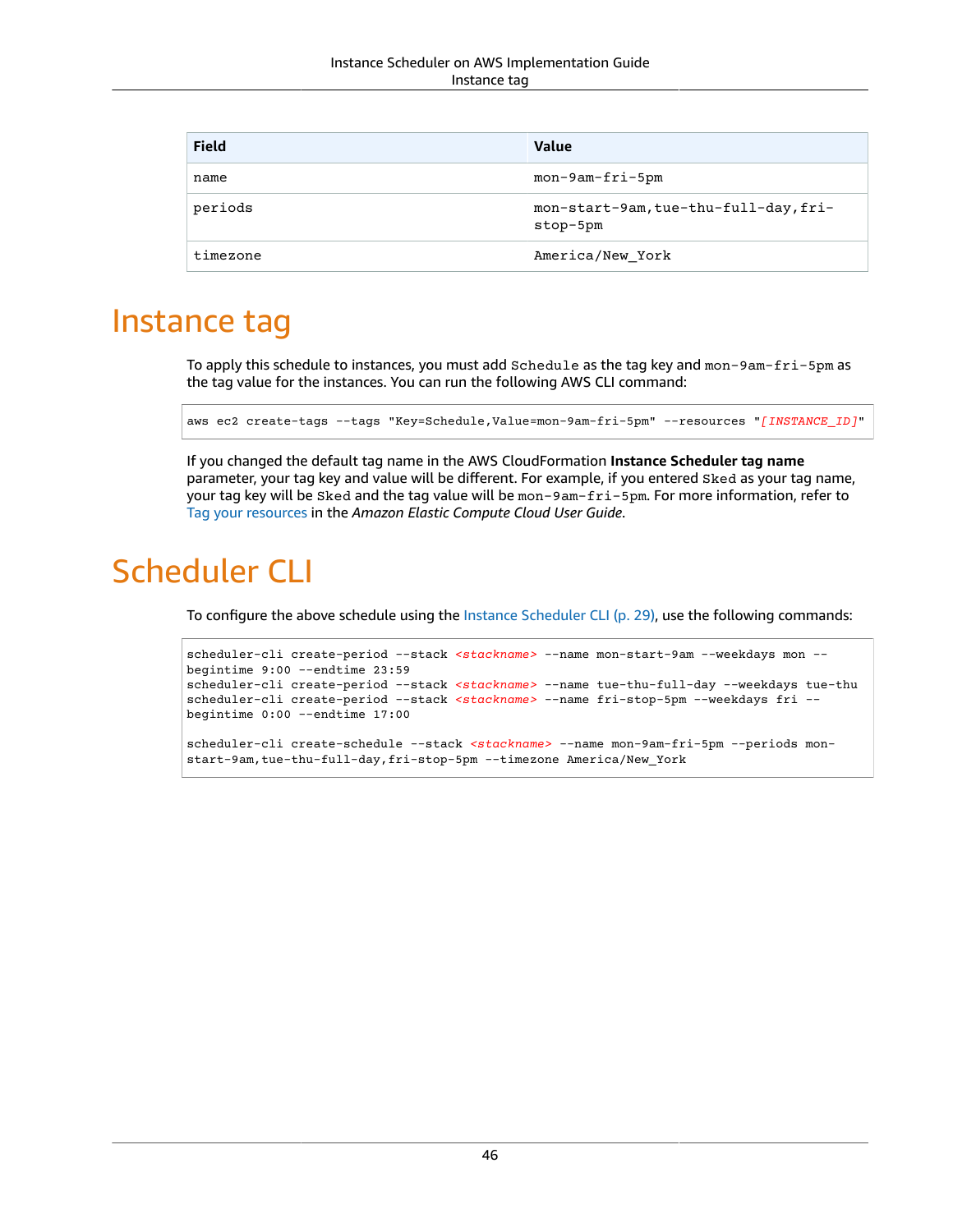# <span id="page-51-0"></span>Uninstall the solution

To uninstall the Instance Scheduler on AWS solution, use the following procedures.

# <span id="page-51-1"></span>Using the AWS Management Console

- 1. Sign in to the AWS [CloudFormation](https://console.aws.amazon.com/cloudformation/) console.
- 2. Select this solution's installation stack.
- 3. Choose **Delete**.

# <span id="page-51-2"></span>Using AWS Command Line Interface

Determine whether the AWS Command Line Interface (AWS CLI) is available in your environment. For installation instructions, refer to What Is the AWS [Command](https://docs.aws.amazon.com/cli/latest/userguide/cli-chap-welcome.html) Line Interface in the *AWS CLI User Guide*. After confirming that the AWS CLI is available, run the following command.

\$ aws cloudformation delete-stack --stack-name *<installation-stack-name>*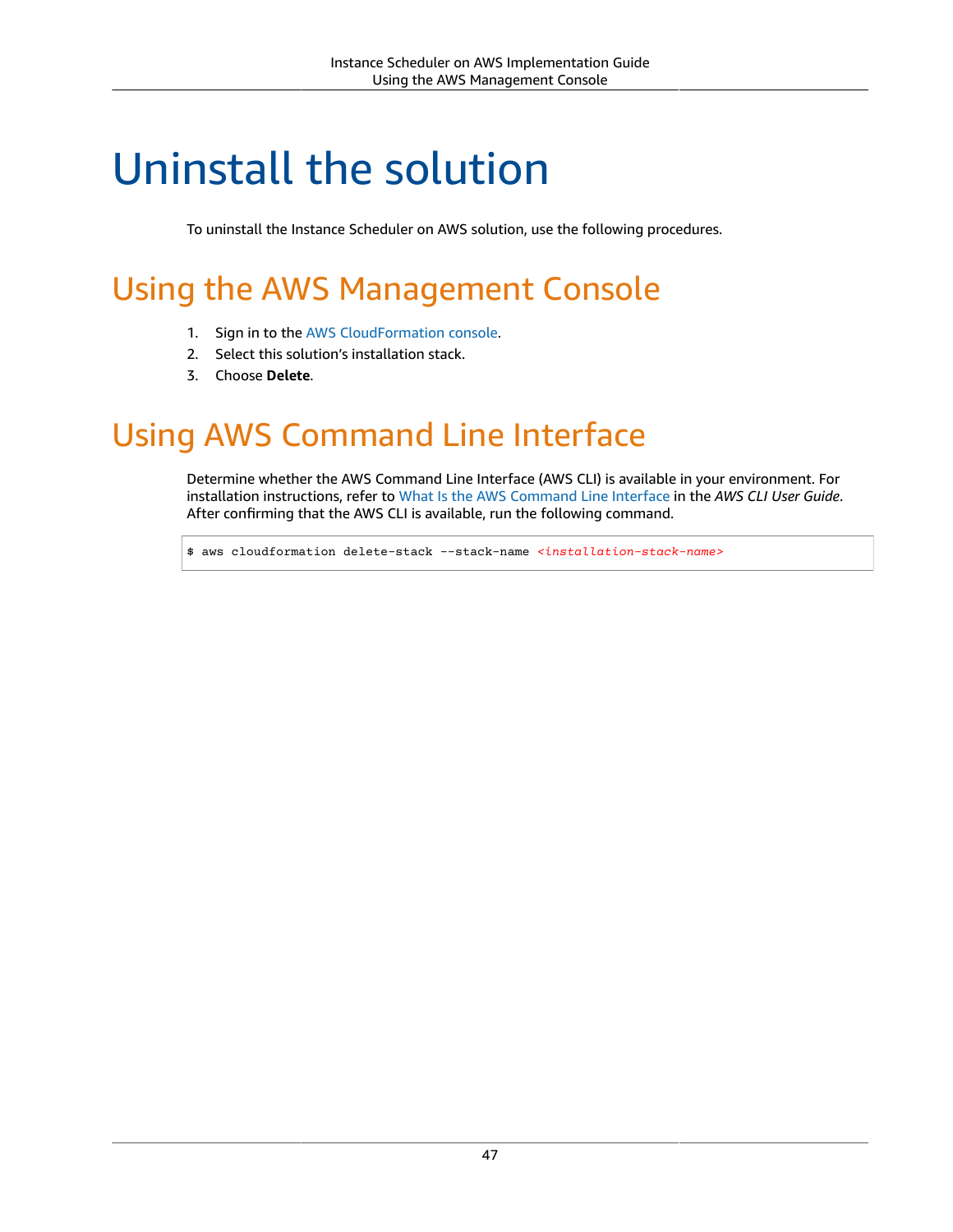# <span id="page-52-0"></span>Collection of operational metrics

This solution includes an option to send anonymous operational metrics to AWS. We use this data to better understand how you use this solution to improve the services and products that we offer. When turned on, the following information is collected and sent to AWS each time the Instance Scheduler AWS Lambda function runs:

- **Solution ID:** The AWS solution identifier
- **Unique ID (UUID):** Randomly generated, unique identifier for each solution deployment
- **Timestamp:** Data-collection timestamp
- **Instance Data:** Count of the state and type of instances that are managed by the Instance Scheduler in each AWS Region

Example data:

- Running: {t2.micro: 2}, {m3.large:2}
- Stopped: {t2.large: 1}, {m3.xlarge:3}
- Resized: {t2.large-t2.small:3}

The following information is collected and sent to AWS at stack creation or deletion:

- **Solution ID:** The AWS solution identifier
- **Unique ID (UUID):** Randomly generated, unique identifier for each solution deployment
- **Timestamp:** Data-collection timestamp
- **Stack Version:** The version of the stack that is created or deleted
- **Status:** The status of the stack (stack\_created or stack\_deleted)
- **Region:** The Region where the stack is deployed

Note that AWS will own the data gathered via this survey. Data collection will be subject to the [AWS](https://aws.amazon.com/privacy/) [Privacy](https://aws.amazon.com/privacy/) Policy. To opt out of this feature, modify the AWS CloudFormation template mapping section from:

```
 "Send" : {
 "AnonymousUsage" : { "Data" : "Yes" }
 },
```
to

```
 "Send" : {
 "AnonymousUsage" : { "Data" : "No" }
 },
```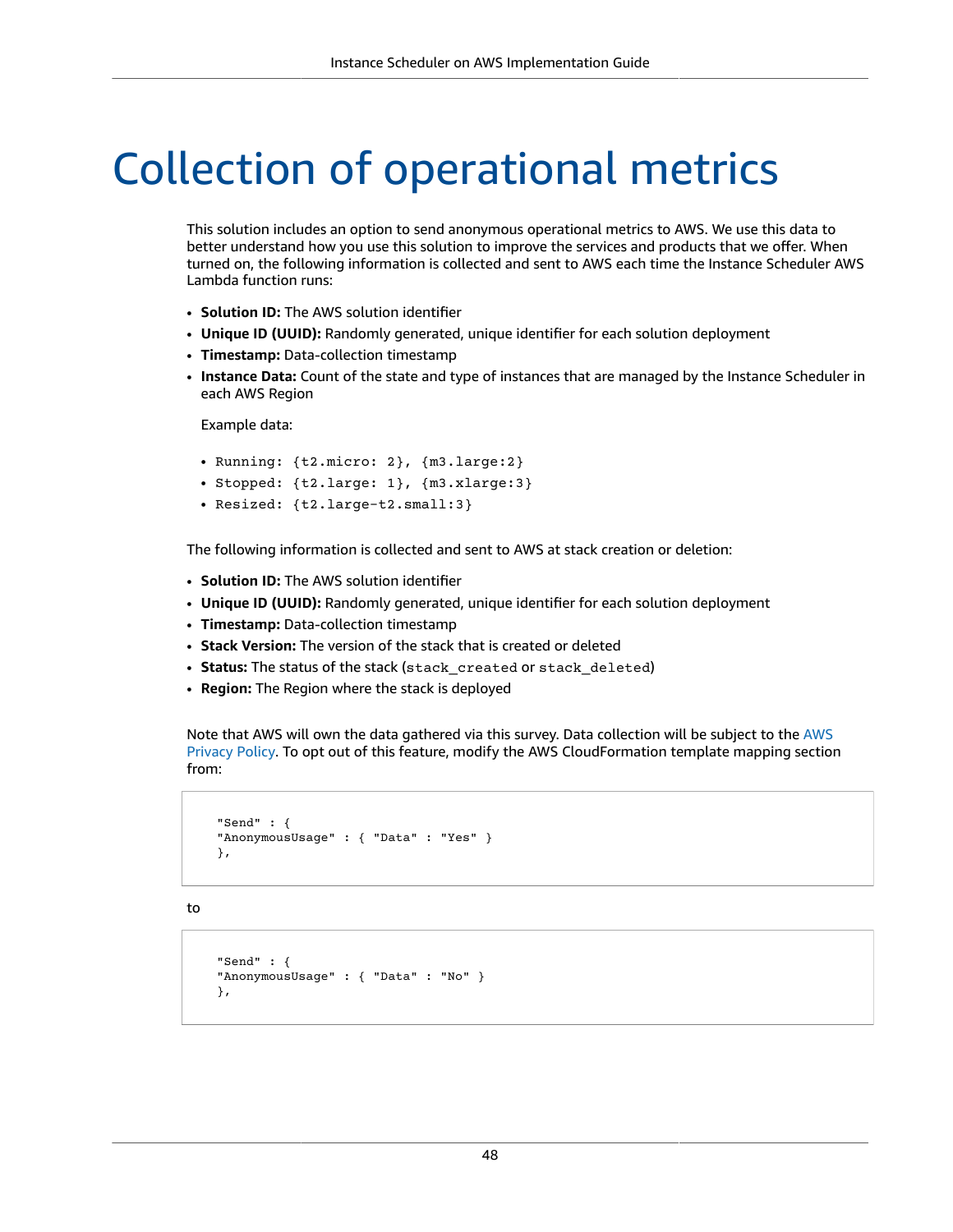# <span id="page-53-0"></span>Source Code

Visit our GitHub [repository](https://github.com/awslabs/aws-instance-scheduler) to download the source files for this solution and to share your customizations with others. The Instance Scheduler on AWS templates are generated using the [AWS](http://aws.amazon.com/cdk/) Cloud [Development](http://aws.amazon.com/cdk/) Kit (CDK). Refer to the [README.md file](https://github.com/awslabs/aws-instance-scheduler/blob/master/README.md) for additional information.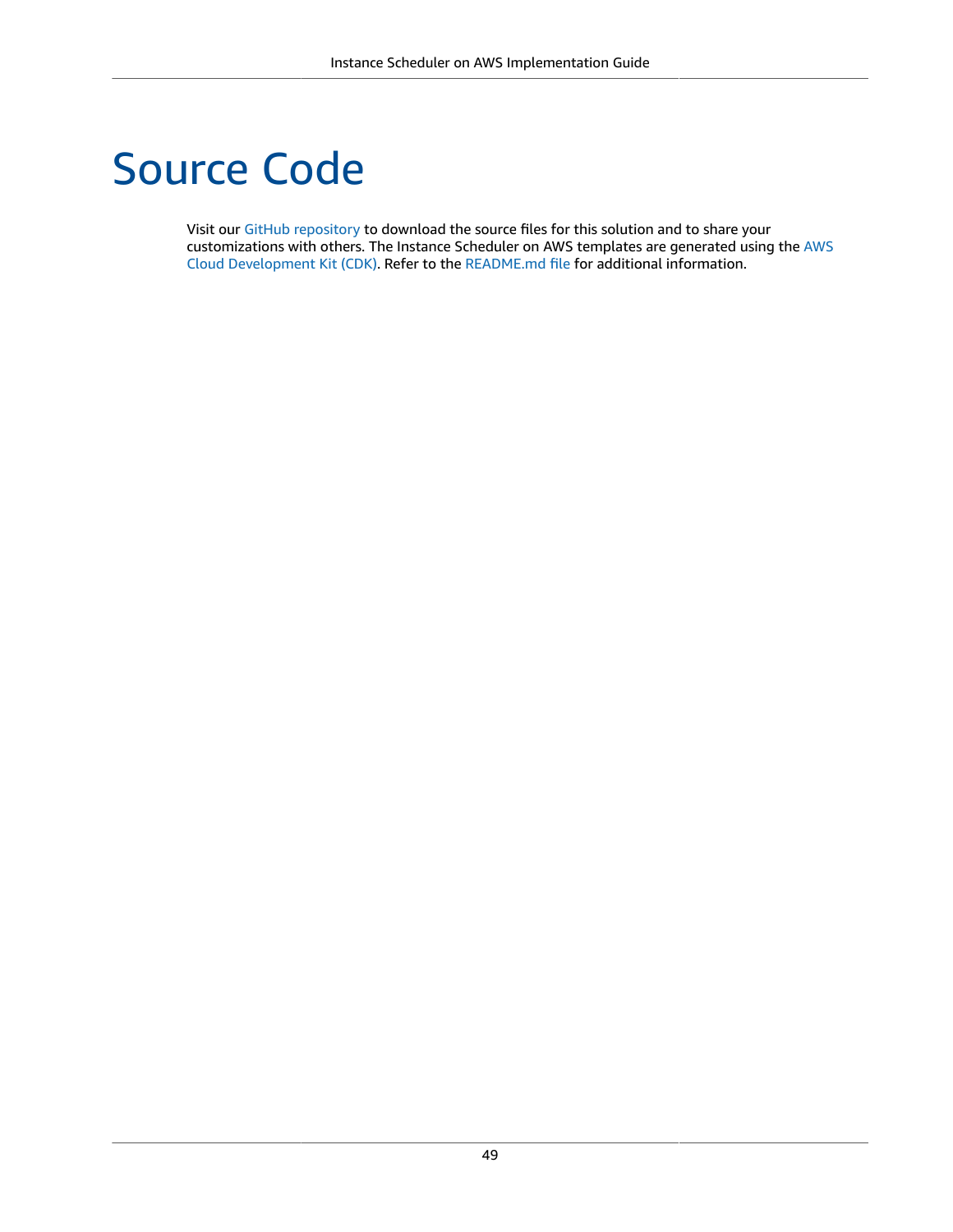# <span id="page-54-0"></span>Contributors

The following individuals contributed to this document:

- Arie Leeuwesteijn
- Mahmoud ElZayet
- Ruald Andreae
- Nikhil Reddy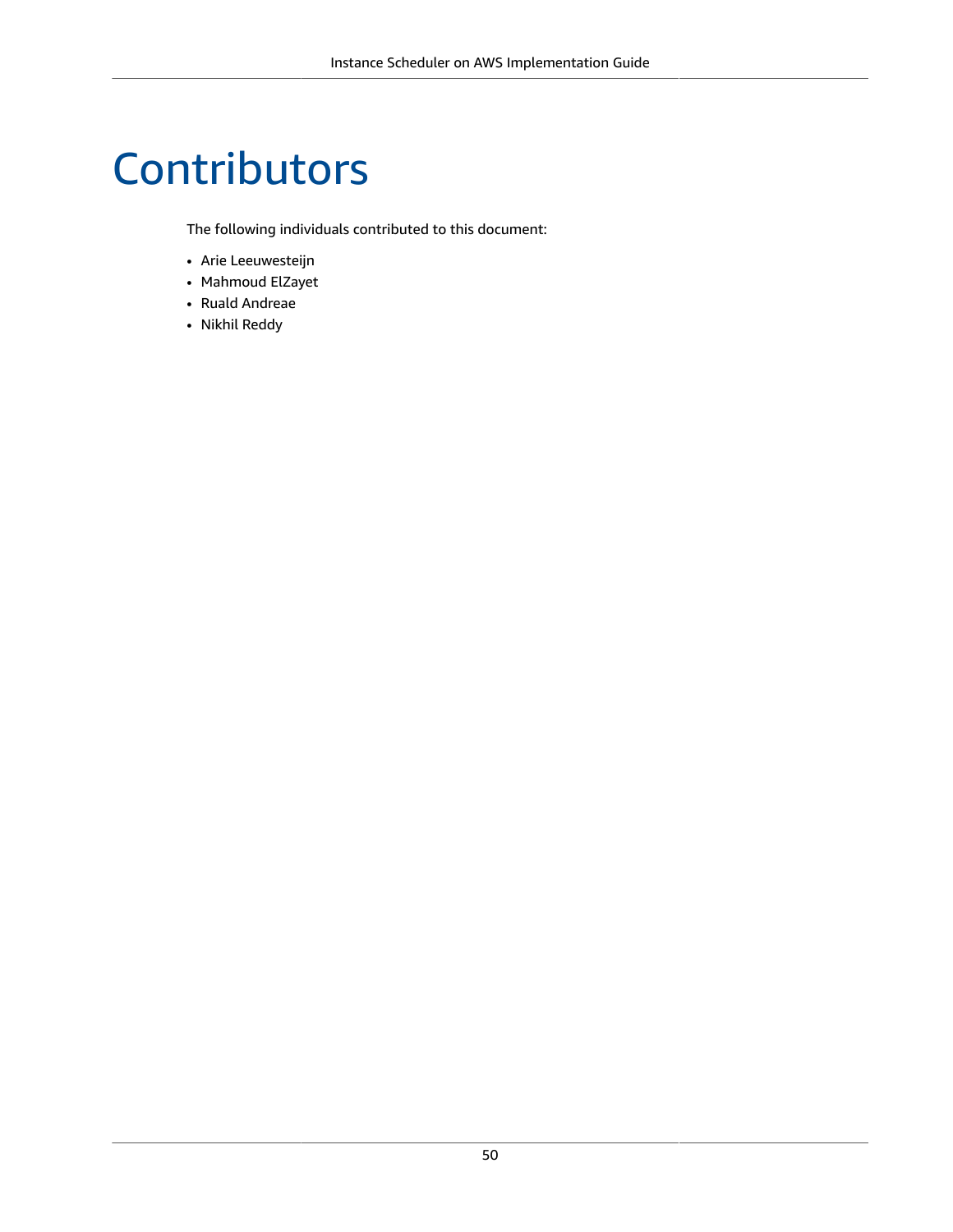# <span id="page-55-0"></span>Revisions

| <b>Date</b>      | Change                                                                                                                                                                                                                                                                              |
|------------------|-------------------------------------------------------------------------------------------------------------------------------------------------------------------------------------------------------------------------------------------------------------------------------------|
| February 2018    | Initial release                                                                                                                                                                                                                                                                     |
| <b>July 2018</b> | Added clarification on begintime and endtime; added an example<br>schedule configuration                                                                                                                                                                                            |
| October 2018     | Added information on encrypted Amazon EBS volumes; added<br>clarification on stack name length and Amazon RDS tag restrictions                                                                                                                                                      |
| June 2019        | Added information on hibernating Amazon EC2 instances, scheduling<br>RDS instances that are part of an Amazon Aurora cluster, new scheduler<br>CLI arguments, SSM maintenance windows, Parameter Store integration,<br>and clarification on schedules with adjacent running periods |
| October 2019     | Added information regarding the AWS Regions where AWS Instance<br>Scheduler has been validated                                                                                                                                                                                      |
| March 2020       | <b>Bug fixes</b>                                                                                                                                                                                                                                                                    |
| June 2020        | Clarified time zone information for period rule start and stop times. For<br>information about changes for v1.3.2, refer to the CHANGELOG.md file<br>in the Github repository                                                                                                       |
| September 2020   | AWS Cloud Development Kit (AWS CDK) conversion and documentation<br>enhancements. For more information about changes for v1.3.3, refer to<br>the CHANGELOG.md file in the Github repository                                                                                         |
| October 2020     | Updated the template in Appendix D and updated the documentation<br>for the Hibernate Field.                                                                                                                                                                                        |
| April 2021       | Updated the SSM Maintenance Window functionality for EC2 instance<br>scheduling, configured solution to work in AWS GovCloud, and bug<br>fixes. For more information about v1.4.0, refer to the CHANGELOG.md<br>file in the GitHub repository.                                      |
| May 2022         | Minor update and bug fixes. For more information about v1.4.1, refer to<br>the CHANGELOG.md file in the GitHub repository.                                                                                                                                                          |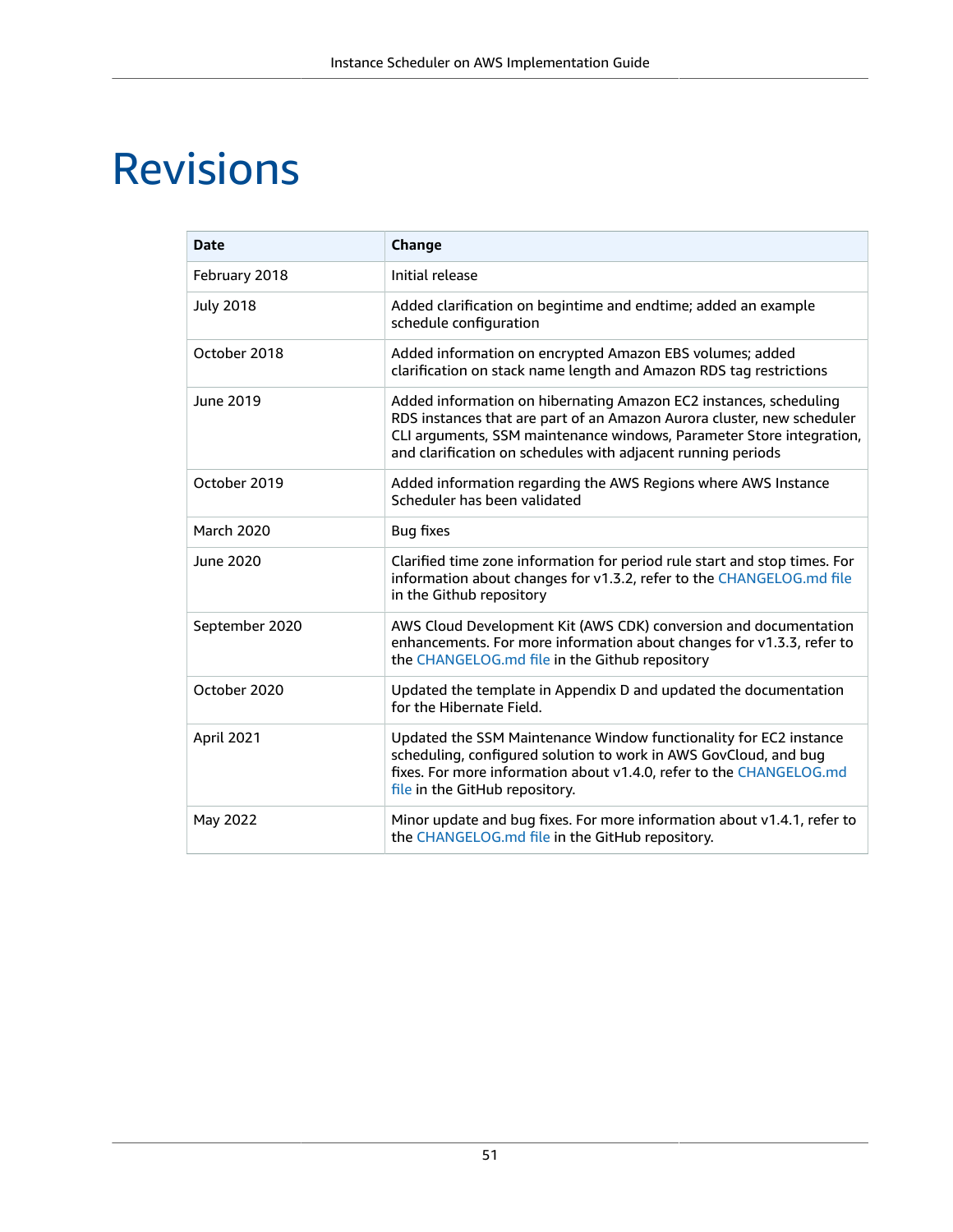# <span id="page-56-0"></span>**Notices**

Customers are responsible for making their own independent assessment of the information in this document. This document: (a) is for informational purposes only, (b) represents current AWS product offerings and practices, which are subject to change without notice, and (c) does not create any commitments or assurances from AWS and its affiliates, suppliers or licensors. AWS products or services are provided "as is" without warranties, representations, or conditions of any kind, whether express or implied. The responsibilities and liabilities of AWS to its customers are controlled by AWS agreements, and this document is not part of, nor does it modify, any agreement between AWS and its customers.

The Instance Scheduler on AWS solution is licensed under the terms of the Apache License Version 2.0 available at <https://www.apache.org/licenses/LICENSE-2.0>